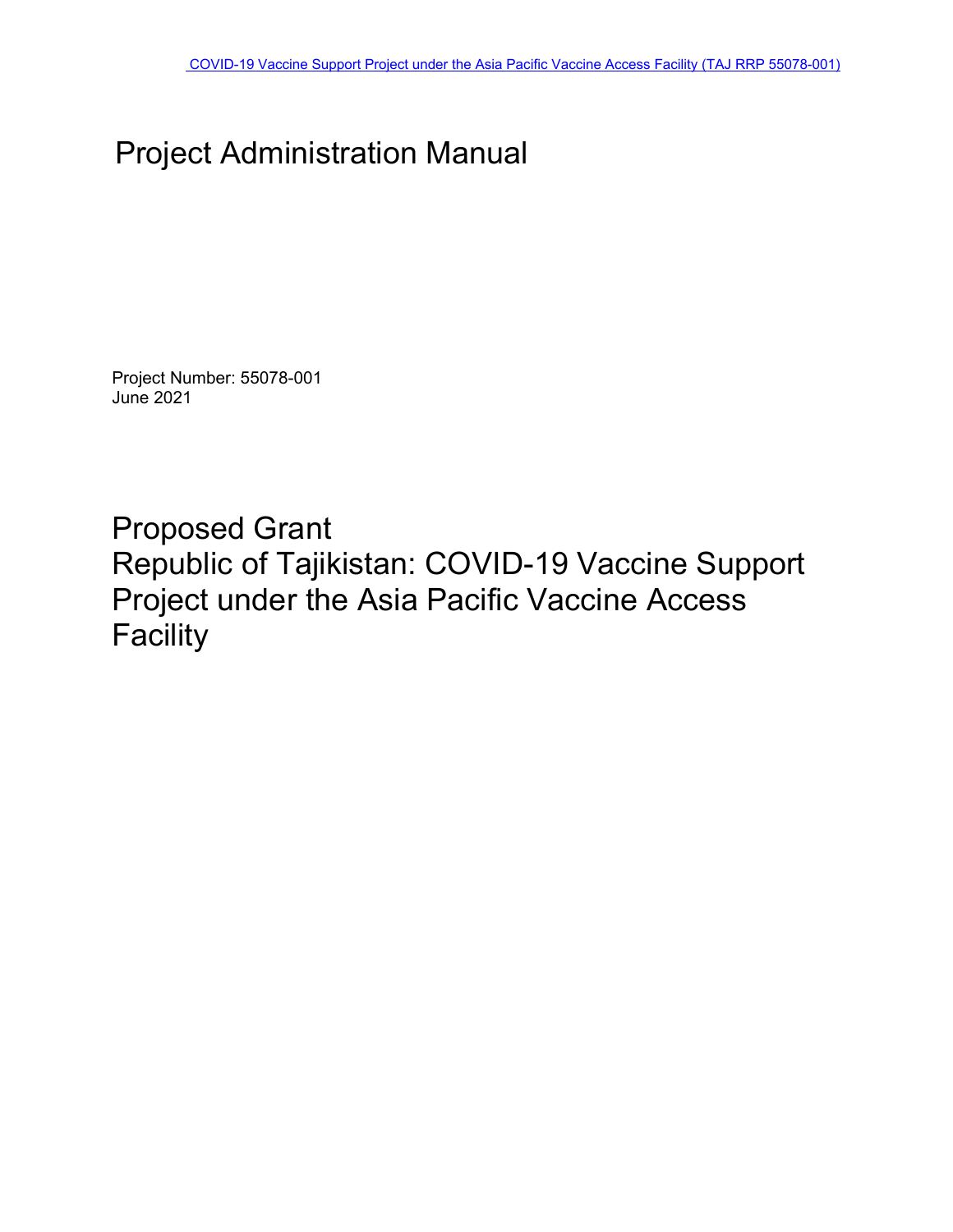### **ABBREVIATIONS**

<span id="page-1-0"></span>

| ADB           |                          | Asian Development Bank                                     |
|---------------|--------------------------|------------------------------------------------------------|
| <b>APVAX</b>  | $\qquad \qquad -$        | Asia Pacific Vaccine Access Facility                       |
| <b>COVAX</b>  |                          | <b>COVID-19 Vaccines Global Access</b>                     |
| COVID-19      |                          | coronavirus disease                                        |
| <b>MCHICP</b> |                          | Maternal and Child Health Integrated Care Project          |
| <b>MOF</b>    |                          | Ministry of Finance                                        |
| <b>MOHSPP</b> | $\qquad \qquad -$        | Ministry of Health and Social Protection of the Population |
| <b>NDVP</b>   |                          | National Deployment and Vaccination Plan                   |
| <b>PAG</b>    |                          | project administration group                               |
| <b>TWG</b>    | -                        | technical working group                                    |
| <b>UNICEF</b> | $\overline{\phantom{0}}$ | United Nations Children's Fund                             |
| <b>WHO</b>    |                          | <b>World Health Organization</b>                           |
|               |                          |                                                            |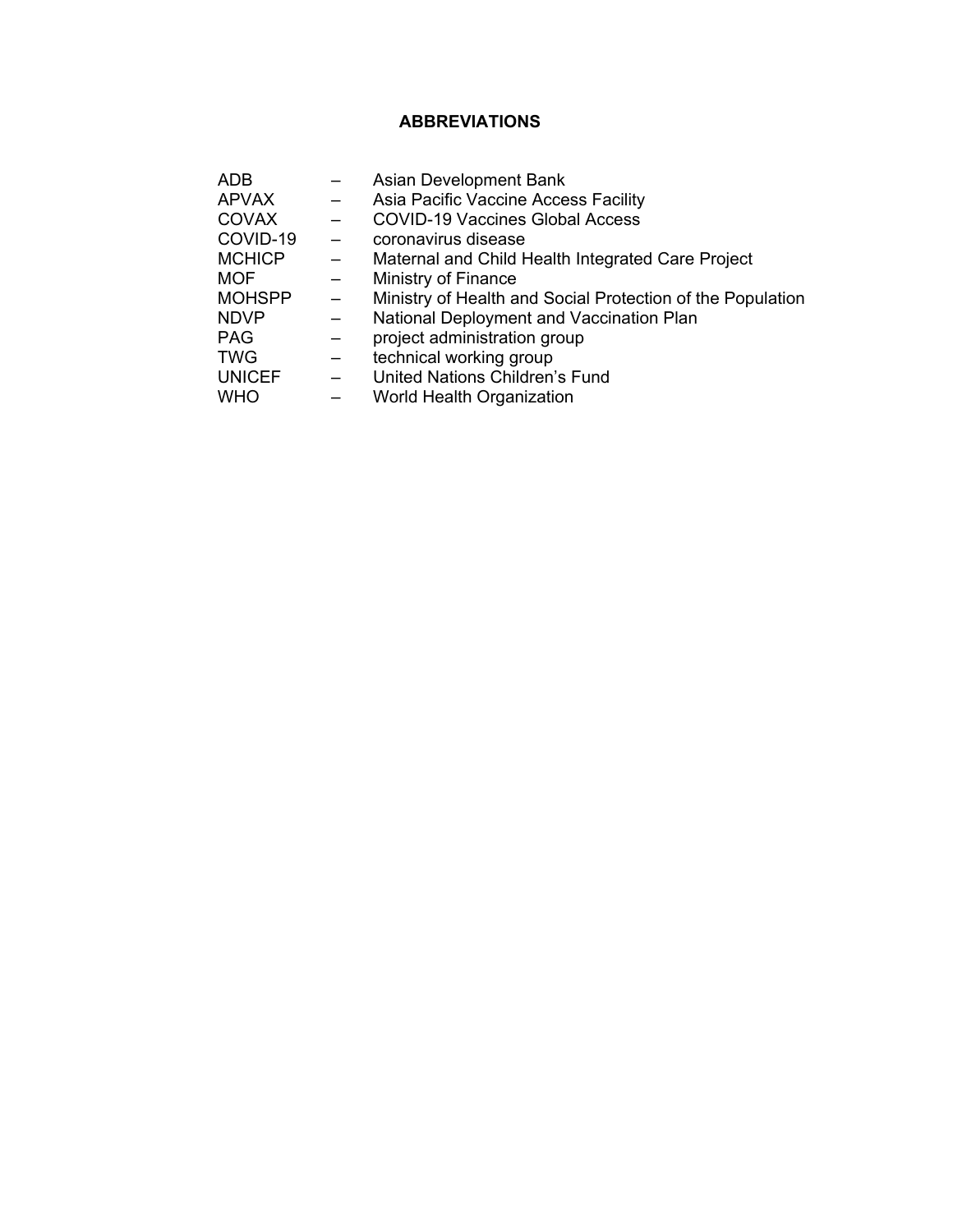### **CONTENTS**

|       | <b>ABBREVIATIONS</b>                                                                                                                                                                                                                                                                                                                                                                                                                           |                                                    |
|-------|------------------------------------------------------------------------------------------------------------------------------------------------------------------------------------------------------------------------------------------------------------------------------------------------------------------------------------------------------------------------------------------------------------------------------------------------|----------------------------------------------------|
| L.    | PROJECT DESCRIPTION                                                                                                                                                                                                                                                                                                                                                                                                                            | 1                                                  |
| II.   | <b>IMPLEMENTATION PLANS</b>                                                                                                                                                                                                                                                                                                                                                                                                                    | 3                                                  |
|       | <b>Project Readiness Activities</b><br>А.<br><b>B.</b><br><b>Overall Project Implementation Plan</b>                                                                                                                                                                                                                                                                                                                                           | 3<br>4                                             |
| Ш.    | PROJECT MANAGEMENT ARRANGEMENTS                                                                                                                                                                                                                                                                                                                                                                                                                | $6\phantom{1}6$                                    |
|       | Project Implementation Organizations: Roles and Responsibilities<br>А.<br>В.<br>Key Persons Involved in Implementation<br>$C_{\cdot}$<br><b>Project Organization Structure</b>                                                                                                                                                                                                                                                                 | 6<br>8<br>10                                       |
| IV.   | <b>COSTS AND FINANCING</b>                                                                                                                                                                                                                                                                                                                                                                                                                     | 11                                                 |
|       | <b>Cost Estimates Preparation and Revisions</b><br>А.<br>В.<br><b>Key Assumptions</b><br>C.<br>Detailed Cost Estimates by Expenditure Category<br>Allocation and Withdrawal of Grant Proceeds<br>D.<br>Е.<br>Detailed Cost Estimates by Financier<br>F.,<br>Detailed Cost Estimates by Outputs and/or Components<br>G.<br>Detailed Cost Estimates by Year<br>Η.<br><b>Contract and Disbursement S-Curve</b><br>L.<br><b>Funds Flow Diagram</b> | 11<br>11<br>12<br>13<br>14<br>15<br>16<br>17<br>19 |
| V.    | <b>FINANCIAL MANAGEMENT</b>                                                                                                                                                                                                                                                                                                                                                                                                                    | 20                                                 |
|       | А.<br><b>Financial Management Assessment</b><br>В.<br><b>Disbursement</b><br>$C_{-}$<br>Accounting<br>Auditing and Public Disclosure<br>D.                                                                                                                                                                                                                                                                                                     | 20<br>22<br>23<br>23                               |
| VI.   | PROCUREMENT AND CONSULTING SERVICES                                                                                                                                                                                                                                                                                                                                                                                                            | 24                                                 |
|       | Advance Contracting and Retroactive Financing<br>А.<br>В.<br>Procurement of Goods, Works, and Consulting Services<br>$C_{-}$<br><b>Procurement Plan</b><br><b>Consultant's Terms of Reference</b><br>D.                                                                                                                                                                                                                                        | 24<br>25<br>26<br>33                               |
| VII.  | <b>SAFEGUARDS</b>                                                                                                                                                                                                                                                                                                                                                                                                                              | 33                                                 |
| VIII. | <b>GENDER AND SOCIAL DIMENSIONS</b>                                                                                                                                                                                                                                                                                                                                                                                                            | 34                                                 |
| IX.   | PERFORMANCE MONITORING, EVALUATION, REPORTING, AND<br><b>COMMUNICATION</b><br>Monitoring<br>А.<br>Evaluation<br>В.<br>C.<br>Reporting<br><b>Stakeholder Communication Strategy</b><br>D.                                                                                                                                                                                                                                                       | 37<br>39<br>40<br>40<br>40                         |
| Х.    | <b>ANTICORRUPTION POLICY</b>                                                                                                                                                                                                                                                                                                                                                                                                                   | 41                                                 |
| XI.   | <b>ACCOUNTABILITY MECHANISM</b>                                                                                                                                                                                                                                                                                                                                                                                                                | 41                                                 |
| XII.  | RECORD OF CHANGES TO THE PROJECT ADMINISTRATION MANUAL                                                                                                                                                                                                                                                                                                                                                                                         | 42                                                 |
|       | <b>TERMS OF REFERENCE</b>                                                                                                                                                                                                                                                                                                                                                                                                                      | 43                                                 |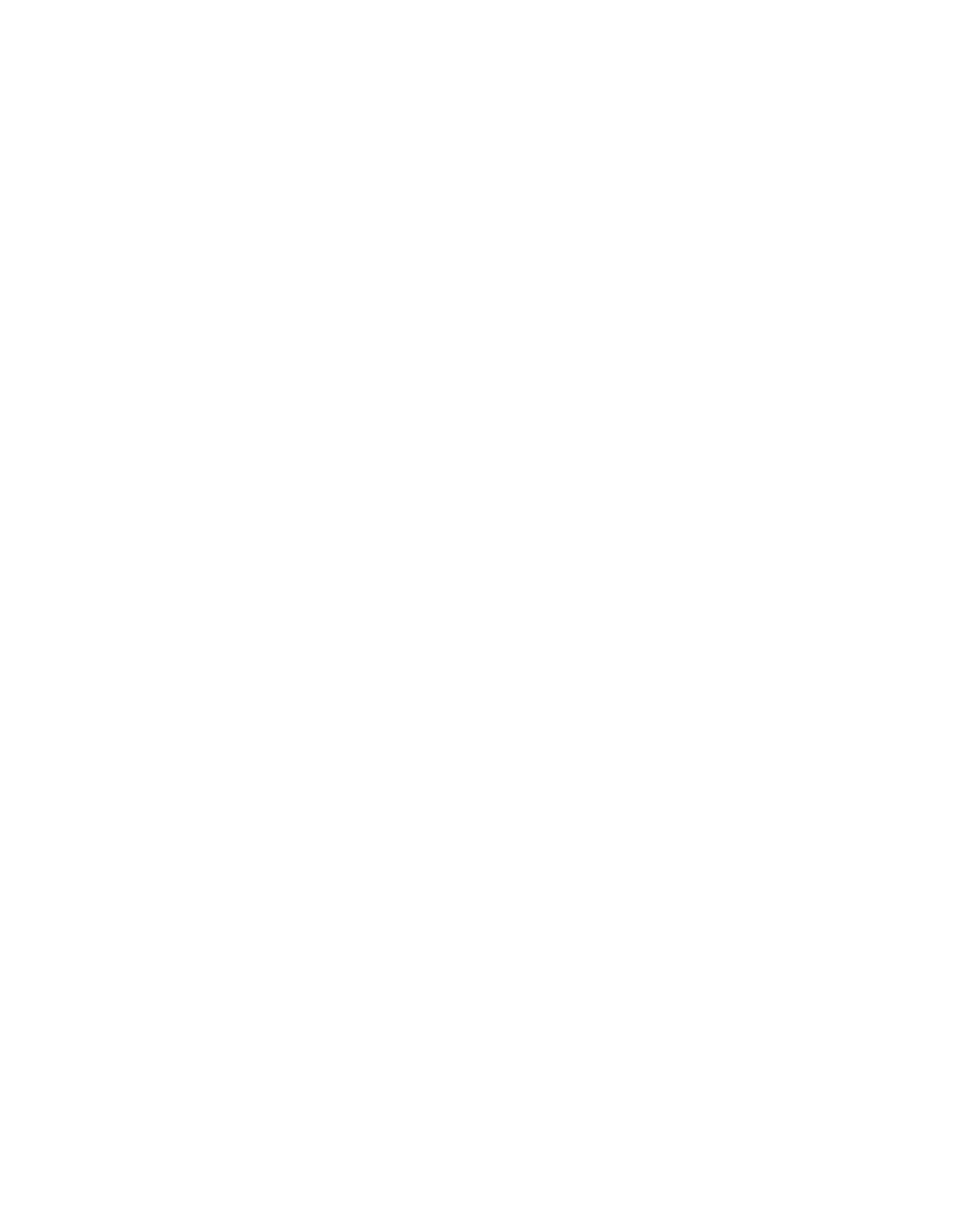#### **Project Administration Manual Purpose and Process**

The project administration manual (PAM) describes the essential administrative and management requirements to implement the project on time, within budget, and in accordance with the policies and procedures of the government and Asian Development Bank (ADB). The PAM should include references to all available templates and instructions either through linkages to relevant URLs or directly incorporated in the PAM.

The Ministry of Finance and Ministry of Health and Social Protection of the Population of the Republic of Tajikistan are wholly responsible for the implementation of ADB-financed projects, as agreed jointly between the recipient and ADB, and in accordance with the policies and procedures of the government and ADB. ADB staff is responsible for supporting implementation including compliance by Ministry of Finance and Ministry of Health and Social Protection of the Population of their obligations and responsibilities for project implementation in accordance with ADB's policies and procedures.

At grant negotiations, the recipient and ADB shall agree to the PAM and ensure consistency with the grant agreement. Such agreement shall be reflected in the minutes of the grant negotiations. In the event of any discrepancy or contradiction between the PAM and the grant agreement, the provisions of the grant agreement shall prevail.

After ADB Board approval of the project's report and recommendation of the President (RRP), changes in implementation arrangements are subject to agreement and approval pursuant to relevant government and ADB administrative procedures (including the Project Administration Instructions) and upon such approval, they will be subsequently incorporated in the PAM.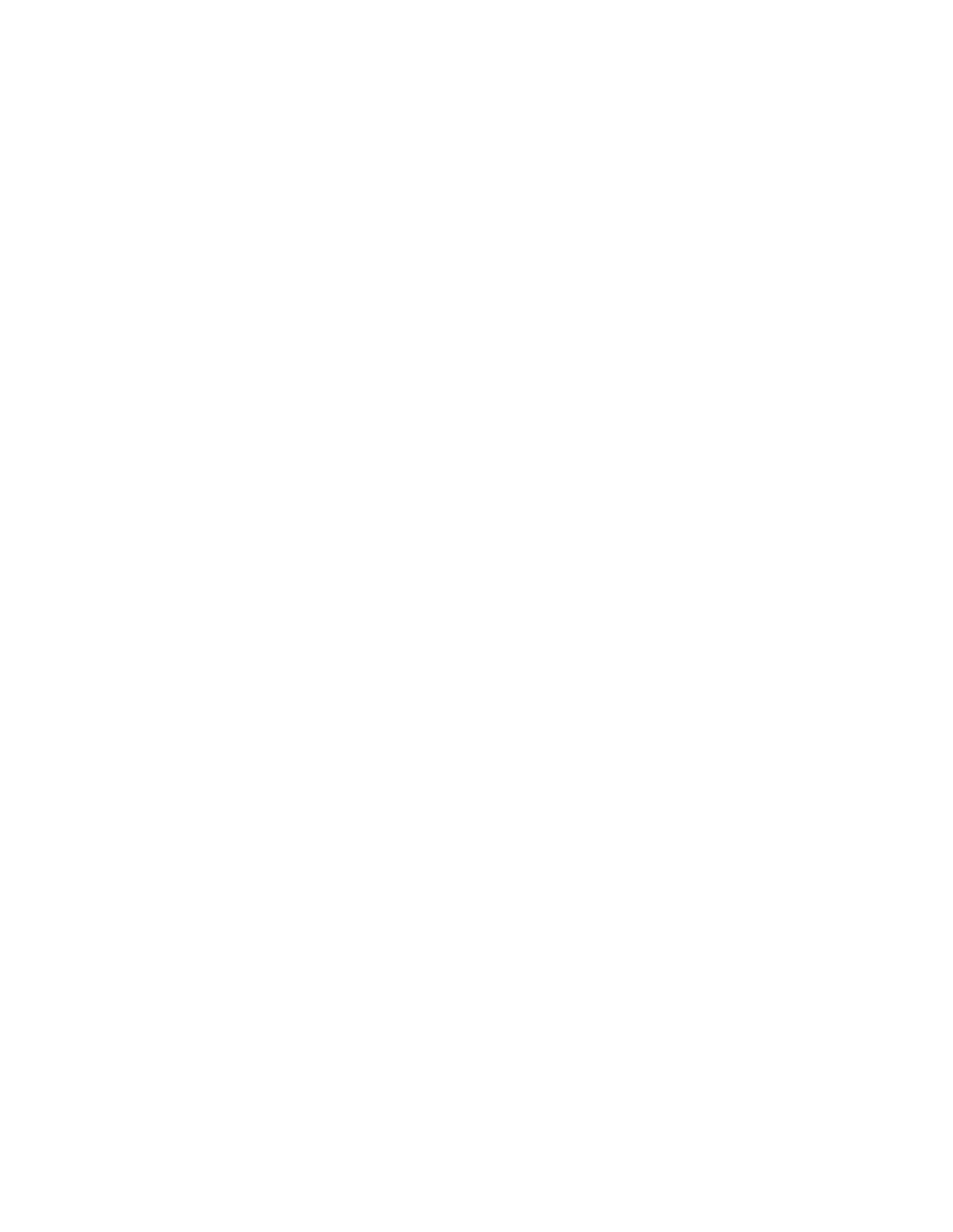#### **I. PROJECT DESCRIPTION**

<span id="page-6-0"></span>1. The project responds to the government's request for the Asian Development Bank's (ADB) support under the Asia Pacific Vaccine Access Facility (APVAX),<sup>[1](#page-6-1)</sup> to help address Tajikistan's coronavirus disease (COVID-19) challenges. The project will provide the Government of Tajikistan with financing for coronavirus disease (COVID-19) vaccine procurement and logistics, and capacity strengthening activities through the APVAX. Tajikistan has met all APVAX access criteria in terms of (i) demonstrated adverse impacts of COVID-19; (ii) completed needs assessment and national vaccination allocation plan; (iii) incremental waste management plan; and (iv) Governor's letter issued to ADB. The project investment component under APVAX will be utilized. The project will support the implementation of the National Deployment and Vaccination Plan (NDVP) to introduce COVID-19 vaccines in Tajikistan<sup>[2](#page-6-2)</sup> in line with Strategy 2030 of the Asian Development Bank (ADB).<sup>[3](#page-6-3)</sup> The project is aligned with the following operational priorities of Strategy 2030: (i) 1: tackling remaining poverty and reducing inequalities by increasing access to COVID-19 vaccines of those most at risk; (ii) 2: accelerating progress in gender equality by creating skilled jobs for women; and (iii) 7: fostering regional cooperation and integration by breaking the chain of COVID-19 transmission in Asia and the Pacific.[4](#page-6-4)

<span id="page-6-10"></span>2. **Impact and Outcome.** The project is aligned with the following impacts: (i) vulnerable groups are protected from morbidity and mortality caused by COVID-19; [5](#page-6-5) and (ii) the spread of the severe acute respiratory syndrome coronavirus 2 (SARS-CoV-2) is reduced<sup>[6](#page-6-6)</sup> and confidence of citizens restored. [7](#page-6-7) The project's outcome is priority populations are vaccinated against COVID-19.<sup>[8](#page-6-8)</sup> The project outputs are described below.

3. **Output 1. COVID-19 vaccine procured and delivered to designated points.**  The project will provide financing to procure vaccines through COVID-19 Vaccines Global Access (COVAX) Advance Market Commitment (AMC) with support from United Nations Children's Fund (UNICEF) as the procurement agent through a turnkey service<sup>9</sup>. The project will

<span id="page-6-1"></span> $1$  The proposed project was prepared under the One ADB approach following streamlined business processes outlined in the APVAX policy paper [R195-20]. ADB. 2020. *[ADB's Support to Enhance COVID-19 Vaccine Access.](https://www.adb.org/documents/adb-support-enhance-covid-19-vaccine-access)* Manila.

<span id="page-6-2"></span><sup>&</sup>lt;sup>2</sup> Under the NDVP, the government aims for functional immunity through the vaccination of 62.5% of the population (e.g., all those above the age of 18). The total cost estimate for the implementation of the NDVP is \$99 million. The amount includes the requirements for all NDVP components, including vaccines and injection supplies, with an estimated cost of \$7 per dose. The NDVP will be funded through various sources, including the government; COVID-19 Vaccines Global Access (COVAX); and Gavi, the Vaccine Alliance (Gavi), channeled through the United Nations Children's Fund (UNICEF) and WHO. Other donors include ADB, the Agha Khan Foundation and World Bank. There is a funding gap of around \$32.5 million and the government is under discussion with other development partners to fill the gap.

<span id="page-6-3"></span><sup>3</sup> Republic of Tajikistan, Ministry of Health and Social Protection of the Population (MOHSPP). 2021. *National Deployment and Vaccination Plan*. December; ADB's strategic approach in Tajikistan is defined in the upcoming country partnership strategy for 2021–2025. ADB. 2018. *[Strategy 2030: Achieving a Prosperous, Inclusive, Resilient,](https://www.adb.org/sites/default/files/institutional-document/435391/strategy-2030-main-document.pdf)  [and Sustainable Asia and the Pacific](https://www.adb.org/sites/default/files/institutional-document/435391/strategy-2030-main-document.pdf)*. Manila.

<span id="page-6-4"></span><sup>&</sup>lt;sup>4</sup> Contribution to Strategy 2030 Operational Priorities (accessible from the list of linked documents in Appendix 2).

<span id="page-6-5"></span><sup>5</sup> MOHSPP. 2021. *National Deployment and Vaccination Plan for the Introduction of COVID-19 Vaccines in the Republic of Tajikistan*. Dushanbe.

<span id="page-6-6"></span><sup>6</sup> SARS-CoV-2 is the virus that causes COVID-19.

<span id="page-6-7"></span><sup>7</sup> ADB. 2020. *[ADB's Support to Enhance COVID-19 Vaccine Access](https://www.adb.org/documents/adb-support-enhance-covid-19-vaccine-access)*. Manila.

<span id="page-6-8"></span><sup>&</sup>lt;sup>8</sup> The design and monitoring framework is in Appendix 1.<br><sup>9</sup> Gavi Jaunched, COVAX-AMC in June 2020, It is an

<span id="page-6-9"></span>Gavi launched COVAX-AMC in June 2020. It is an innovative financing instrument that aims to support the participation of 92 low- and middle-income economies in COVAX, which enables them to access donor-funded doses of safe and effective COVID-19 vaccines. Together with support for country readiness and delivery, COVAX AMC will ensure that the most vulnerable in all countries can be protected in the short term, regardless of income level (S. Berkley. [The Gavi COVAX AMC Explained.](https://www.gavi.org/vaccineswork/gavi-covax-amc-explained) Gavi). As a beneficiary of COVAX AMC, Tajikistan is eligible to receive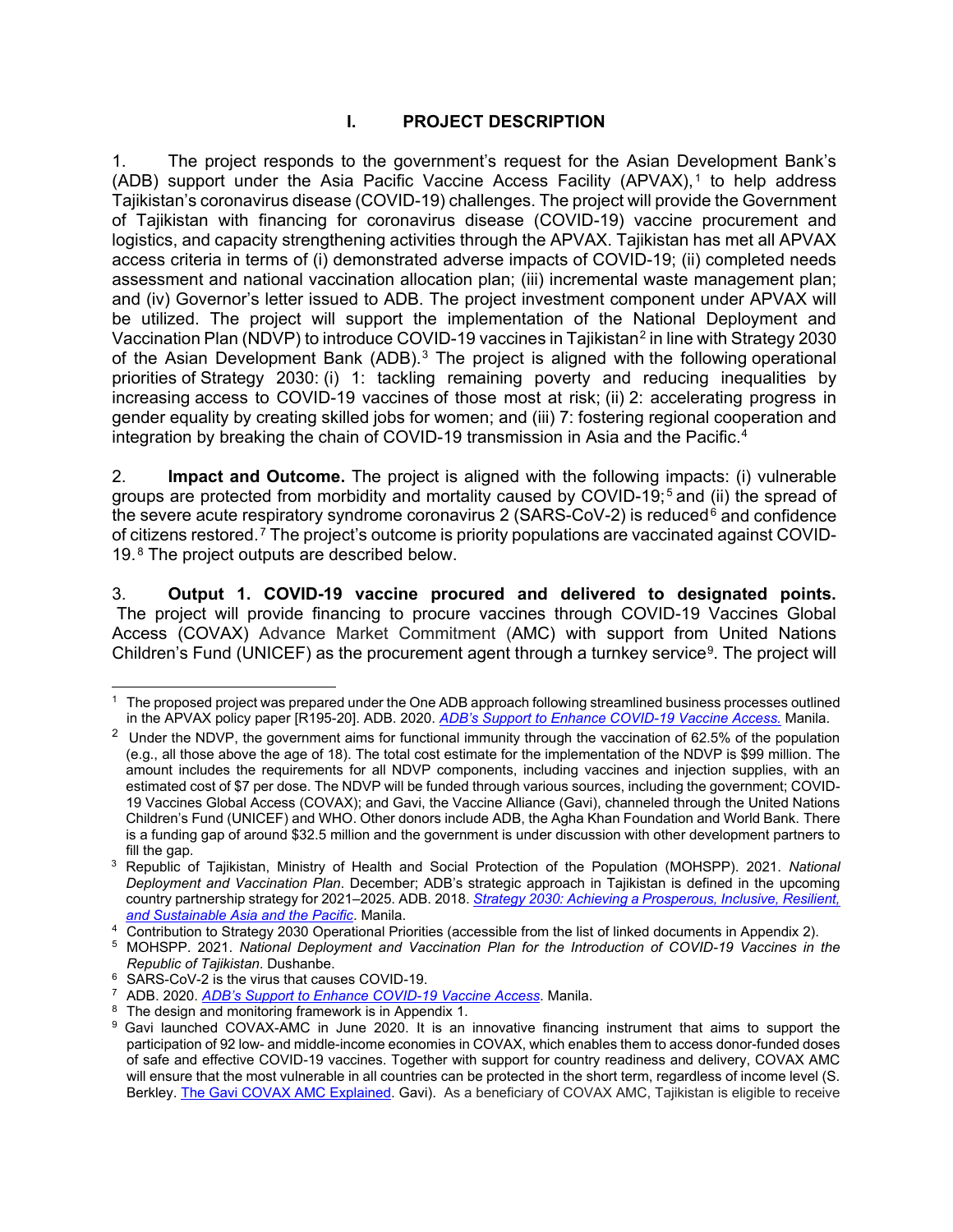support procurement of about 3 million doses (assuming 2 doses per person), which will be sufficient to vaccinate more than 1. 3 million people or about 14% of the population. The expenditure items will include (i) vaccines that meet any of the eligibility requirements of the APVAX policy,<sup>[10](#page-7-0)</sup> including advance payments; (ii) safety boxes, syringes, and other items required to administer the vaccines; and (iii) international and national logistics and related services required to transport vaccines from the place of purchase to national, regional, and district health facilities.

4. **Output 2. Vaccination program implementation capacity strengthened.** The output will help strengthen the Ministry of Health and Social Protection of the Population's (MOHSPP) capacity to effectively and efficiently manage procurement and delivery of COVID-19 vaccines, and develop and conduct information, education, and communication campaigns and outreach programs with tailored messages for the different target groups using gender- and age-sensitive approaches. The capacity-strengthening activities will be coordinated with regional technical assistance under the Central Asia Regional Economic Cooperation (CAREC) framework to support information and knowledge sharing with other CAREC member countries.<sup>[11](#page-7-1)</sup> Consultant support will be provided to help the MOHSPP's PAG on project management and coordination; procurement; financial management and disbursement; gender mainstreaming; monitoring and evaluation; performance and financial audits; waste management; and impact assessment, including a satisfaction survey among vaccine recipients.

5. **ADB value addition.** ADB is the largest multilateral development partner of Tajikistan and a critical partner in the health sector. COVID-19 brought significant social and economic impacts to the Tajiks, with the economy contracting from 7.5% in 2019 to 4.5% in 2020. In 2020, the government has approved countercyclical assistance equal to 4.5% of GDP, whe[r](#page-39-1)e ADB contributed through the COVID-19 Active Response and Expenditure Support Program for \$50 million<sup>[12](#page-7-2)</sup> to provide relief to the ailing economy. ADB has also provided \$2.5 million grant through the Asia Pacific Disaster Response Fund<sup>[13](#page-7-3)</sup> for the procurement of essential supplies and medical equipment including test kits and goods associated with clinical management of COVID -19 patients. An additional of around \$1 million was also provided for the quick purchase of medical supplies and personal protective equipment for the healthcare staff in the country sourced from a regional technical assistance<sup>[14](#page-7-4)</sup> and reallocation from the ongoing Maternal and Child Health Integrated Care Project (MCHICP). [15](#page-7-5) Through these targeted assistance in 2020, ADB has established monitoring mechanisms to ensure that its support covers the most vulnerable groups of society and promotes gender-sensitive approaches.

6. With the global health interconnectedness highlighted by the COVID-19 pandemic, the call for regional approaches is heightened. Through the CAREC Program, ADB has also been facilitating regional dialogue and knowledge sharing on mitigating risks at the borders, among

vaccines for 20% of the population. In March 2021, 192,000 of the 624,000 expected doses of AstraZeneca vaccines under the COVAX facility have been delivered to Tajikistan. As of May 2021, about 74,000 individuals have been vaccinated with at least one dose.

<span id="page-7-0"></span><sup>&</sup>lt;sup>10</sup> Eligibility of vaccines for APVAX financing will adhere to criteria in para. 29 (including footnotes 28, 29, and 30) of the APVAX policy paper (footnote 6)

<span id="page-7-1"></span><sup>11</sup> ADB. 2020. *[Regional: Addressing Health Threats in Central Asia Regional Economic Cooperation Countries and the](https://www.adb.org/projects/54124-001/main#project-documents)  [Caucasus](https://www.adb.org/projects/54124-001/main#project-documents)*. Manila.

<span id="page-7-2"></span><sup>12</sup> 2020. ADB. *[Proposed Countercyclical Support Facility Grant Republic of Tajikistan: COVID-19 Active Response and](https://www.adb.org/projects/54156-001/main)  [Expenditure Support Program.](https://www.adb.org/projects/54156-001/main)* Manila.

<span id="page-7-3"></span><sup>13</sup> ADB. 2020. *[COVID-19 Emergency Response Project.](https://www.adb.org/sites/default/files/project-documents/54363/54363-001-grj-en.pdf)* Manila

<span id="page-7-4"></span><sup>14</sup> ADB. 2020. *[Regional Support to Address the Outbreak of Coronavirus Disease 2019 and Potential Outbreaks of](https://www.adb.org/projects/54079-001/main)  [Other Communicable Diseases](https://www.adb.org/projects/54079-001/main)*. Manila.

<span id="page-7-5"></span><sup>15</sup> 2018. ADB. *[Maternal and Child Health Integrated Care Project.](https://www.adb.org/projects/51010-002/main)* Manila.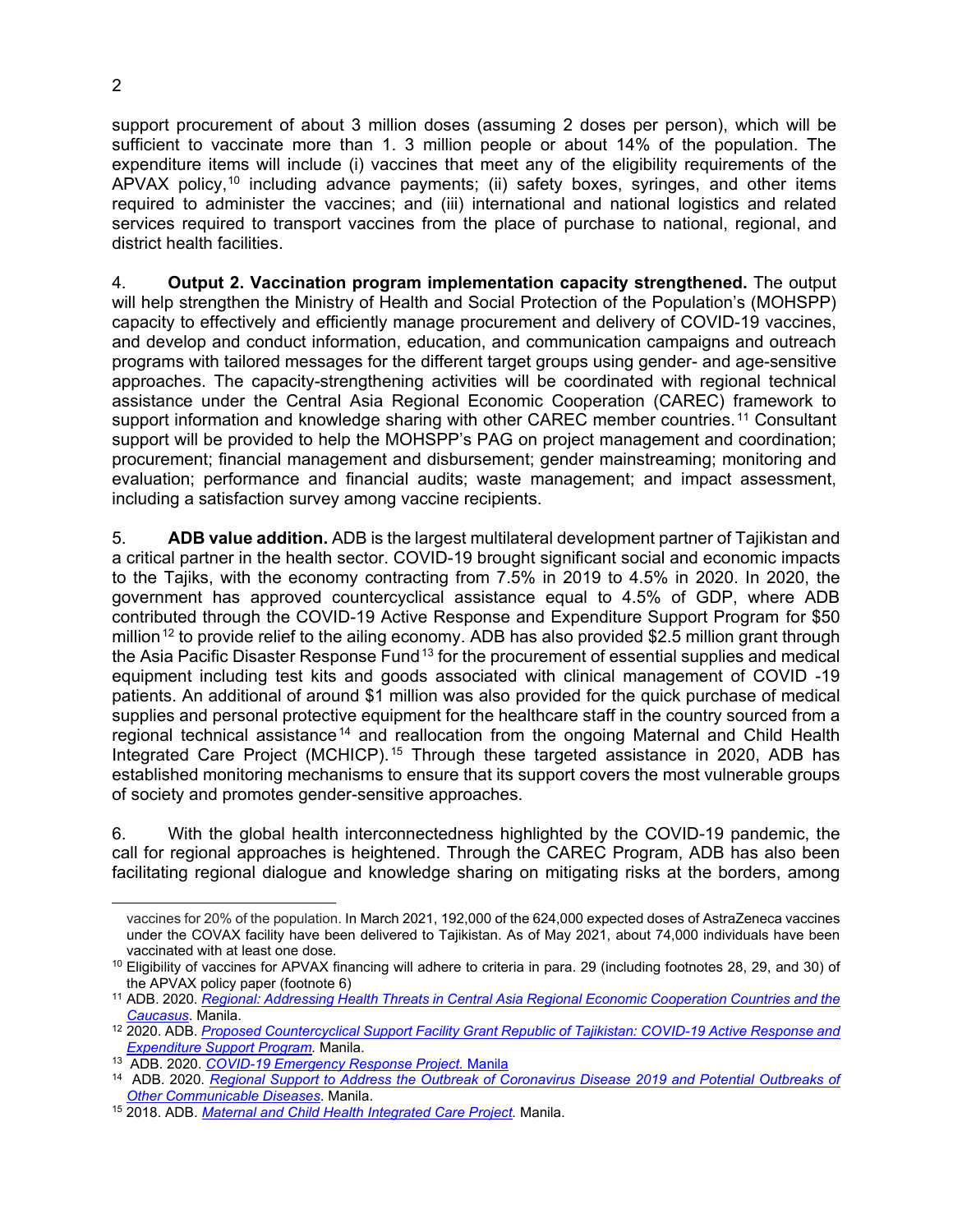others. Further supporting the government's efforts is a crucial value addition which allows for a holistic ADB support to fight COVID-19 both at the national and regional levels. ADB's involvement in health is not siloed in vaccination—it is a main partner of the health sector in Tajikistan, with an ongoing MCHICP project (\$32 million) that focuses on healthcare integration and health systems strengthening. The MCHICP project has innovative components that pilot critical interventions in maternal and child health. For instance, the behavior change communication (BCC) component of the project has a prospective impact evaluation design to rigorously examine what route of information campaigns which is most effective in routine  $im$ munization for children<sup>16</sup>. Lessons from these experiments and implementation experience will be incorporated in the design of BCC and social mobilization campaigns for COVID-19 vaccines, as well as future health operations in Tajikistan. To further strengthen and coordinate regional actions in addressing health threats in the region, ADB is also facilitating and supporting the establishment of a health sector working group in CAREC along with the development of a CAREC health strategy 2030. Through ADB's support the national-regional linkages of health initiatives would be further reinforced. Sustained support to the health sector is also a good platform to pursue ADB's gender mainstreaming efforts given the significant role and participation of women in the sector.

#### **II. IMPLEMENTATION PLANS**

| Table 1: Project Readiness Activities              |             |             |               |             |             |                                                                    |
|----------------------------------------------------|-------------|-------------|---------------|-------------|-------------|--------------------------------------------------------------------|
| <b>Indicative Activities</b>                       |             |             | <b>Months</b> |             |             |                                                                    |
|                                                    | Apr<br>2021 | May<br>2021 | Jun<br>2021   | Jul<br>2021 | Aug<br>2021 | <b>Responsible</b><br>Individual/Unit/Agency/<br><b>Government</b> |
| Advance contracting actions                        | X           | X           | x             | X           |             | MOHSPP and ADB                                                     |
| Retroactive financing actions                      |             | X           | X             | X           | X           | MOF and MOHSPP                                                     |
| Project implementation<br>arrangements established |             | x           |               |             |             | MOF, MOHSPP, and ADB                                               |
| ADB Board approval                                 |             |             | X             |             |             | ADB                                                                |
| Grant signing                                      |             |             | X             |             |             | ADB and MOF                                                        |
| Ratification of the grant<br>agreement             |             |             |               | x           |             | MOF, MOJ, TAJ Office of the<br>President, Parliament               |
| Government legal opinion<br>provided               |             |             |               | x           |             | MOF, MOJ, and ADB                                                  |
| Government budget inclusion                        |             |             | x             |             |             | <b>MOF</b>                                                         |
| <b>Grant effectiveness</b>                         |             |             |               | x           |             | ADB                                                                |

#### <span id="page-8-1"></span><span id="page-8-0"></span>**A. Project Readiness Activities**

ADB = Asian Development Bank, MOF = Ministry of Finance, MOHSPP = Ministry of Health and Social Protection of the Population, MOJ = Ministry of Justice, TAJ = Tajikistan.

<span id="page-8-2"></span><sup>&</sup>lt;sup>16</sup> Numerous studies and reports [\(BMC Pregnancy and Childbirth](https://bmcpregnancychildbirth.biomedcentral.com/articles/10.1186/s12884-018-2166-6) and Drivers of Contraception in Tajikistan: Poverty, [Religion, and Mothers-in-law\)](https://www.unfpa.org/news/drivers-contraception-tajikistan-poverty-religion-and-mothers-law) show that mothers-in-law act as heads of households and have significant impact on health seeking behaviors of new mothers and babies in Tajikistan. This dynamic will potentially have impact on demand for COVID-19 vaccines, and this is further compounded by false rumors of the COVID-19 vaccine on fertility. The findings from the impact evaluation of the MCHICP project will help the government of Tajikistan in designing effective social mobilization and communications campaigns to ensure strong uptake of vaccines.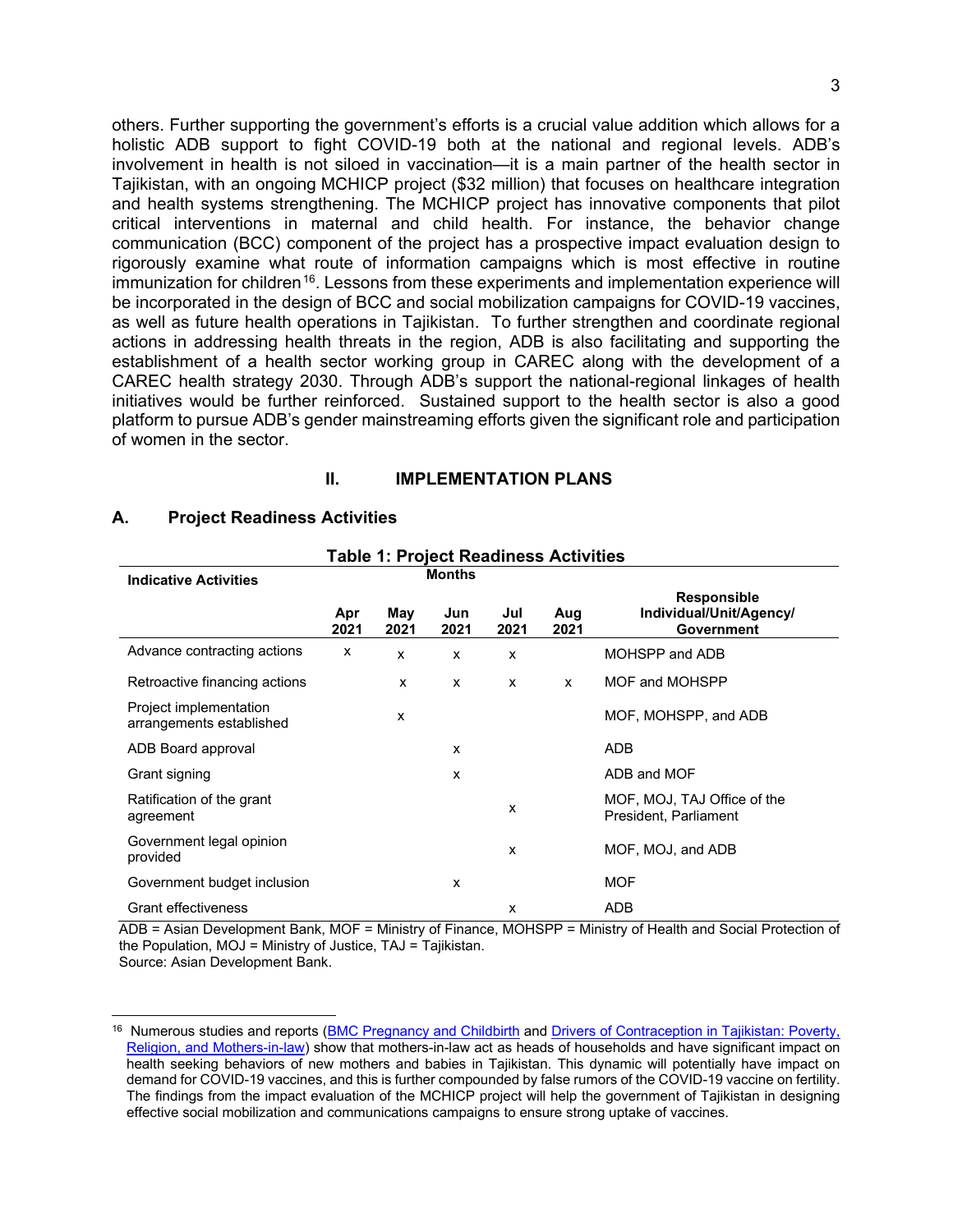# **B. Overall Project Implementation Plan**

<span id="page-9-0"></span>

|              |                                                                                                                                                          |                | 2021 |    |    | 2022           |    |    |                | 2023           |    |    |                |
|--------------|----------------------------------------------------------------------------------------------------------------------------------------------------------|----------------|------|----|----|----------------|----|----|----------------|----------------|----|----|----------------|
|              | <b>Activities</b>                                                                                                                                        | Q <sub>1</sub> | Q2   | Q3 | Q4 | Q <sub>1</sub> | Q2 | Q3 | Q <sub>4</sub> | Q <sub>1</sub> | Q2 | Q3 | Q <sub>4</sub> |
| A            | <b>Design and Monitoring Framework</b>                                                                                                                   |                |      |    |    |                |    |    |                |                |    |    |                |
| 1            | Output 1: COVID-19 vaccines procured and delivered to designated points                                                                                  |                |      |    |    |                |    |    |                |                |    |    |                |
| 1.1          | MOHSPP prepares the TOR and drafts contract for the<br>engagement of UNICEF (Q2 2021)                                                                    |                |      |    |    |                |    |    |                |                |    |    |                |
| 1.2          | MOHSPP signs/awards the contract with UNICEF (Q3<br>2021)                                                                                                |                |      |    |    |                |    |    |                |                |    |    |                |
| 1.3          | UNICEF to procure and deliver vaccines to the<br>designated points in the country (Q3 2021-Q2 2022)                                                      |                |      |    |    |                |    |    |                |                |    |    |                |
| 1.4          | MOHSPP to closely supervise and monitor the vaccine<br>rollout in collaboration with development partners (Q4<br>$2021 - Q42022$                         |                |      |    |    |                |    |    |                |                |    |    |                |
| $\mathbf{2}$ | Output 2: Vaccine program implementation capacity strengthened                                                                                           |                |      |    |    |                |    |    |                |                |    |    |                |
| 2.1          | MOHSPP prepares the TORs, engage and signs<br>contracts with the consultants (Q2-Q3 2021)                                                                |                |      |    |    |                |    |    |                |                |    |    |                |
| 2.2          | Individual consultants (as PAG staff) and consulting firms<br>commence work to assist MOHSPP in the<br>implementation of the project (Q3-Q4 2021)        |                |      |    |    |                |    |    |                |                |    |    |                |
| 2.3          | Capacity building programs are developed and delivered<br>to relevant EA and PAG staff to deliver vaccination<br>program (Q3 2021-Q4 2022)               |                |      |    |    |                |    |    |                |                |    |    |                |
| 2.4          | Develop materials for and undertake information,<br>education and communication campaigns and outreach<br>programs for target groups (Q3 2021 - Q4 2022) |                |      |    |    |                |    |    |                |                |    |    |                |
| 2.5          | Conduct impact assessment, including satisfaction survey<br>for vaccine recipients (Q1-Q4 2022)                                                          |                |      |    |    |                |    |    |                |                |    |    |                |

### **Table 2: Project Implementation Plan**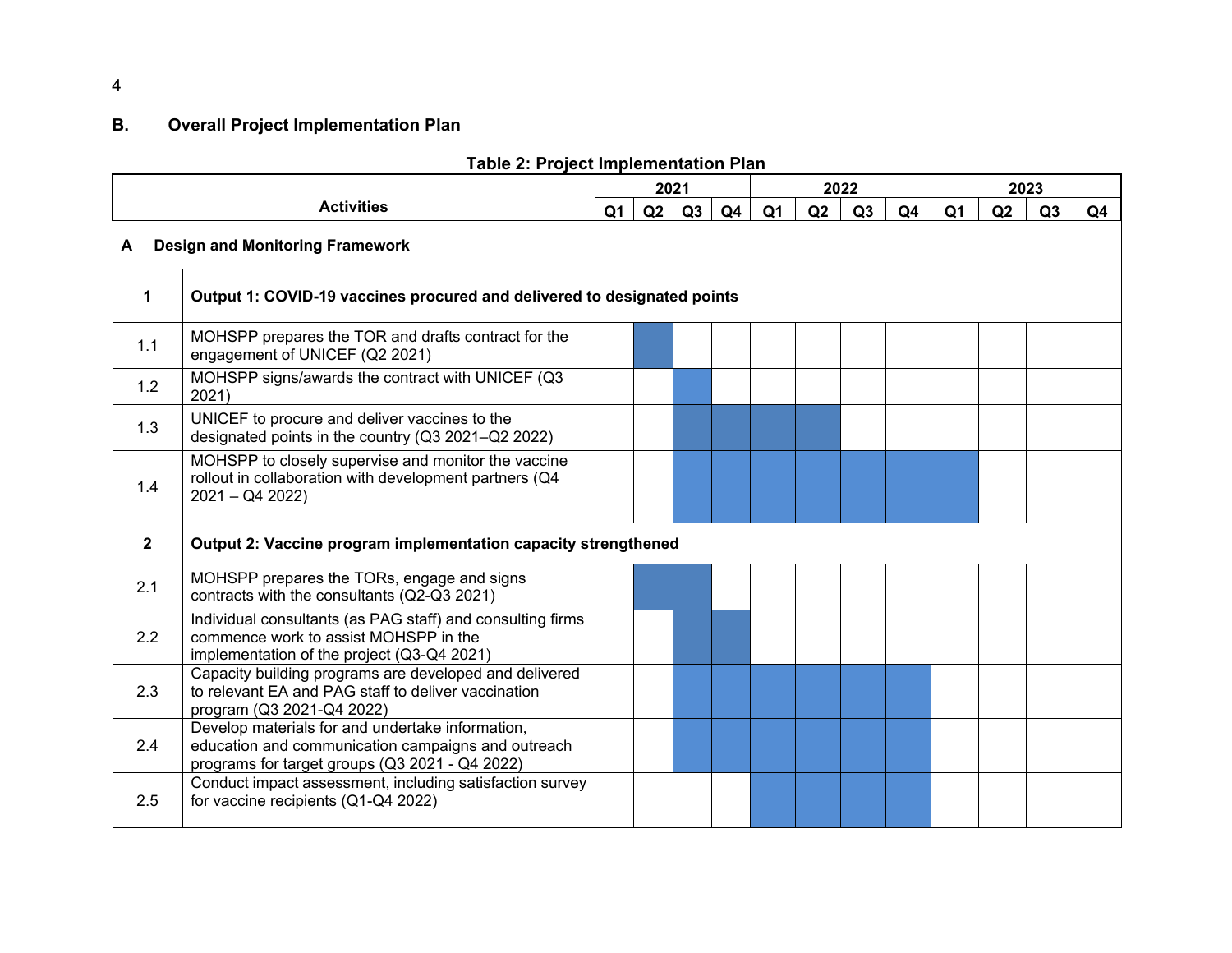|   |                                                                                                                                                                                                                                                         | 2021 |                |    | 2022 |    |                |    | 2023 |    |    |    |    |
|---|---------------------------------------------------------------------------------------------------------------------------------------------------------------------------------------------------------------------------------------------------------|------|----------------|----|------|----|----------------|----|------|----|----|----|----|
|   | <b>Activities</b>                                                                                                                                                                                                                                       | Ο1   | Q <sub>2</sub> | Q3 | Q4   | O1 | Q <sub>2</sub> | Q3 | Q4   | Q1 | Q2 | Q3 | Q4 |
|   | <b>B</b> Project Management Activities                                                                                                                                                                                                                  |      |                |    |      |    |                |    |      |    |    |    |    |
|   | Recruit PAG staff and consultants (Q2-Q3 2021)                                                                                                                                                                                                          |      |                |    |      |    |                |    |      |    |    |    |    |
| 2 | Establish data collection systems are in place to report<br>on DMF indicators, including collection of sex-<br>disaggregated and gender-related information relevant to<br>the Gender Equality and Social Inclusion Action Plan (Q3<br>2021 to Q4 2022) |      |                |    |      |    |                |    |      |    |    |    |    |
| 3 | Monitor implementation of the Standard Operating<br>Procedure "The procedure for disposal of medical waste<br>after vaccination against COVID-19" (Q4 2021-Q4 2022)                                                                                     |      |                |    |      |    |                |    |      |    |    |    |    |
| 4 | Prepare annual audits (financial and performance) and<br>quarterly progress reports (Q3 2021 to Q2 2023)                                                                                                                                                |      |                |    |      |    |                |    |      |    |    |    |    |
| 5 | Conduct midterm review (Q2 2022)                                                                                                                                                                                                                        |      |                |    |      |    |                |    |      |    |    |    |    |
| 6 | Prepare project government completion report (Q2 2023)                                                                                                                                                                                                  |      |                |    |      |    |                |    |      |    |    |    |    |

ADB = Asian Development Bank, COVID-19 = coronavirus disease, EA = executing agency, MOHSPP = Ministry of Health and Social Protection of the Population of Tajikistan, PAG = project administration group, Q = quarter, TOR = terms of reference, UNICEF = United Nations Children's Fund. Source: Asian Development Bank.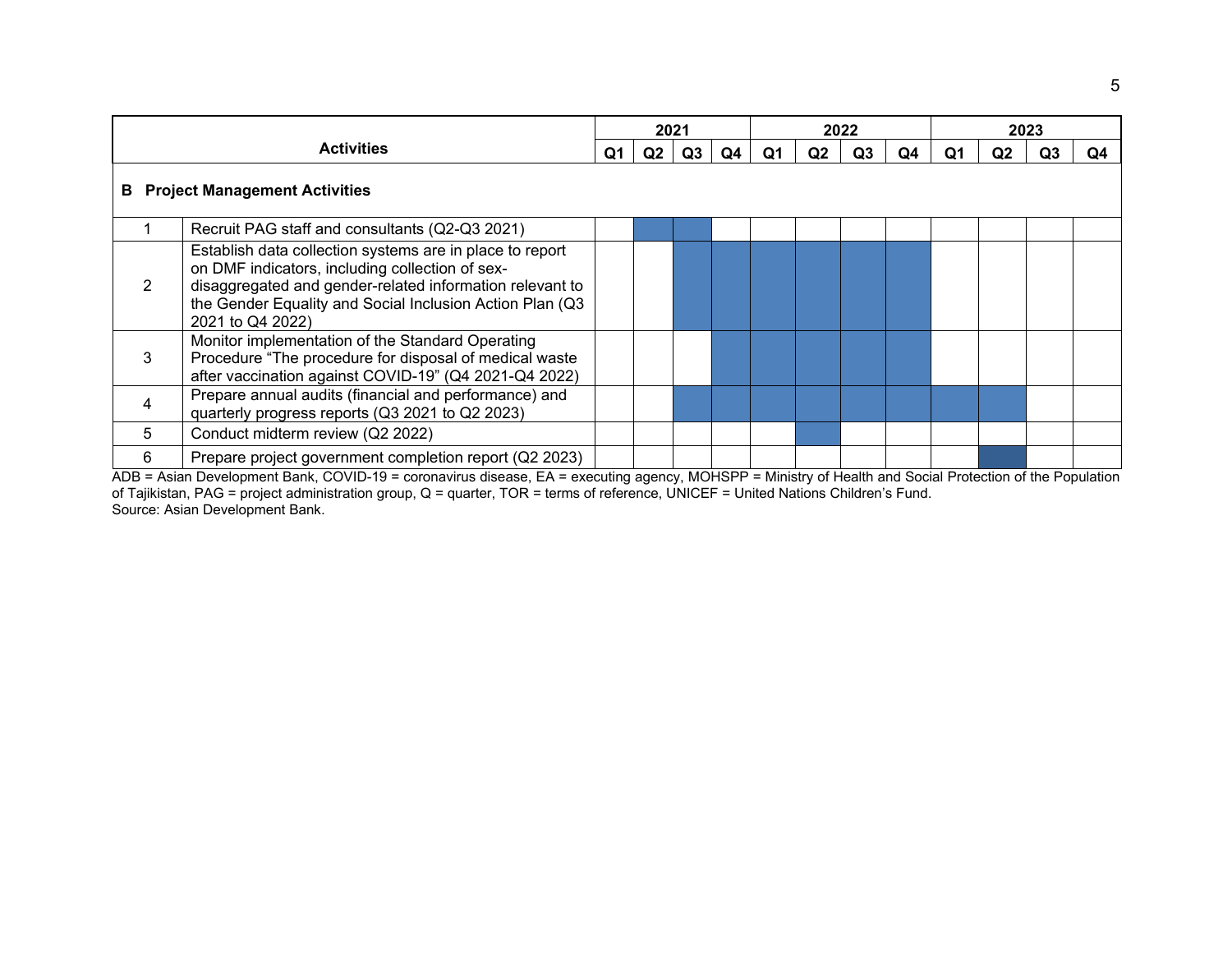### **III. PROJECT MANAGEMENT ARRANGEMENTS**

### <span id="page-11-1"></span><span id="page-11-0"></span>**A. Project Implementation Organizations: Roles and Responsibilities**

| <b>Project Implementation</b>                                                                     |                                                                                                                                                                                                           |
|---------------------------------------------------------------------------------------------------|-----------------------------------------------------------------------------------------------------------------------------------------------------------------------------------------------------------|
| Organizations                                                                                     | <b>Management Roles and Responsibilities</b>                                                                                                                                                              |
| Ministry of Finance (recipient)                                                                   | Facilitate negotiations, signing, and execution of the grant<br>(i)<br>agreement.                                                                                                                         |
|                                                                                                   | (ii) Monitor project progress and instructing MOHSPP to take<br>corrective action to prevent significant variations and deviations                                                                        |
|                                                                                                   | from schedules and budgets (if any).                                                                                                                                                                      |
|                                                                                                   | (iii) Ensure timely submission of the withdrawal applications to ADB.                                                                                                                                     |
| Ministry of Health and Social<br>Protection of the Population of<br>Tajikistan (executing agency) | Act as focal point for communication with ADB on project-related<br>(i)<br>matters and signatory to contractual documents such as<br>consultancy service contracts, withdrawal applications, and audit    |
|                                                                                                   | reports.<br>(ii) Oversee overall project implementation and ensure delivery of<br>outputs.                                                                                                                |
|                                                                                                   | (iii) Sign contracts with UNICEF for procurement and logistics of<br>vaccines and be responsible for contract management.<br>(iv) Ensure timely and efficient completion of project.                      |
|                                                                                                   | (v) Ensure necessary coordination with the National inter-ministerial<br>COVID-19 Task Force, RCIP and RHLC on the vaccination plan<br>and deployment, and on the delivery of the social mobilization and |
|                                                                                                   | inter-personal communication training program.                                                                                                                                                            |
|                                                                                                   | (vi) Ensure coordination with other concerned government agencies<br>and development partners.                                                                                                            |
|                                                                                                   | (vii) Ensure that PAG is fully staffed and functional during the entire<br>period of implementation.                                                                                                      |
|                                                                                                   | Ensure compliance<br>with<br>grant covenants<br>(viii)<br>including<br>safeguards and gender requirements, ADB's Procurement Policy<br>and regulations.                                                   |
|                                                                                                   | (ix) Manage advance account in accordance with ADB disbursement<br>procedures.                                                                                                                            |
|                                                                                                   | (x) Submission of training plan and implementation on social<br>mobilization and inter-personal communication, with periodic<br>updates.                                                                  |
|                                                                                                   | (xi) Submission of Audited Project Financial Statement to ADB.<br>(xii) Submission of annual Performance Audit to ADB.                                                                                    |
| Project Administration Group in<br>the Ministry of Health and<br>Social Protection                | (i) Coordinate the overall vaccination rollout and related training<br>mobilization<br>social<br>and<br>inter-personal<br>program<br>on<br>communication.                                                 |
| (implementing agency)                                                                             | (ii) Conduct day-to-day implementation of the project.<br>(iii) Support MOHSPP in the preparation of necessary project-related<br>reports.                                                                |
|                                                                                                   | (iv) Coordinate at the regional, provincial and health clinic levels on<br>project-related requirements.                                                                                                  |
|                                                                                                   | (v) Coordinate with the National Inter-ministerial COVID-19 Task<br>Force, RCIP and RHLC for vaccination plan and social<br>mobilization and interpersonal communication trainings.                       |
| ADB                                                                                               | Project financing<br>(i)                                                                                                                                                                                  |
|                                                                                                   | (ii) Supervise MOHSPP implementation of the project by:                                                                                                                                                   |
|                                                                                                   | (a) reviewing TORs, shortlisting, and interviewing candidates                                                                                                                                             |
|                                                                                                   | and providing a formal no objection before any of the resulting                                                                                                                                           |

### **Table 3: Management Roles and Responsibilities**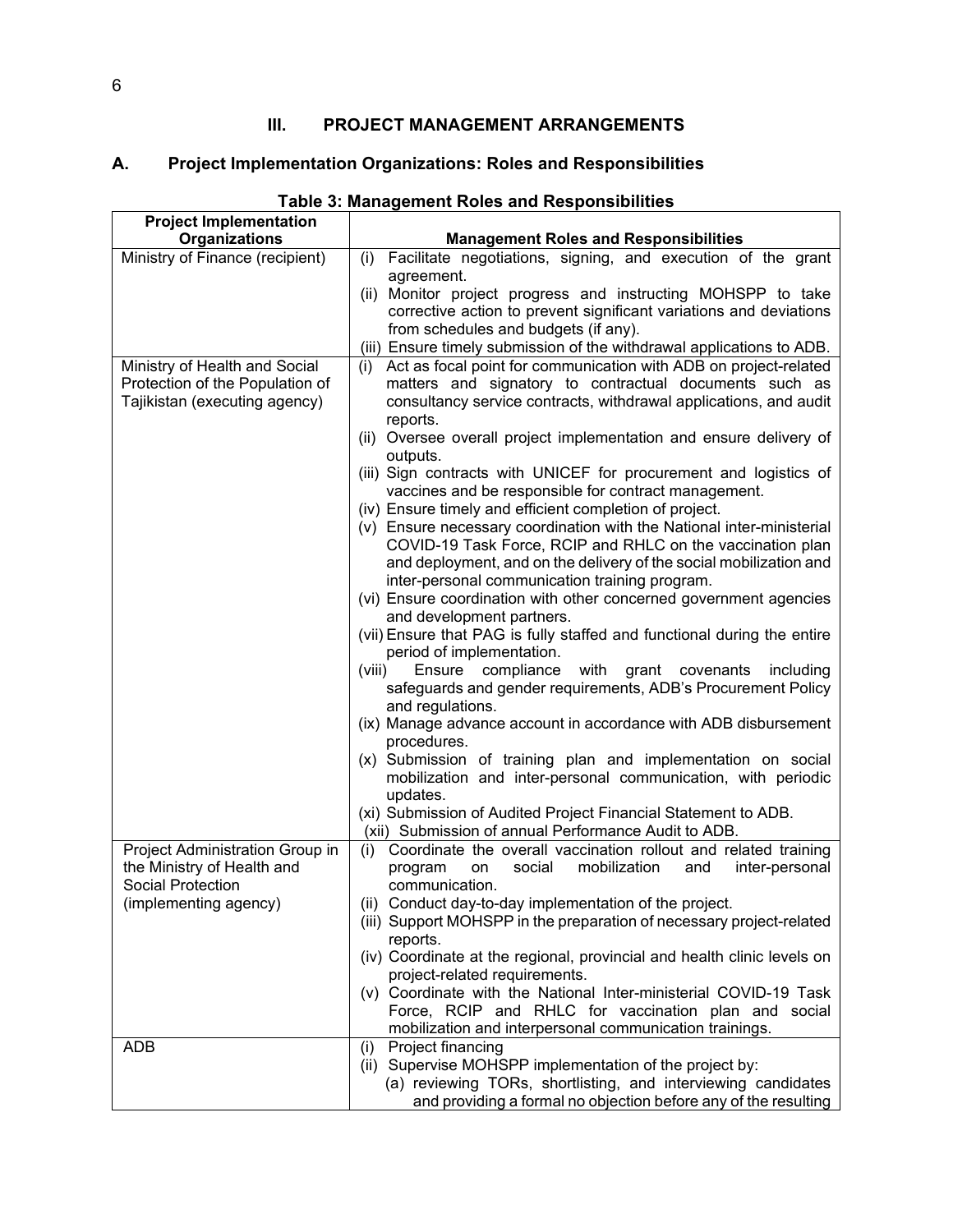| <b>Project Implementation</b><br><b>Organizations</b> | <b>Management Roles and Responsibilities</b>                                                                        |
|-------------------------------------------------------|---------------------------------------------------------------------------------------------------------------------|
|                                                       |                                                                                                                     |
|                                                       | contracts are signed (endorsing selection of contractors and                                                        |
|                                                       | recruitment of consulting firms and individuals);                                                                   |
|                                                       | (b) reviewing and facilitating approval of project implementation<br>and procurement documents submitted by MOHSPP; |
|                                                       | (c) reviewing progress reports and other reporting requirements<br>submitted by MOHSPP:                             |
|                                                       | (d) disclosing project information to the public;                                                                   |
|                                                       | (e) fielding review missions; and                                                                                   |
|                                                       | facilitating knowledge sharing.                                                                                     |

ADB = Asian Development Bank, MOF = Ministry of Finance, MOHSPP = Ministry of Health and Social Protection of the Population of Tajikistan, PAG = project administration group, RHLC = Republican Healthy Lifestyle Center, RCIP = Republican Center for Immunoprophylaxis, TOR = terms of reference, UNICEF = United Nations Children's Fund. Source: Asian Development Bank.

7. The project's oversight and implementation arrangements are anchored on the government's governance structure. The project will be guided by the directives of the national multi-sectoral COVID-19 Task Force chaired by the Prime Minister. The MOHSPP has the overall mandate to implement the NDVP. The responsibility for strategic decision-making on COVID-19 vaccine introduction is under the NITAG, with members from the State Sanitary Epidemiological Surveillance Service, the RCIP, the Republican Healthy Lifestyle Center, and the Republican Center for Medical Statistics and Information. Development partners such as ADB, the Aga Khan Foundation, Gavi, UNICEF, WHO, and the World Bank will meet regularly to ensure timely implementation of the NDVP. The well-established country-wide institutional mechanisms will be used to execute the vaccination plan. The RCIP is mandated to coordinate and implement immunization-related activities, including planning, implementation, monitoring, and evaluation. The vaccines will be delivered throughout the country, from the central vaccine store in Dushanbe to 5 regional zones, 63 district stores, 888 rural health centers, 52 district health centers, 48 city health centers, 22 family medicine centers, 13 family medicine ambulatories, 20 medical posts, and 1,742 health houses.

8. MOHSPP, who has the oversight role for the implementation of the country's NDVP, is the project's executing agency (EA). The existing project administration group (PAG) of the MCHICP under MOHSPP will be augmented with additional consultants and will be the implementing agency (IA), headed by a Project Director to be appointed by the government. The Project Director will be supported by a national coordinator and six regional coordinators to be engaged under the project as PAG staff. The PAG will ensure suitable coordination with the RCIP who will oversee the overall vaccination program, including the necessary social mobilization and interpersonal training in collaboration with RHLC. RCIP will provide the overall plan and RHLC will conduct the trainings.

9. To supplement PAG's staff and skills mix and contribute to the delivery of the envisaged activities under both outputs, consultants (individual and firm) will be engaged. Essential consultant support will be engaged as PAG staff to cover work on gender, procurement, financial management and disbursement, monitoring and evaluation, waste management, coordination and translation/interpretation. The gender and monitoring and evaluation specialists will also support RCIP and RHLC in the delivery of the social mobilization and interpersonal communication training program. A performance auditing firm will be hired to ensure a comprehensive fiduciary assurance to the ADB on the overall project delivery. A financial audit firm will also be hired to review project financial statements and prepare audit reports and related documents as detailed in Section V herein. A consulting firm will also be engaged to handle the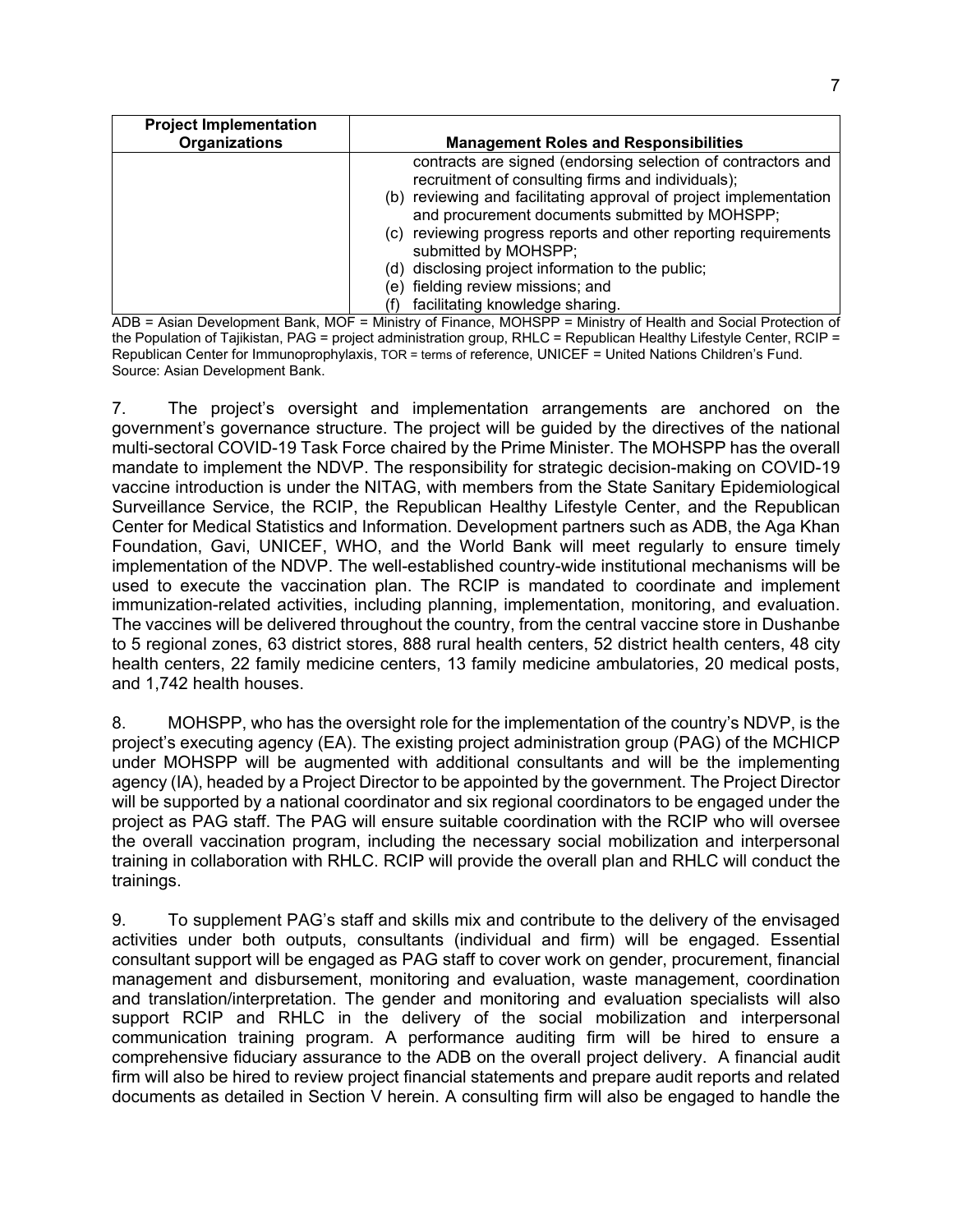impact assessment/third- party monitoring, including a satisfaction survey among vaccine recipients. Due to the nature of the emergency situation, tight global markets, and the need to procure the COVID-19 vaccines quickly, the procurement could involve suppliers from non-ADB member countries, and, at government request. ADB will apply universal procurement.<sup>[17](#page-13-1)</sup>

10. The well-established country-wide institutional mechanisms would be used to execute the vaccine implementation plan. At the national level, the state institution, RCIP is mandated to coordinate and implement immunization-related activities including planning, implementation, monitoring and evaluation. At the local level, regional branches of RCIP, district level immunization centers and healthcare facilities are in place. The delivery of the vaccines to the population will be done from the central vaccine store in Dushanbe, to its 5 regional zones, 63 district stores, 888 rural health centers, 52 district health centers, 48 city health centers, 22 family medicine centers, 13 family medicine ambulatories, 20 medical posts, and 1,742 health houses. Collaboration with relevant development partners will be done through Tajikistan's Development Coordination Council (DCC) platform to which ADB actively participates.

11. For data reporting, the "bottom-up" approach will be applied, from primary healthcare facilities up to the national level. MOHSPP will utilize the World Health Organization (WHO) and European Centre for Disease Prevention and Control (ECDC) Joint Weekly Data Collection Facility on COVID-19 Vaccine Distribution and Vaccine Coverage. The data collection will use The European Surveillance System (TESSy) online software, which has been a tool in monitoring vaccination process in WHO-member countries.

#### <span id="page-13-0"></span>**B. Key Persons Involved in Implementation**

| <b>Recipient</b><br>Ministry of Finance                                                  | Name: Faiziddin Qahhorzoda<br>Position: Minister<br>Telephone: (992-37), 221-64-10, 227-39-41<br>Email: f.kahhorzoda@moliya.tj<br>Office Address: Dushanbe, Academics Rajabov Street 3          |
|------------------------------------------------------------------------------------------|-------------------------------------------------------------------------------------------------------------------------------------------------------------------------------------------------|
| <b>Executing Agency</b><br>Ministry of Health and Social<br>Protection of the Population | Name: Abdullozoda Jamoliddin Abdullo<br>Position: Minister<br>Telephone: +992 (37) 221 12 48<br>Email address: jamoliddin.abdullozoda@bk.ru<br>Office Address: Dushanbe, Shevchenko street # 69 |
| <b>Asian Development Bank</b><br>Tajikistan Resident Mission (TJRM)                      | <b>Staff Name: Shanny Campbell</b><br><b>Position: Country Director</b><br>Telephone No.: +992 372 27 1895<br>Email address: scampbell@adb.org                                                  |
| Social Sector Division (CWSS)                                                            | Staff Name: Rie Hiraoka<br>Position: Director<br>Telephone No.: +632 86324458<br>Email address: rhiraoka@adb.org                                                                                |

<span id="page-13-1"></span><sup>17</sup> ADB. 2020. *[ADB's Comprehensive Response to the COVID-19 Pandemic](https://www.adb.org/documents/adb-comprehensive-response-covid-19-pandemic-policy-paper)*. Manila.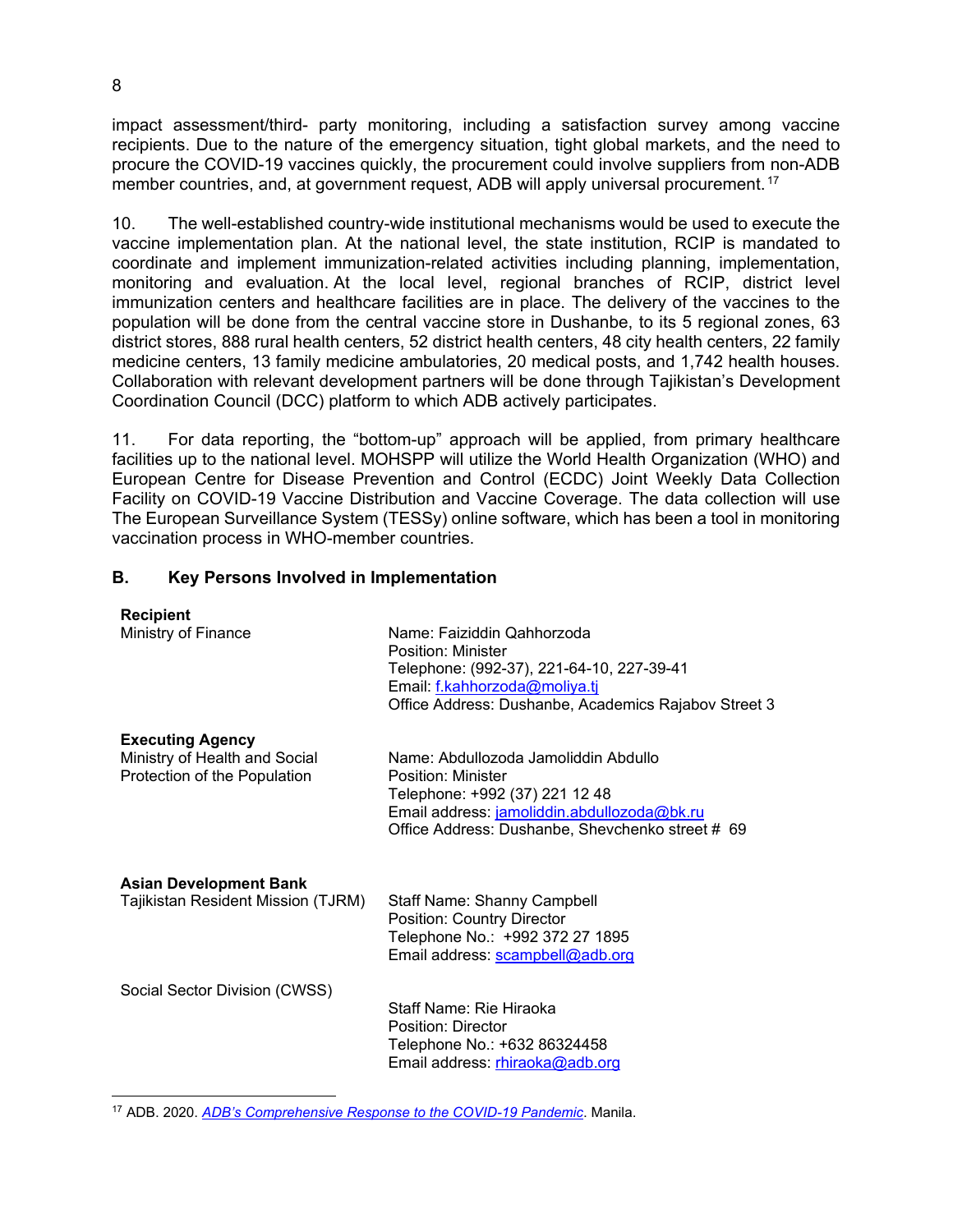Mission Leaders Staff Name: Rhodora B. Concepcion Position: Unit Head, Project Administration, TJRM Telephone No.: [+992 372 27 1895](https://www.google.com/search?q=adb+tajiksitan+resident+mission&rlz=1C1GCEB_enPH784PH784&oq=adb+tajiksitan+resident+mission&aqs=chrome..69i57j46i13i175i199.4441j0j7&sourceid=chrome&ie=UTF-8) Email address: <u>rbconcepcion@adb.org</u>

> Staff Name: Cebele Wong Position: Health Specialist Telephone No.: +632 86321320 Email address: <u>cebelewong@adb.org</u>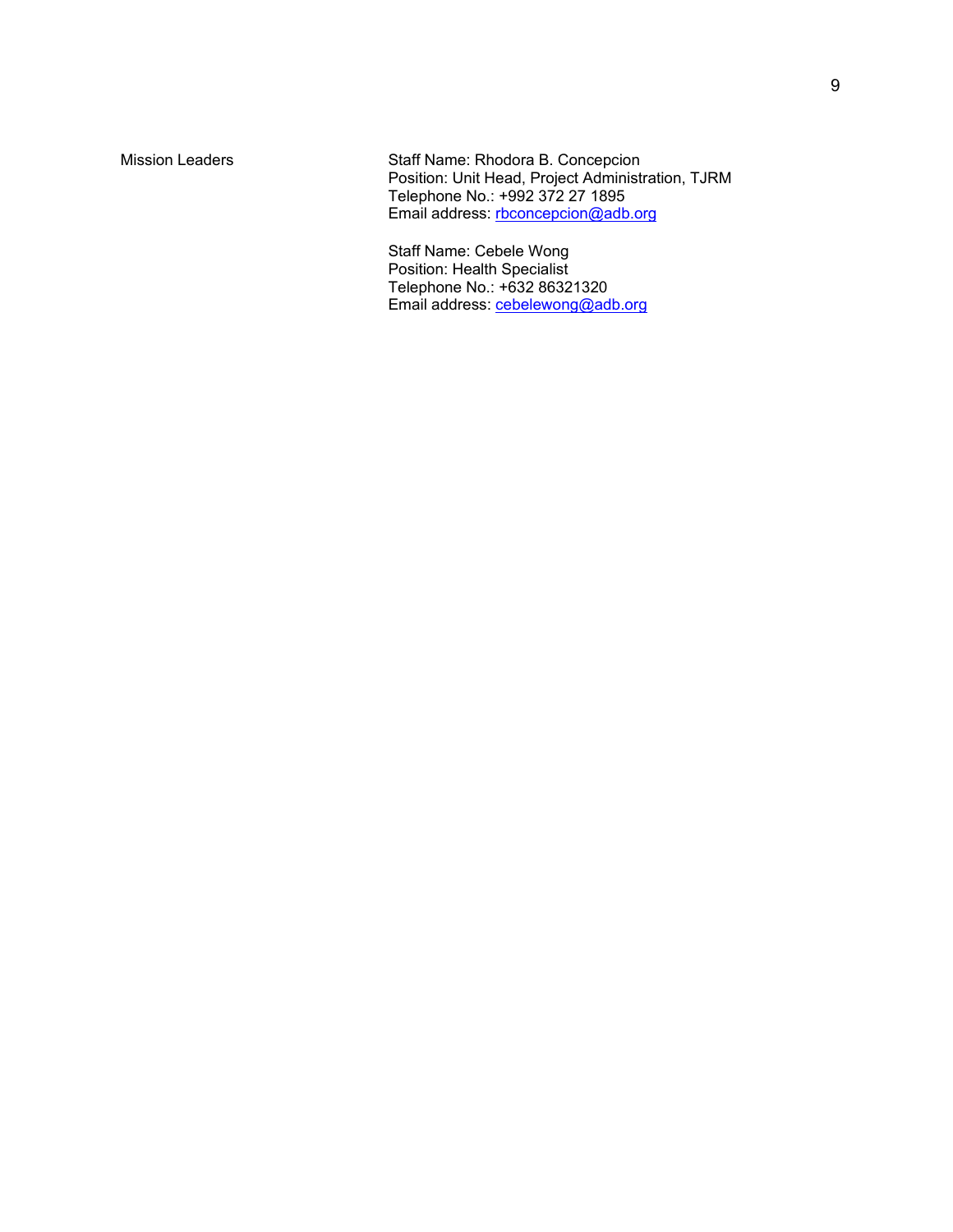### <span id="page-15-0"></span>**C. Project Organization Structure**



10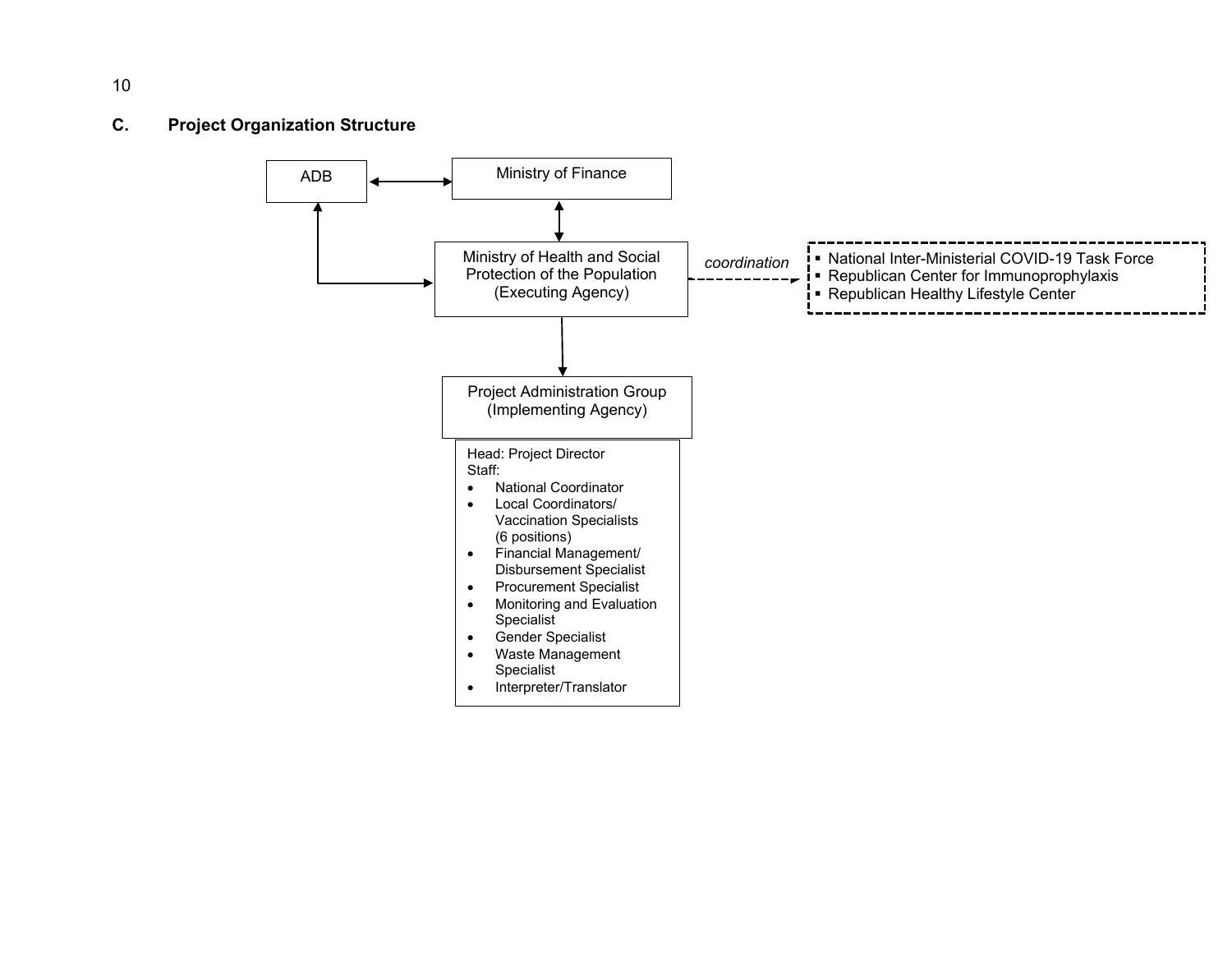### **IV. COSTS AND FINANCING**

#### <span id="page-16-1"></span><span id="page-16-0"></span>**A. Cost Estimates Preparation and Revisions**

12. The overall grant is \$25 million coming from ADF country allocation for \$20 million and the ADF 13 Expanded Disaster and Pandemic Response Facility (DRF+) for \$5 million. The project cost includes price and physical contingencies, taxes and duties. The government is expected to provide counterpart support equivalent to \$1.8 million which includes office accommodation and taxes and duties exemption for vaccines, office space for PAG and counterpart staff. The financing plan and summary cost estimates are set out in tables below:

| <b>Table 4: Financing Plan</b>        |       |               |                       |  |  |  |  |
|---------------------------------------|-------|---------------|-----------------------|--|--|--|--|
| $$$ million)                          |       |               |                       |  |  |  |  |
|                                       |       | <b>Amount</b> | <b>Share of Total</b> |  |  |  |  |
| <b>Source</b>                         |       | $$$ million)  | '%)                   |  |  |  |  |
| Overall program                       |       |               |                       |  |  |  |  |
| Asian Development Bank                |       |               |                       |  |  |  |  |
| ADF Grant <sup>a</sup>                |       | 25.0          | 93.3                  |  |  |  |  |
| Government of Tajikistan <sup>b</sup> |       | 1.8           | 6.7                   |  |  |  |  |
|                                       | Total | 26.8          | 100.0                 |  |  |  |  |

ADF = Asian Development Fund.

<sup>a</sup> The project will be funded by freed-up ADF grant resources (\$20 million) from the re-programming of an upcoming project, and the Expanded Disaster and Pandemic Response Facility (DRF+) grant (\$5 million).

**b Government in-kind contribution includes taxes and duties exemption for vaccines (including ancillary** goods and transportation costs), office space, and counterpart staff.

Sources: Asian Development Bank and Government of Tajikistan.

### **Table 5: Summary Cost Estimates**

(\$ million)

| <b>Item</b> | $\vee$                                                                     | <b>Amount</b> <sup>a</sup> |
|-------------|----------------------------------------------------------------------------|----------------------------|
| А.          | Base Cost <sup>b</sup>                                                     |                            |
|             | 1. Output 1: COVID-19 vaccines procured and delivered to designated points | 23.0                       |
|             | 2. Output 2: Vaccine program implementation capacity strengthened          |                            |
|             | Subtotal (A)                                                               | 24.2                       |
| В.          | Contingencies <sup>c</sup>                                                 | 2.6                        |
|             | Total (A+B)                                                                | 26.8                       |

Note:

a Numbers may not sum precisely due to rounding. In early 2021 prices as of 23 March.

 $<sup>b</sup>$  Includes taxes and duties of \$1.41 million. Of this, the government will finance \$1.37 million by taxes and duties</sup> exemption, excluding income tax on individuals and legal entities.

<sup>c</sup> Physical contingencies computed at 7.1% for all cost categories. Price contingencies are calculated based on escalation rates for domestic and international costs estimated for Tajikistan, includes provision for potential exchange rate fluctuation under the assumption of a purchasing power parity exchange rate. Annual escalation rate for international costs is estimated at 1.6% for 2021 and 1.7% for each year from 2022 - 2023. Annual escalation rate for domestic costs is estimated at 8.5% for 2021 and 7.0% for each year from 2022 - 2023. Source: Asian Development Bank.

#### <span id="page-16-2"></span>**B. Key Assumptions**

13. The following key assumptions underpin the cost estimates and financing plan:

(i) Exchange rate: \$1.00 = TJS11.31 as of 18 March 2021.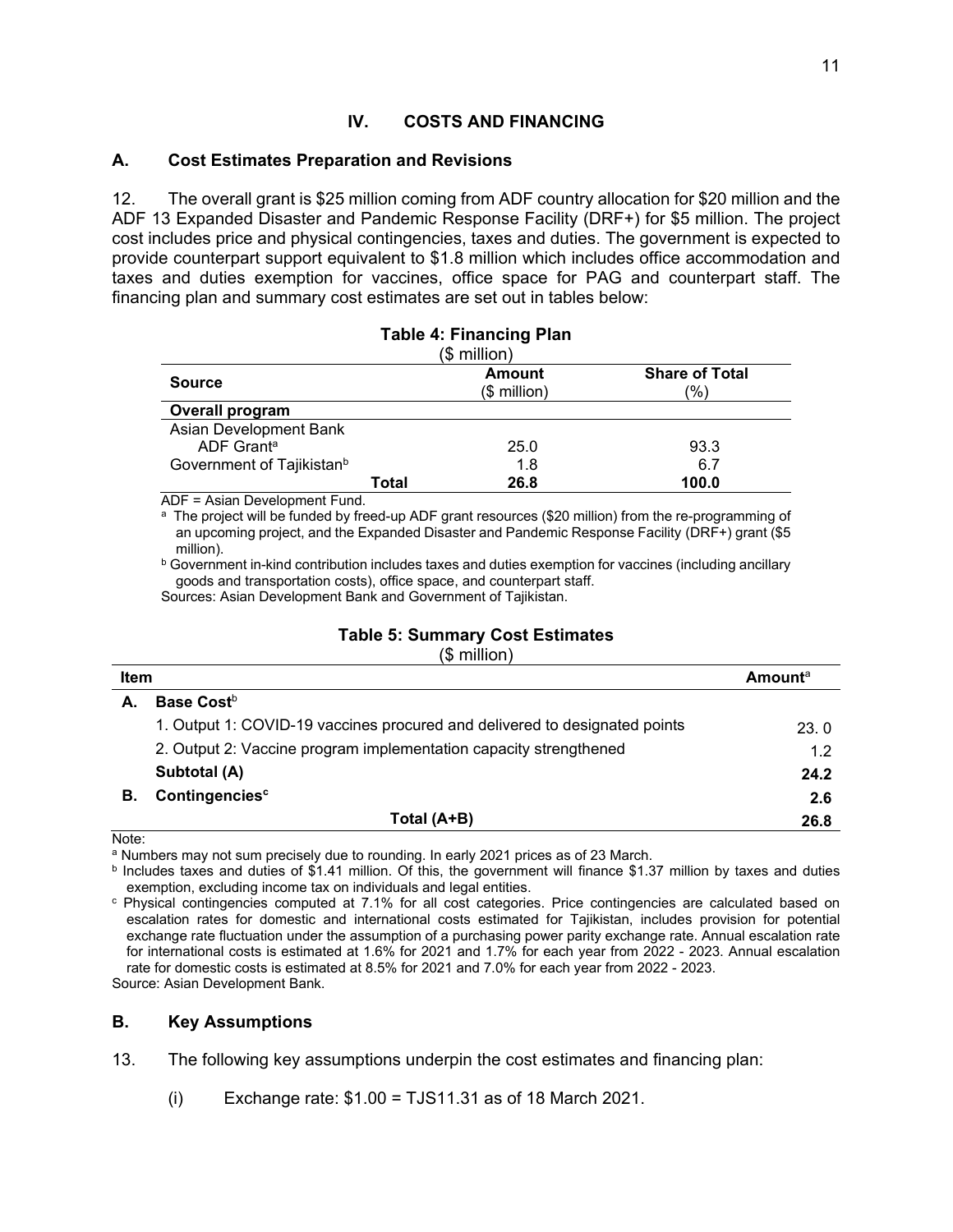- (ii) Price contingencies are calculated based on escalation rates for domestic and international costs estimated for Tajikistan. Annual escalation rate for international costs is estimated at 1.6% for 2021 and 1.7% for each year from 2022 to 2023. Annual escalation rate for domestic costs is estimated at 8.5% for 2021 and 7% for each year from 2022–2023.
- (iii) Vaccine cost is estimated at USD 7/dose.
- (iv) In-kind contributions were calculated using market rates and by applying Tajikistan tax and duty rate to the cost items qualified for exemption.

#### <span id="page-17-0"></span>**C. Detailed Cost Estimates by Expenditure Category**

#### **Table 6: Detailed Cost Estimates by Expenditure Category**

|    |                |                                              | Foreign         | Local            | Total        | % of Total       |
|----|----------------|----------------------------------------------|-----------------|------------------|--------------|------------------|
|    | <b>Item</b>    |                                              | <b>Exchange</b> | Currency         | Cost         | <b>Base cost</b> |
|    |                |                                              | (\$ million)    | $($$ million $)$ | (\$ million) |                  |
| А. |                | <b>Investment Costs</b>                      |                 |                  |              |                  |
|    | 1              | Vaccine purchased and delivered <sup>a</sup> | 23.06           |                  | 23.06        | 95.2%            |
|    | 2              | Consulting services <sup>b</sup>             |                 | 0.14             | 0.14         | 0.6%             |
|    | 3              | Training                                     | 0.10            | 0.05             | 0.15         | 0.6%             |
|    | 4              | Furniture and equipment                      |                 | 0.03             | 0.03         | 0.1%             |
|    |                | Subtotal (A)                                 | 23.16           | 0.22             | 23.37        | 96.5%            |
| В. |                | <b>Recurrent Costs</b>                       |                 |                  |              |                  |
|    |                | Project management                           |                 | 0.85             | 0.85         | 3.5%             |
|    |                | Subtotal (B)                                 |                 | 0.85             | 0.85         | 3.5%             |
| C. |                | Total Base Cost (A+B)                        | 23.16           | 1.07             | 24.23        | 100.0%           |
| D. |                | <b>Contingencies</b>                         |                 |                  |              |                  |
|    | 1              | Physical                                     | 1.65            | 0.06             | 1.71         | 7.1%             |
|    | $\overline{2}$ | Price                                        | 0.73            | 0.13             | 0.87         | 3.6%             |
|    |                | Subtotal (D)                                 | 2.39            | 0.19             | 2.57         | 10.6%            |
|    |                | Total Project Cost (C+D) <sup>c</sup>        | 25.54           | 1.26             | 26.80        | 110.6%           |

a Includes vaccine, syringe, ancillary and related items.

 $b$  Consulting services includes audit cost of \$0.08 million. Of this, the cost for audit firm is \$0.02 million and for performance auditor firm, \$0.06 million (before tax exemption).

 $\degree$  Includes Government's in-kind contribution which is equivalent to \$1.8 million.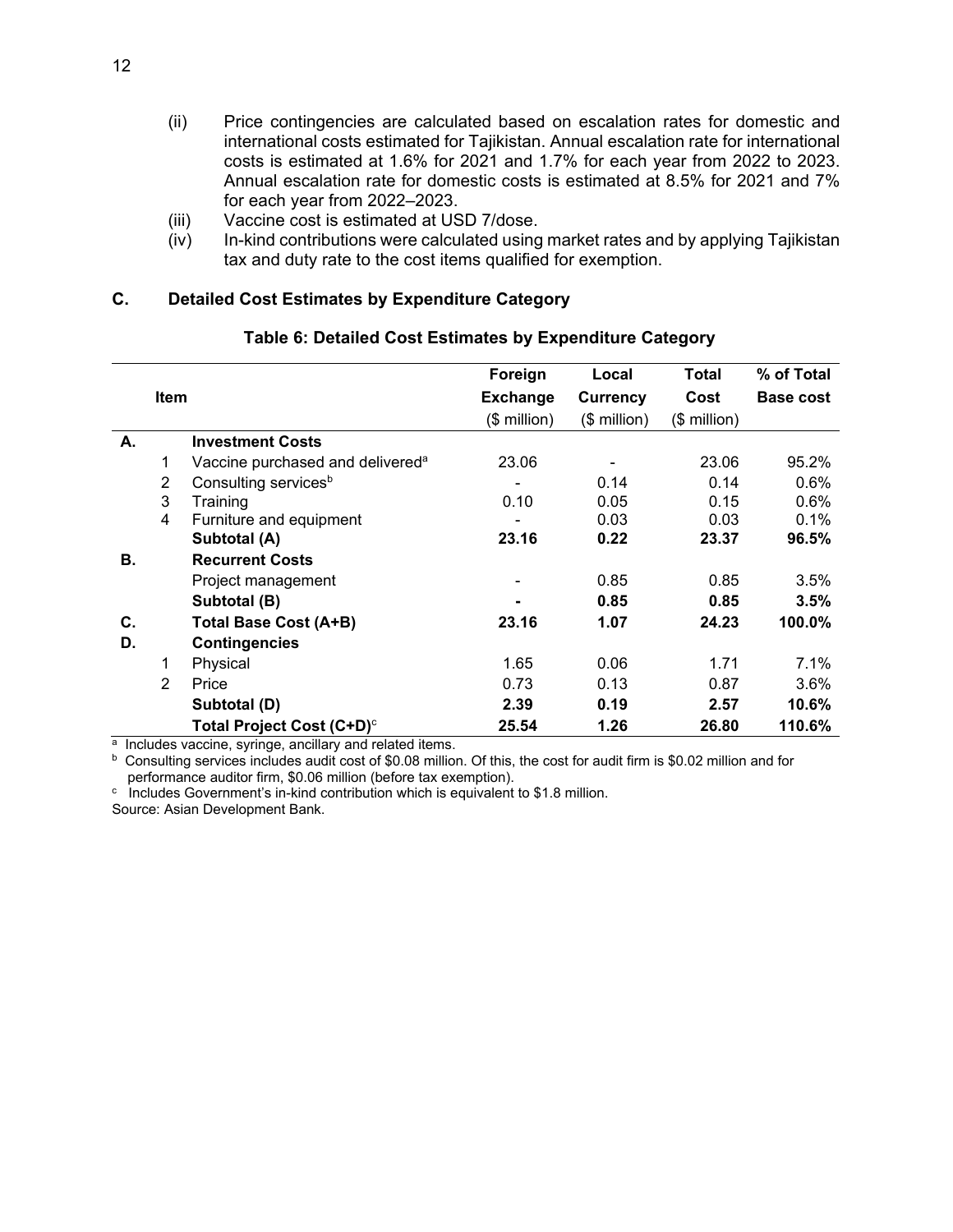### <span id="page-18-0"></span>**D. Allocation and Withdrawal of Grant Proceeds**

| <b>Table 7: Allocation and Withdrawal of Funds</b> |                                                                                  |                                                                      |                                                                              |  |  |  |  |
|----------------------------------------------------|----------------------------------------------------------------------------------|----------------------------------------------------------------------|------------------------------------------------------------------------------|--|--|--|--|
| Item                                               |                                                                                  | <b>Total amount</b><br>allocated for<br><b>ADB Financing</b><br>(\$) | ADB Financing % and<br><b>Basis for Withdrawal from</b><br>the Grant Account |  |  |  |  |
|                                                    | Eligible Vaccines, ancillary<br>equipment and transportation ***                 | 21,807,317                                                           | 100% of total expenditure<br>claimed * **                                    |  |  |  |  |
| 2                                                  | Consulting services, training,<br>equipment and furniture, project<br>management | 773,985                                                              | 100% of total expenditure<br>claimed**                                       |  |  |  |  |
| 3                                                  | Unallocated                                                                      | 2,418,699                                                            |                                                                              |  |  |  |  |
|                                                    | Total                                                                            | 25,000,000                                                           |                                                                              |  |  |  |  |

\* Inclusive of import processing fee

\*\* Exclusive of taxes and duties, except income tax on individuals and legal entities, imposed within the territory of the Recipient.

\*\*\* Subject to the condition for withdrawal described in paragraph 21.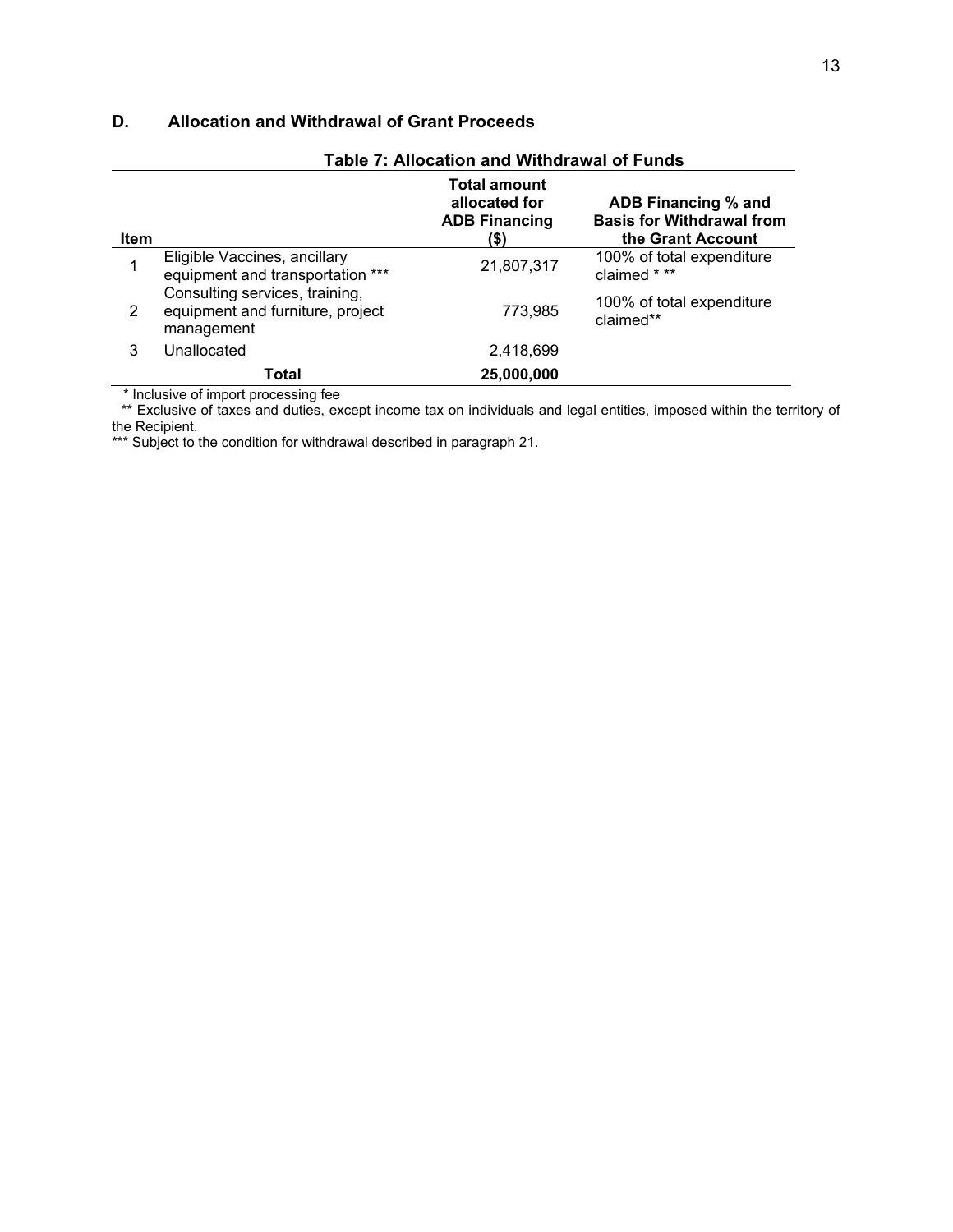### **E. Detailed Cost Estimates by Financier**

<span id="page-19-0"></span>

|      |   |                                   |                       | <b>ADB</b>            | Govt.                 |                         |                                             | <b>Total cost</b> |
|------|---|-----------------------------------|-----------------------|-----------------------|-----------------------|-------------------------|---------------------------------------------|-------------------|
| Item |   | <b>Amount</b><br>$($$ million $)$ | % of Cost<br>Category | Amount<br>(\$million) | % of Cost<br>Category | Amount<br>$($$ million) | <b>Taxes and duties</b><br>$($$ million $)$ |                   |
| Α.   |   | <b>Investment Costs</b>           |                       |                       |                       |                         |                                             |                   |
|      |   | Vaccine purchased and delivered   | 21.81                 | 95%                   | 1.25                  | 5%                      | 23.06                                       | 1.25              |
|      | 2 | <b>Consulting services</b>        | 0.12                  | 85%                   | 0.02                  | 15%                     | 0.14                                        | 0.02              |
|      | 3 | Training                          | 0.13                  | 85%                   | 0.02                  | 15%                     | 0.15                                        | 0.02              |
|      | 4 | Furniture and equipment           | 0.02                  | 85%                   | 0.00                  | 15%                     | 0.03                                        | 0.00              |
|      |   | Subtotal (A)                      | 22.08                 | 94%                   | 1.30                  | 6%                      | 23.37                                       | 1.30              |
| В.   |   | <b>Recurrent Costs</b>            |                       |                       |                       |                         |                                             |                   |
|      |   | <b>Project Management</b>         | 0.51                  | 59%                   | 0.35                  | 41%                     | 0.85                                        | 0.11              |
|      |   | Subtotal (B)                      | 0.51                  | 59%                   | 0.35                  | 41%                     | 0.85                                        | 0.11              |
| C.   |   | <b>Total Base Cost (A+B)</b>      | 22.58                 | 93%                   | 1.64                  | 7%                      | 24.23                                       | 1.41              |
| D.   |   | <b>Contingencies</b>              |                       |                       |                       |                         |                                             |                   |
|      |   | Physical                          | 1.61                  | 94%                   | 0.10                  | 6%                      | 1.71                                        | -                 |
|      |   | Price                             | 0.81                  | 93%                   | 0.06                  | 7%                      | 0.87                                        | $\blacksquare$    |
|      |   | Subtotal (D)                      | 2.42                  | 94%                   | 0.16                  | 6%                      | 2.57                                        |                   |
|      |   | Total Project Cost (C+D)          | 25.00                 | 93%                   | 1.80                  | 7%                      | 26.80                                       | 1.41              |

### **Table 8: Project Cost Estimates by Financier**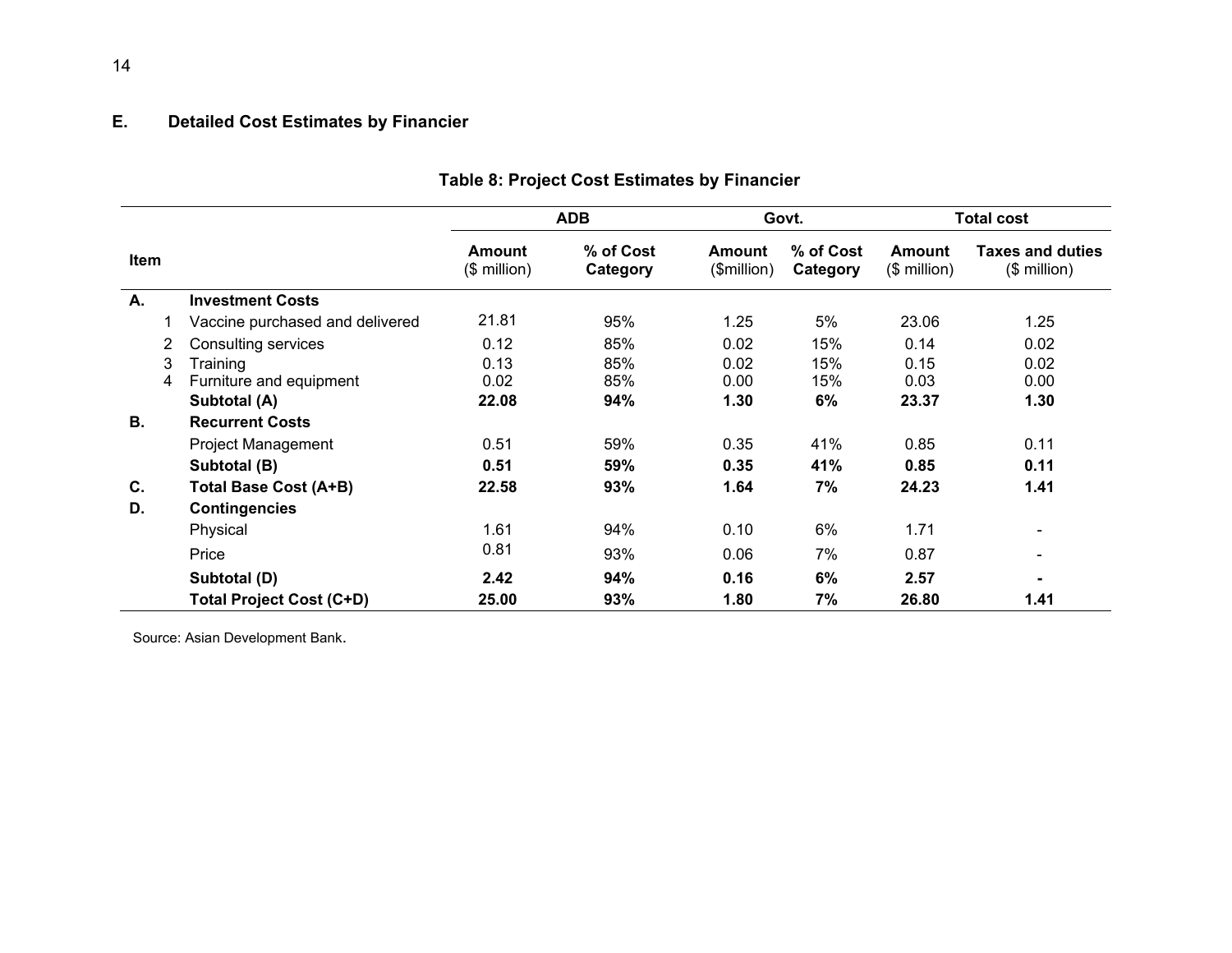<span id="page-20-0"></span>

|    | Table 9: Project Costs by Output and/or Components |                   |                  |                       |                    |                       |  |  |  |  |  |
|----|----------------------------------------------------|-------------------|------------------|-----------------------|--------------------|-----------------------|--|--|--|--|--|
|    |                                                    | <b>Total Cost</b> |                  | <b>Output 1</b>       | Output 2           |                       |  |  |  |  |  |
|    | Item                                               | $($$ million)     | $($$ million $)$ | % of Cost<br>Category | $($ \$<br>million) | % of Cost<br>Category |  |  |  |  |  |
| А. | <b>Investment Costs</b>                            |                   |                  |                       |                    |                       |  |  |  |  |  |
|    | Vaccine purchased and delivered                    | 23.06             | 23.06            | 100%                  |                    | $0.0\%$               |  |  |  |  |  |
| 2. | <b>Consulting services</b>                         | 0.14              |                  | 0.0%                  | 0.14               | 100.0%                |  |  |  |  |  |
| 3  | Training                                           | 0.15              |                  | $0.0\%$               | 0.15               | 100.0%                |  |  |  |  |  |
| 4  | Furniture and equipment                            | 0.03              |                  | $0.0\%$               | 0.03               | 100.0%                |  |  |  |  |  |
|    | Subtotal (A)                                       | 23.37             | 23.06            | 98.6%                 | 0.32               | 1.4%                  |  |  |  |  |  |
| В. | <b>Recurrent Costs</b>                             |                   |                  |                       |                    |                       |  |  |  |  |  |
|    | Project management                                 | 0.85              |                  | 0.0%                  | 0.85               | 100.0%                |  |  |  |  |  |
|    | Subtotal (B)<br>$\alpha$                           | 0.85              |                  | 0.0%                  | 0.85               | 100.0%                |  |  |  |  |  |
| C. | Total Base Cost (A+B)                              | 24.23             | 23.06            | 95.2%                 | 1.17               | 4.8%                  |  |  |  |  |  |
| D. | <b>Contingencies</b>                               |                   |                  |                       |                    |                       |  |  |  |  |  |
|    | Physical                                           | 1.71              | 1.63             | 95.2%                 | 0.08               | 4.8%                  |  |  |  |  |  |
|    | Price                                              | 0.87              | 0.82             | 95.2%                 | 0.04               | 4.8%                  |  |  |  |  |  |
|    | Subtotal (D)                                       | 2.57              | 2.45             | 95.2%                 | 0.12               | 4.8%                  |  |  |  |  |  |
|    | <b>Total Project Cost (C+D)</b>                    | 26.80             | 25.51            | 95.2%                 | 1.29               | 4.8%                  |  |  |  |  |  |

# **F. Detailed Cost Estimates by Outputs and/or Components**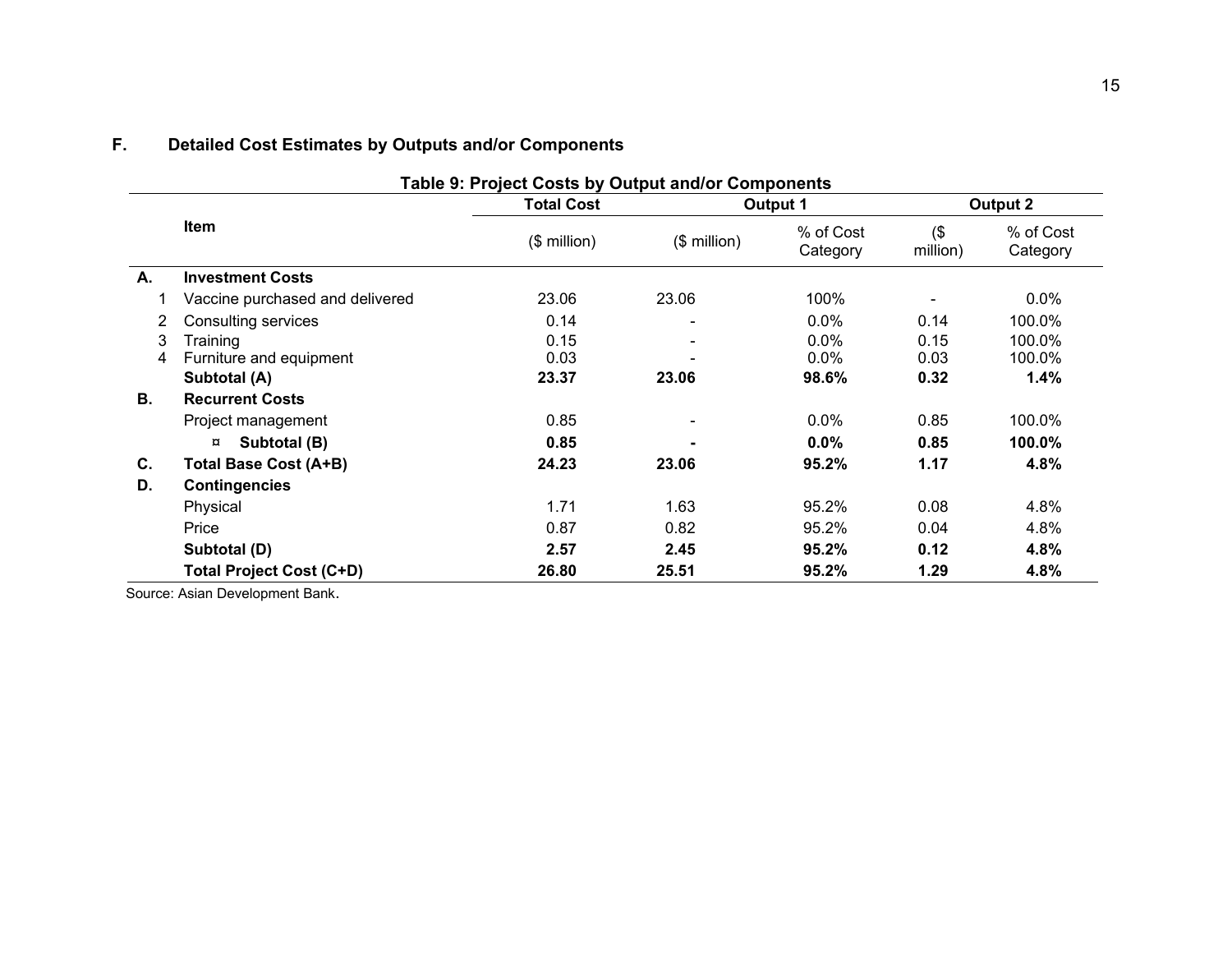### <span id="page-21-0"></span>**G. Detailed Cost Estimates by Year**

#### **Table 10: Project Expenditure Estimated by Year** (\$ million)

|    | <b>Item</b>                     | <b>Total Cost</b> | 2021  | 2022 | 2023 |
|----|---------------------------------|-------------------|-------|------|------|
|    |                                 |                   |       |      |      |
| А. | <b>Investment Costs</b>         |                   |       |      |      |
| 1  | Vaccine purchased and delivered | 23.06             | 10.14 | 7.38 | 5.53 |
| 2  | <b>Consulting services</b>      | 0.14              | 0.06  | 0.05 | 0.03 |
| 3  | Training                        | 0.15              | 0.07  | 0.05 | 0.04 |
| 4  | Furniture and equipment         | 0.03              | 0.02  | 0.01 | 0.00 |
|    | Subtotal (A)                    | 23.37             | 10.29 | 7.48 | 5.61 |
| В. | <b>Recurrent Costs</b>          |                   |       |      |      |
|    | Project Management              | 0.85              | 0.21  | 0.43 | 0.21 |
|    | Subtotal (B)                    | 0.85              | 0.21  | 0.43 | 0.21 |
| C. | <b>Total Base Cost (A+B)</b>    | 24.23             | 10.50 | 7.91 | 5.82 |
| D. | <b>Contingencies</b>            |                   |       |      |      |
|    | Physical                        | 1.71              | 0.74  | 0.55 | 0.41 |
|    | Price                           | 0.87              | 0.20  | 0.32 | 0.35 |
|    | Subtotal (D)                    | 2.57              | 0.94  | 0.88 | 0.76 |
|    | <b>Total Project Cost (C+D)</b> | 26.80             | 11.44 | 8.78 | 6.58 |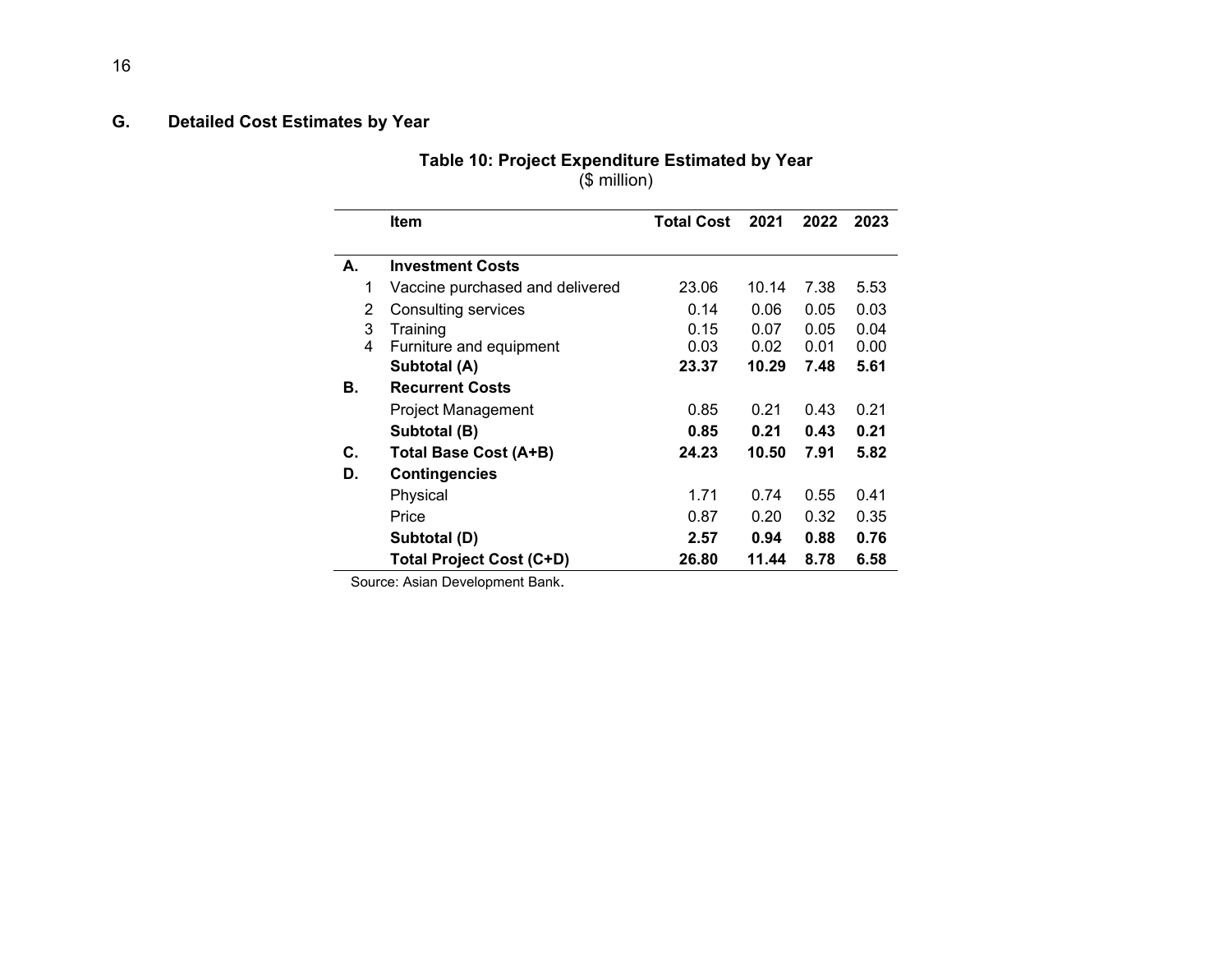### **H. Contract and Disbursement S-Curve**

14. Table 11 and Figure 1 show the quarterly contract awards and disbursement projections over the life of the project. The S-curve is only for ADB financing, which will be recorded in ADB's systems and reported through e-Ops, Counterpart funds are excluded. The projections include contingencies, unallocated amounts.

<span id="page-22-0"></span>

|              |                          |                          |                        |           | (\$,         |           |                     |                |                          |            |  |  |
|--------------|--------------------------|--------------------------|------------------------|-----------|--------------|-----------|---------------------|----------------|--------------------------|------------|--|--|
| Years        |                          |                          | <b>Contract Awards</b> |           |              |           | <b>Disbursement</b> |                |                          |            |  |  |
|              | Q1                       | Q <sub>2</sub>           | Q3                     | Q4        | <b>Total</b> | Q1        | Q <sub>2</sub>      | Q <sub>3</sub> | Q4                       | Total      |  |  |
| 2021         | $\overline{\phantom{a}}$ | $\overline{\phantom{a}}$ | 21,123,996             | 1,229,948 | 22,353,945   |           |                     | 10,258,621     | 626.354                  | 10,884,975 |  |  |
| 2022         | 115,032                  |                          | 2,479,318              |           | 2,594,350    | 570,989   | 1,539,146           | 2,515,687      | 3,486,758                | 8,112,580  |  |  |
| 2023         | 51,706                   |                          |                        |           | 51.706       | 2,026,049 | 3,976,397           |                | $\overline{\phantom{0}}$ | 6,002,445  |  |  |
| <b>Total</b> |                          |                          |                        |           | 25,000,000   |           |                     |                |                          | 25,000,000 |  |  |

#### **Table 11: Disbursement and Contract Awards**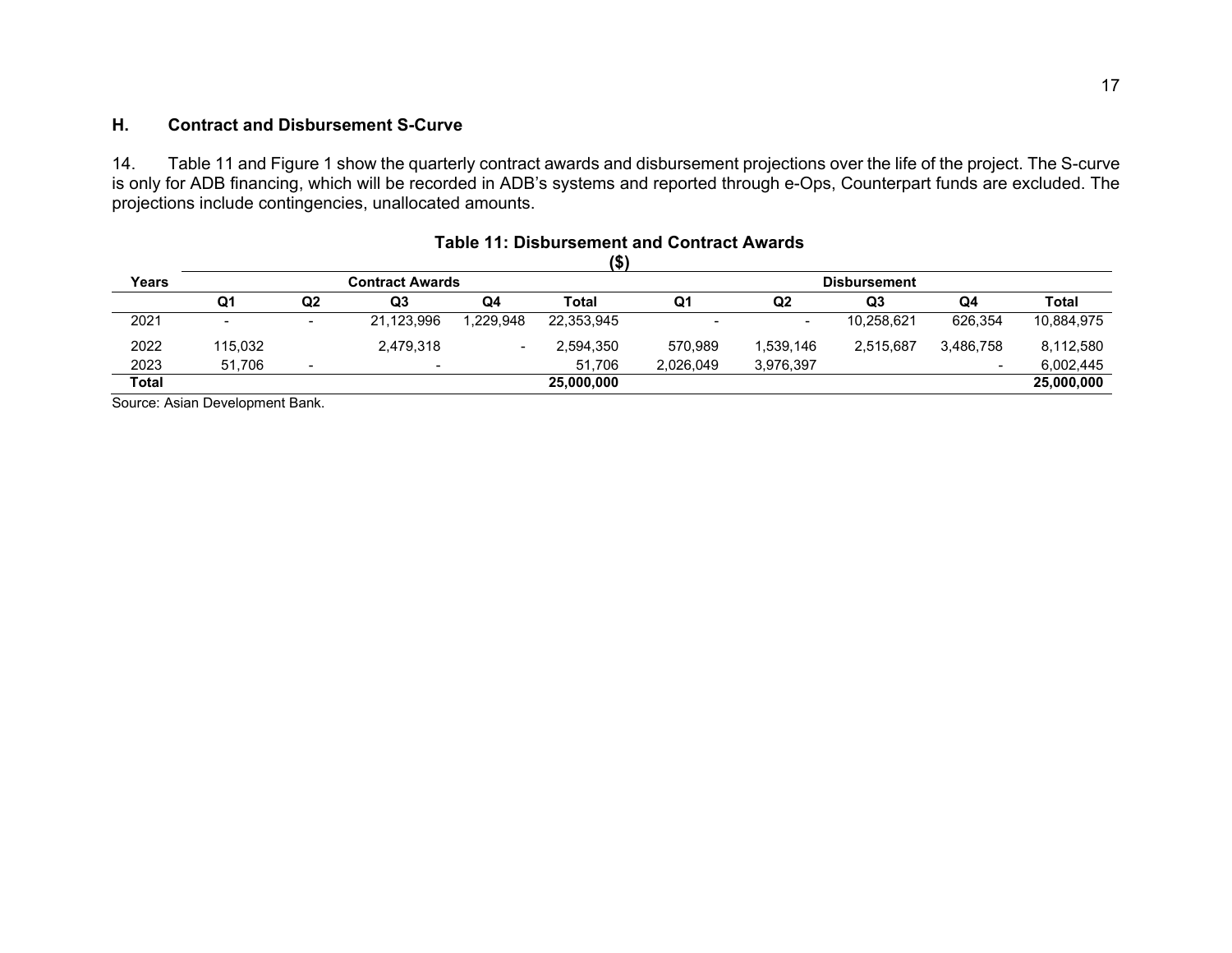15. The graph and table below illustrate quarterly contract award and disbursement projections over the life of the project.



**Figure 1: S-curve - Contract Awards and Disbursement Schedules**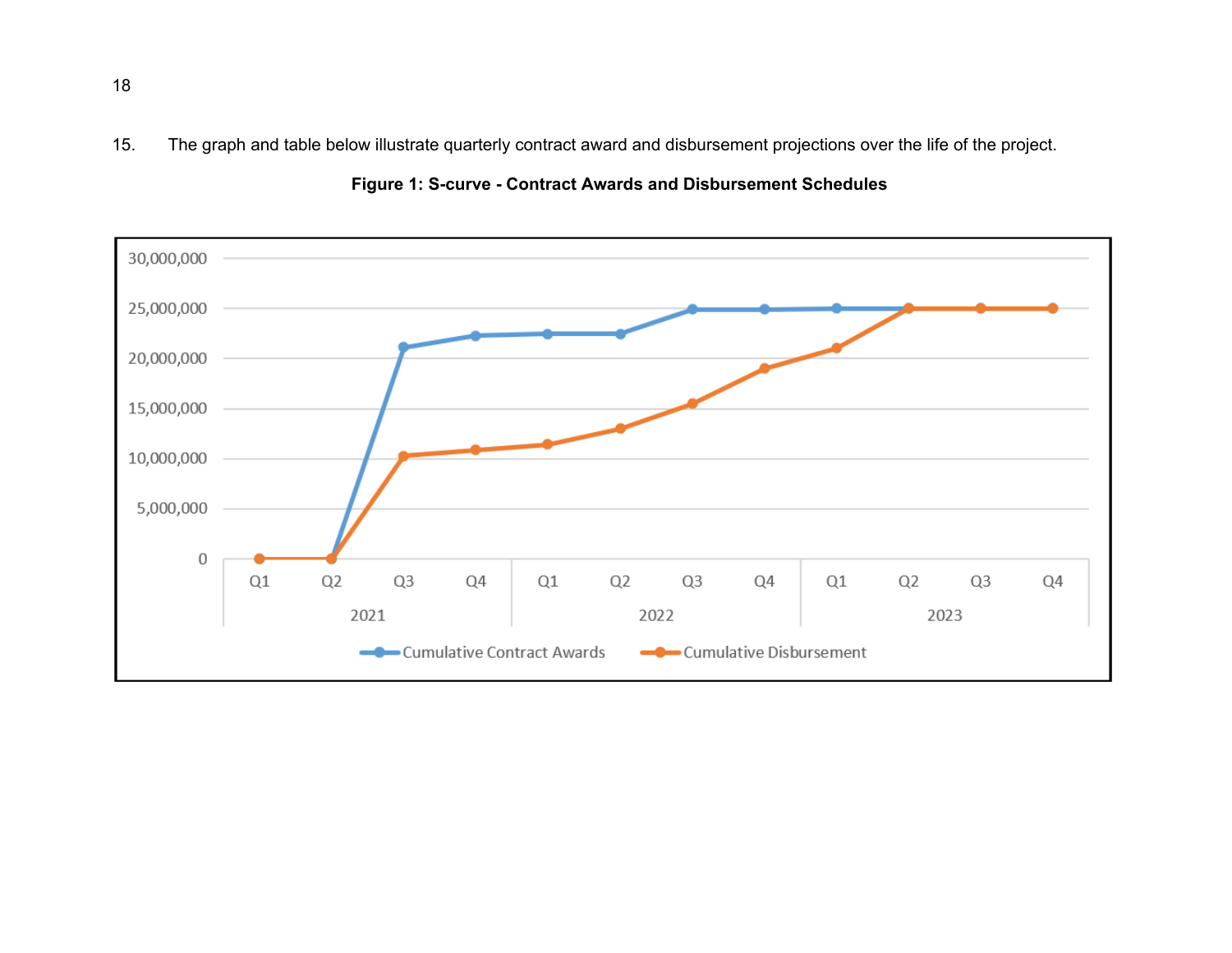### <span id="page-24-0"></span>**I. Funds Flow Diagram**

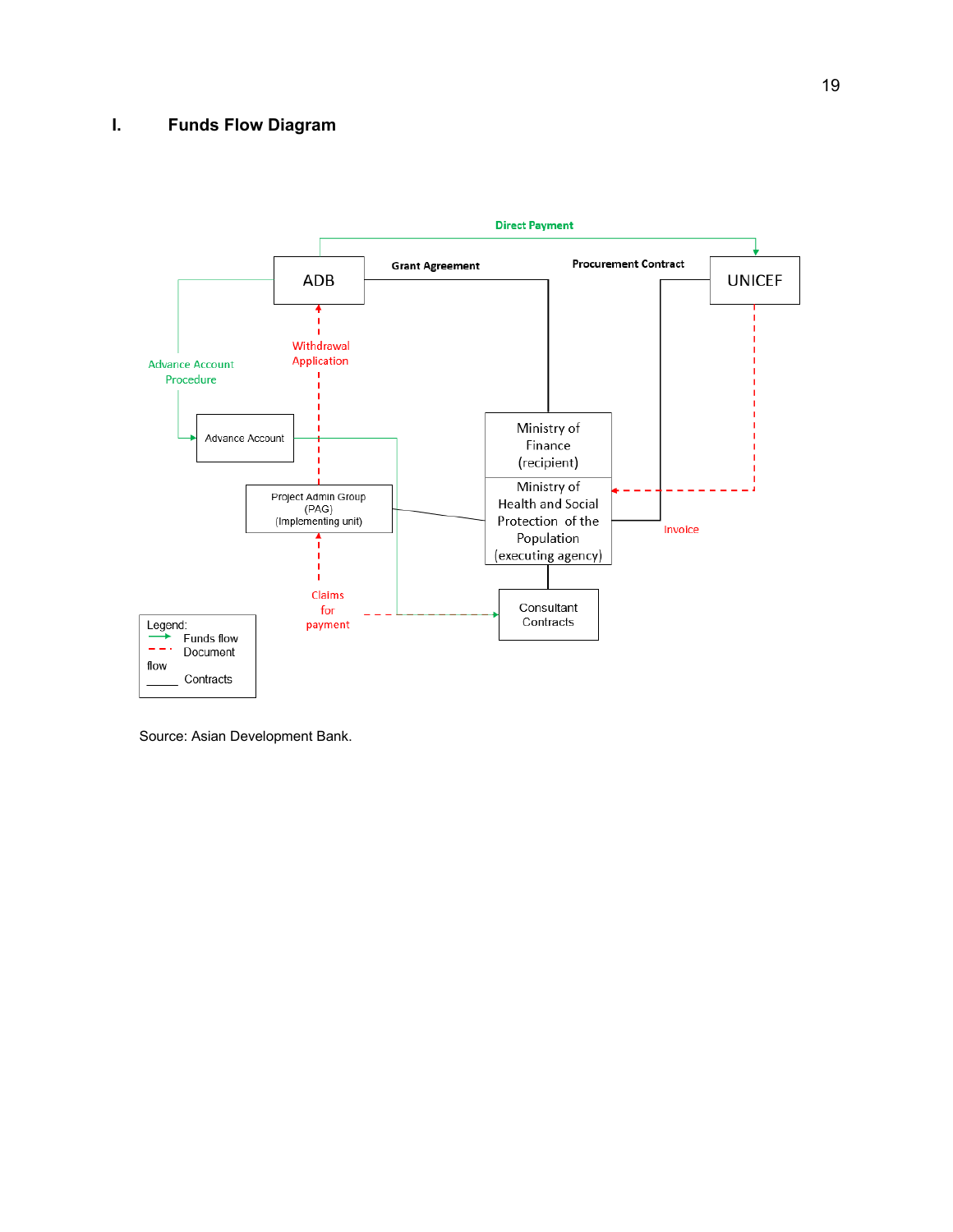### **V. FINANCIAL MANAGEMENT**

#### <span id="page-25-1"></span><span id="page-25-0"></span>**A. Financial Management Assessment**

16. A financial management assessment (FMA) has been conducted for MOHSPP, the executing agency of the project funded by the ADB, in accordance with ADB's Guidelines for the Financial Management and Analysis of Projects and ADB's Financial Due Diligence: A Methodology Note<sup>[18](#page-25-2)</sup>, for the purpose of Tajikistan COVID-19 Vaccine Support under the Asia-Pacific Vaccine Access Facility.<sup>[19](#page-25-3)</sup> The FMA focuses on vaccination plan, funds flow, staffing, accounting policies and procedures, internal controls, financial reporting and monitoring, and internal and external audit. The purpose of the FMA is to ensure that adequate financial management arrangements are in place for the proposed project.

17. A supplementary assessment on the financial management systems has also been conducted as a requirement of the APVAX project investment component that will focus on the critical diagnostic and analytical work to prepare for vaccinations, payments to COVAX, procurement of vaccines, and logistics for bringing vaccines from the place of purchase to the developing member country (DMC).

18. The financial management assessment concluded that the overall pre-mitigated financial management risk of the project is *high,* owing in part to the risks associated with the weak public financial management system, inadequate institutional governance and internal control system and limited experience with ADB projects. To correct these shortcomings, the following mitigation measures, as presented in the timebound financial management action plan in Table 12, were discussed and agreed with the MOHSPP: (i) financial management consultants and disbursement consultant engaged to support MOHSPP, (ii) training provided by ADB to MOHSPP PAG staff on ADB financial management and disbursement guidelines and policies, (iii) PAG staff with ADB or World Bank project experience deployed, (iv) an information system to monitor project implementation operationalized, (v) internal controls and financial reporting strengthened, (vi) independent auditors conduct project financial reporting audit and performance audit, and (vii) an inventory information system operationalized. Notwithstanding the identified weaknesses, MOHSPP has a sound record in implementing externally funded projects and programs and has a considerable experience in implementing international donor projects and has adequate capacity to use advance fund and Statement of Expenditures (SOE) procedures.

19. The MOHSPP is responsible for ensuring an adequate audit trail, and an independent auditor acceptable to ADB will audit the annual financial statements in accordance with international standards on auditing.

20. Major risks and mitigating measures are summarized in the table below, and further details are in the risk assessment and risk management plan. The integrated benefits and impacts are expected to outweigh the costs.

<span id="page-25-2"></span><sup>18</sup> ADB. 2015. *Financial Management Assessment Technical Guidance Note*. Manila; ADB. 2009. *Financial Due Diligence: A Methodology Note*. Manila.

<span id="page-25-3"></span><sup>19</sup> COVID-19 is the abbreviated form of "the coronavirus disease".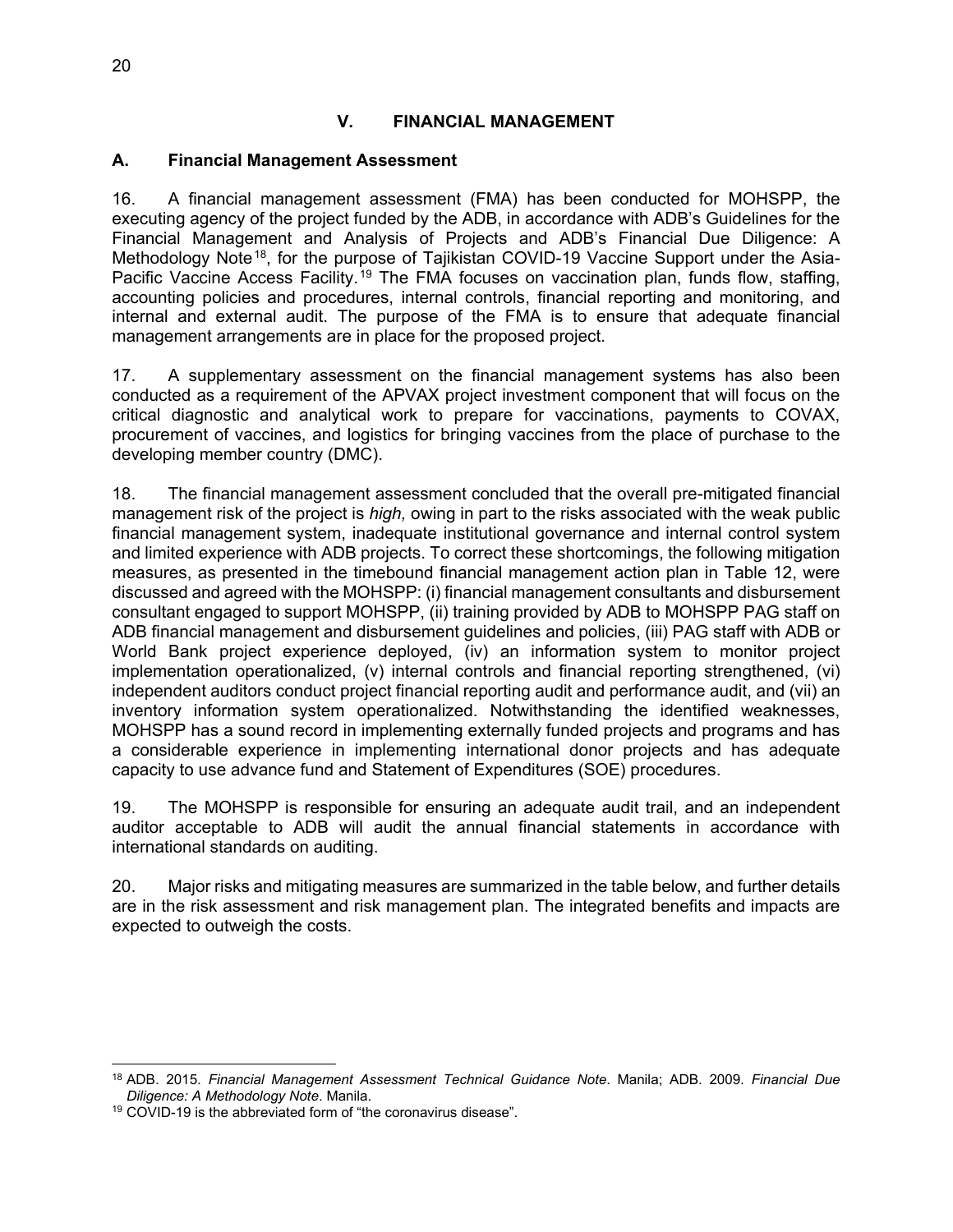|                        |                                                                                              | <b>Timeline</b>                | Responsible              |
|------------------------|----------------------------------------------------------------------------------------------|--------------------------------|--------------------------|
| Area<br>Staffing       | <b>Risk Mitigating Activity</b><br>Dedicated and competent financial                         | <b>Before</b>                  | <b>Entity</b><br>MOF and |
|                        | management and accounting staff are                                                          | grant<br>effectiveness         | <b>MOHSPP</b>            |
|                        | appointed to PAG and trained on ADB                                                          |                                |                          |
|                        | financial management and disbursement                                                        |                                |                          |
|                        | guidelines and policies.                                                                     |                                |                          |
| Capacity support       | Financial management consultants will be                                                     | <b>Before</b><br>grant         | ADB and                  |
|                        | engaged to support MOHSPP.                                                                   | effectiveness                  | <b>MOHSPP</b>            |
| Detailed<br>financial  | A financial management consultant will                                                       | 2 months after                 | <b>MOHSPP</b>            |
| management             | conduct a detailed financial management                                                      | grant                          |                          |
| capacity               | capacity assessment and prepare detailed                                                     | effectiveness                  |                          |
| assessment             | mitigation plans and action plans to address                                                 |                                |                          |
|                        | risk area for the PAG. The financial                                                         |                                |                          |
|                        | management consultant will prepare and                                                       |                                |                          |
|                        | support PAG in adopting written procedures                                                   |                                |                          |
|                        | covering PAG expenses as guidance on (i)                                                     |                                |                          |
|                        | qualifying expenses, (ii) authority limits, (iii)                                            |                                |                          |
|                        | liquidation of advances, and (iv) payment<br>review process.                                 |                                |                          |
| Inventory              | Set-up and implementation of inventory                                                       | 2 months after                 | <b>MOHSPP</b>            |
| Management             | management system that will be used to                                                       | grant                          |                          |
| System                 | achieve the following (i) efficient tracking of                                              | effectiveness                  |                          |
|                        | vaccines and ancillary items as to their levels                                              |                                |                          |
|                        | and location, (ii) controls over risk of                                                     |                                |                          |
|                        | expiration, theft, and misappropriation, and                                                 |                                |                          |
|                        | (iii) timely and accurate information in                                                     |                                |                          |
|                        | collaboration with UNICEF and World Bank.                                                    |                                |                          |
| Information system     | A project monitoring system and MIS will be                                                  | 2 months after                 | ADB and                  |
|                        | established by the PAG to monitor                                                            | grant                          | <b>MOHSPP</b>            |
|                        | implementation, funds flow, accounting,                                                      | effectiveness                  |                          |
|                        | audit, and reporting functions. The financial                                                |                                |                          |
| Internal audit         | management consultant will provide support.<br>MOHSPP's internal audit unit will be required | 2 months after                 | ADB and                  |
|                        | to audit the ADB funds and detailed scope                                                    | grant                          | <b>MOHSPP</b>            |
|                        | will be agreed with MOHSPP to consider                                                       | effectiveness                  |                          |
|                        | various aspects of ADB funds.                                                                |                                |                          |
| Periodic financial     | Prepare quarterly reports for the ADB project                                                | Every quarter                  | <b>MOHSPP</b>            |
| management report      | with financial and disbursement information,                                                 |                                |                          |
|                        | as well as variance analysis of physical and                                                 |                                |                          |
|                        | financial progress. The report should include                                                |                                |                          |
|                        | the status of the financial management action                                                |                                |                          |
|                        | plan.                                                                                        |                                |                          |
| Financial and          | An independent auditor will conduct project                                                  | At the end of                  | <b>MOHSPP</b>            |
| Performance Audit      | financial reporting and performance audit                                                    | each covered                   |                          |
|                        | using ADB reviewed terms of reference.                                                       | fiscal year.<br>2 months after | <b>MOHSPP</b>            |
| Vaccination<br>program | ADB will recruit a performance auditor and<br>third-party monitoring firm to assess the      | grant                          |                          |
| performance            | implementation of the vaccine program and                                                    | effectiveness                  |                          |
|                        | support MOHSPP through engagement of                                                         |                                |                          |
|                        | consultants under ADB technical assistance.                                                  |                                |                          |

**Table 12: Summary of Financial Management Action Plan**

ADB = Asian Development Bank, COVID-19 = coronavirus disease, MIS = management information system, MOF = Ministry of Finance, MOHSPP = Ministry of Health and Social Protection of the Population, PAG = project administration group, TPM = third-party monitoring.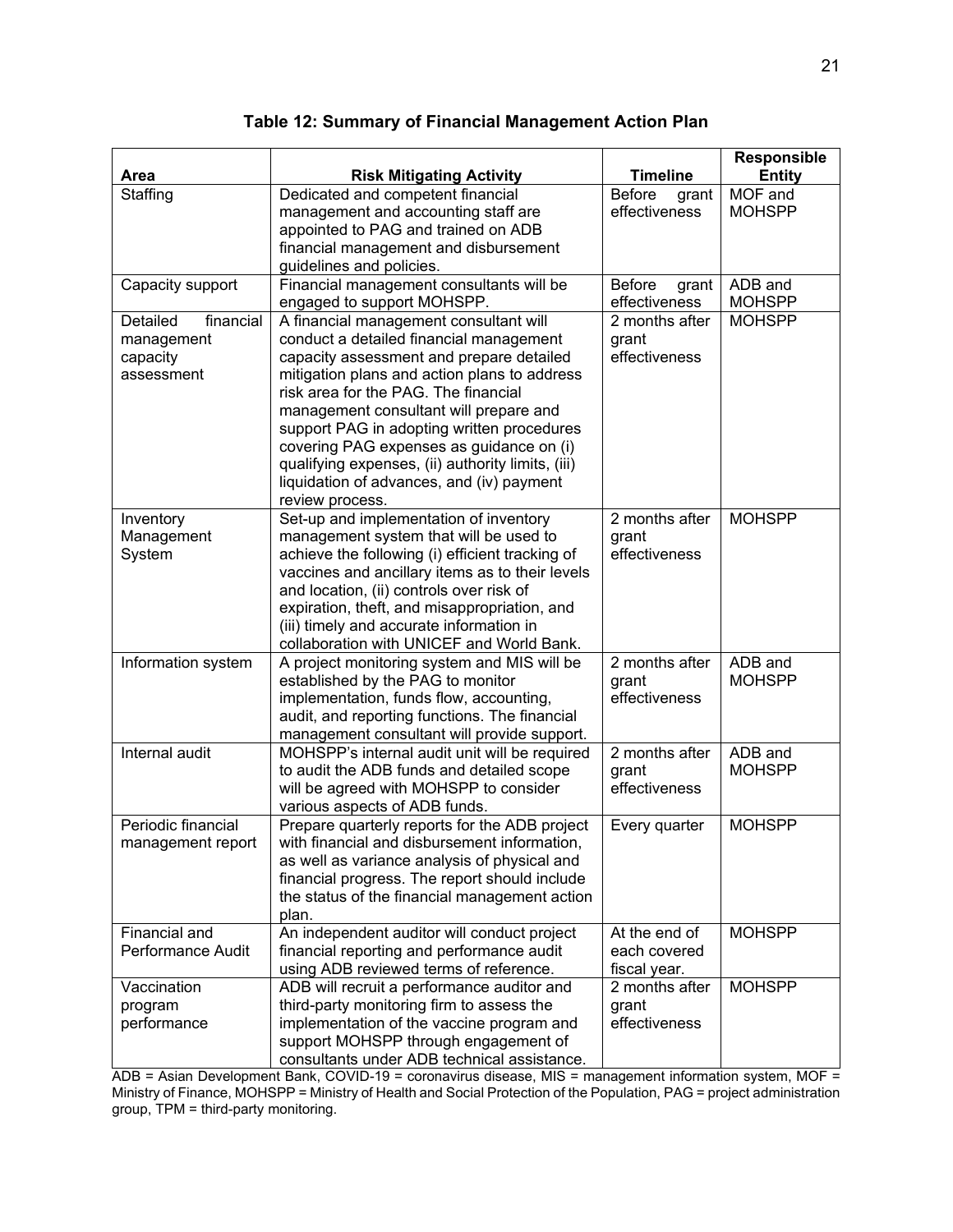### <span id="page-27-0"></span>**B. Disbursement**

### **7. Disbursement Arrangements for ADB Funds**

21. The grant proceeds will be disbursed in accordance with ADB's *Loan Disbursement Handbook* ([20](#page-27-1)17, as amended from time to time), <sup>20</sup> and detailed arrangements agreed upon between the government and ADB. No withdrawals shall be made from the Grant Account for Category 1-Eligible vaccines, ancillary equipment and transportation (Table 7) until: (i) ADB has received a letter from the Recipient confirming: (a) which COVID-19 vaccines have been selected to be procured using the proceeds of the Grant; (b) which of the Eligibility Criteria (footnote 8) has been satisfied in respect of the selected COVID-19 vaccines; and (c) that such COVID-19 vaccines have received all necessary authorizations of the Recipient, and have been authorized by the Tajikistan National Regulatory Authority and any other relevant regulatory authorities for distribution and administration within the territory of the Recipient; and (ii) based on the information provided in the aforementioned letter, ADB has notified the Recipient that the COVID-19 vaccines to be procured are designated as Eligible Vaccines. Online training for project staff on disbursement policies and procedures is available.<sup>[21](#page-27-2)</sup> Project staff are encouraged to avail of this training to help ensure efficient disbursement and fiduciary control.

22. The PAG will be responsible for (i) preparing disbursement projections, (ii) requesting budgetary allocations for counterpart funds from MOF (if any), (iii) collecting supporting documents, and (iv) preparing and sending withdrawal applications to ADB.

23. **Advance fund procedure.** An advance account should be established and maintained by the MOHSPP for each funding source. The currency of the advance accounts is the United States dollar. The advance accounts are to be used exclusively for ADB's share of eligible expenditures. The MOHSPP administers the advance account and is accountable and responsible for proper use of advances.

24. The total outstanding advance to the advance account should not exceed the estimate of ADB's share of expenditures to be paid through the advance accounts for the forthcoming 6 months. The MOHSPP may request for initial and additional advances to the advance accounts based on an estimate of expenditure sheet setting out the estimated expenditures to be financed through the accounts for the forthcoming 6 months.<sup>[22](#page-27-3)</sup> Supporting documents should be submitted to ADB or retained by the recipient in accordance with ADB's *Loan Disbursement Handbook* (2017, as amended from time to time) when liquidating or replenishing the advance accounts.

25. **Statement of expenditure procedure**. [23](#page-27-4) The statement of expenditure (SOE) procedure may be used for reimbursement of eligible expenditures or liquidation of advances to the advance account. The ceiling of the SOE procedure is the equivalent of \$100,000 per individual payment. Supporting documents and records for the expenditures claimed under the SOE should be maintained and made readily available for review by ADB's disbursement and review missions, upon ADB's request for submission of supporting documents on a sampling basis, and for independent audit. Reimbursement and liquidation of individual payments in excess of the SOE

<span id="page-27-1"></span><sup>20</sup> The handbook is available electronically from the ADB website [Loan Disbursement Handbook](https://www.adb.org/documents/loan-disbursement-handbook)*.*

<span id="page-27-2"></span><sup>21</sup> [Disbursement eLearning](https://wpqr4.adb.org/LotusQuickr/disbursement_elearning/Main.nsf/h_Toc/4134fe6581e501e848257ce60012643a/?OpenDocument#%7Btype=0&unid=4134FE6581E501E848257CE60012643A%7D)

<span id="page-27-3"></span><sup>22</sup> The estimate of expenditure sheet is available in Appendix 8A of ADB's *Loan Disbursement Handbook* (2017, as amended from time to time).

<span id="page-27-4"></span><sup>23</sup> SOE forms are available in Appendix 7B and 7D of ADB's *Loan Disbursement Handbook* (2017, as amended from time to time).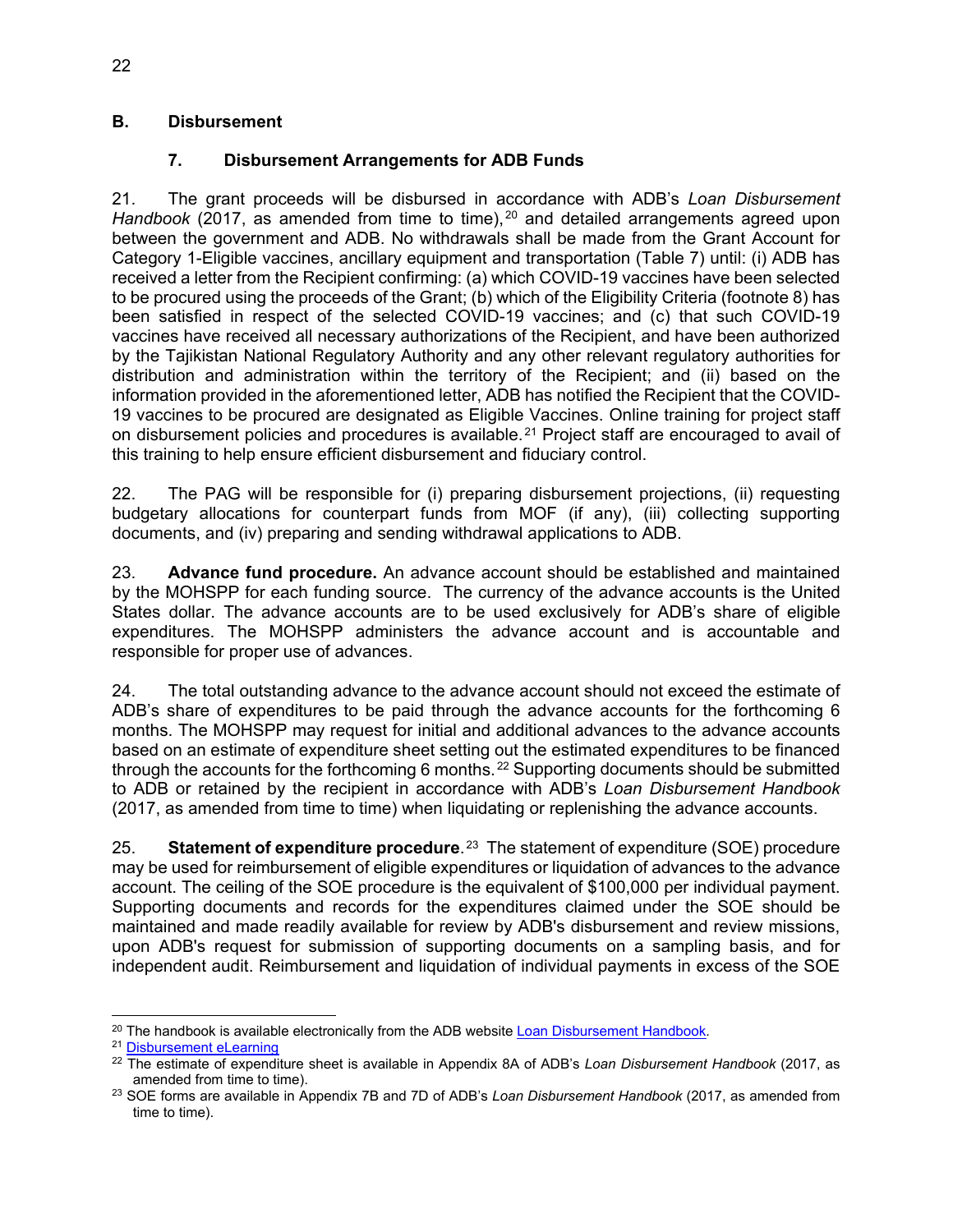ceiling should be supported by full documentation when submitting the withdrawal application to ADB.

26. Before the submission of the first withdrawal application, the borrower should submit to ADB sufficient evidence of the authority of the persons who will sign the withdrawal applications on behalf of the government, together with the authenticated specimen signatures of each authorized person. The minimum value per withdrawal application is stipulated in the *Loan Disbursement Handbook* (2017, as amended from time to time). Individual payments below such amount should be paid (i) by MOHSPP and subsequently claimed to ADB through reimbursement, or (ii) through the advance fund procedure, unless otherwise accepted by ADB. The recipient should ensure sufficient category and contract balances before requesting disbursements.

### **8. Disbursement Arrangements for Counterpart Fund**

27. The MOHSPP through PAG will maintain separate project account and record for all expenditures incurred on the project. The project account will follow international accounting principles and practices.

### <span id="page-28-0"></span>**C. Accounting**

28. The MOHSPP through PAG will maintain, or cause to be maintained, separate books and records by funding source for all expenditures incurred on the project following International Public Sector Accounting Standard for cash-based accounting. The records shall include expenditure which MOHSPP incurred or will incur before grant approval for the purpose of the auditing. The MOHSPP will prepare consolidated project financial statements in accordance with international accounting principles and practices.

### <span id="page-28-1"></span>**D. Auditing and Public Disclosure**

29. The MOF will cause the detailed consolidated project financial statements to be audited in accordance with International Standards on Auditing by an independent auditor acceptable to ADB. The audited project financial statements together with the auditor's opinion will be presented in the English language to ADB within 6 months from the end of the fiscal year by MOHSPP. The audit shall include the expenditures which were incurred as a result of advance procurement and requested retroactive financing, if any.

30. The audit report for the project financial statements will include a management letter and auditor's opinions, which cover (i) whether the project financial statements present an accurate and fair view or are presented fairly, in all material respects, in accordance with the applicable financial reporting standards; (ii) whether the proceeds of the grant were used only for the purposes of the project; and (iii) whether the borrower or executing agency was in compliance with the financial covenants contained in the legal agreements (where applicable).

31. Compliance with financial reporting and auditing requirements will be monitored by review missions and during normal program supervision, and followed up regularly with all concerned, including the external auditor.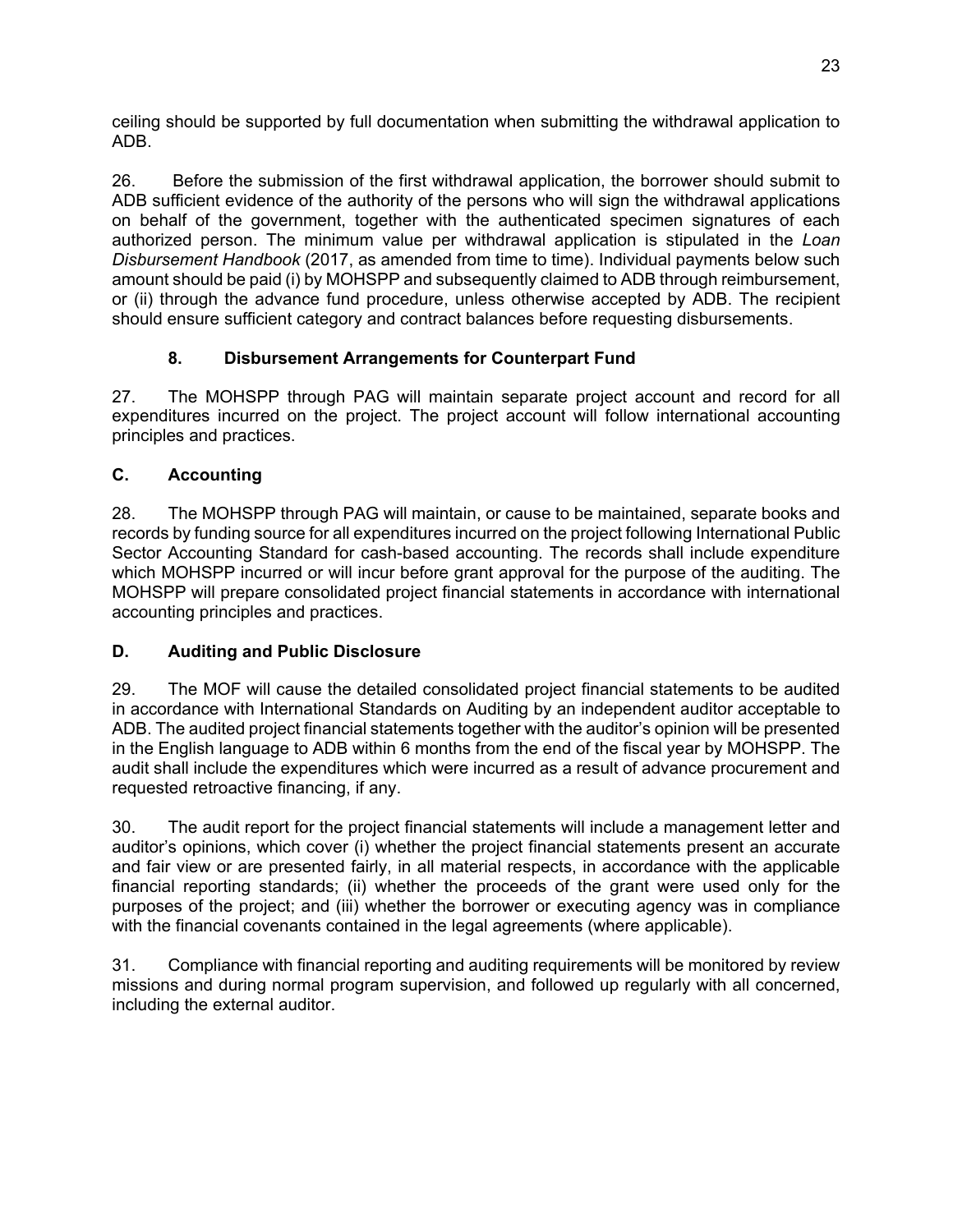32. The government and MOHSPP have been made aware of ADB's approach to delayed submission, and the requirements for satisfactory and acceptable quality of the audited project financial statements.<sup>[24](#page-29-2)</sup> ADB reserves the right to require a change in the auditor (in a manner consistent with the constitution of the borrower), or for additional support to be provided to the auditor, if the audits required are not conducted in a manner satisfactory to ADB, or if the audits are substantially delayed. ADB reserves the right to verify the project's financial accounts to confirm that the share of ADB's financing is used in accordance with ADB's policies and procedures.

33. Public disclosure of the audited project financial statements, including the auditor's opinion on the project financial statements, will be guided by ADB's *Access to Information Policy* (2018). [25](#page-29-3) After the review, ADB will disclose the audited project financial statements and the opinion of the auditors on the project financial statements no later than 14 days of ADB's confirmation of their acceptability by posting them on ADB's website. The management letter, additional auditor's opinions, and audited entity financial statements will not be disclosed.

34. In addition to project financial statements audit, MOHSPP shall submit performance audit report in accordance with International Standards on Auditing by an independent auditor acceptable to ADB annually to ensure the economy, efficiency and effectiveness of the vaccine program. The performance audit report will be presented in the English language to ADB within 6 months from the end of the fiscal year by MOHSPP.

### **VI. PROCUREMENT AND CONSULTING SERVICES**

### <span id="page-29-1"></span><span id="page-29-0"></span>**A. Advance Contracting and Retroactive Financing**

35. Advance contracting and retroactive financing will be undertaken in conformity with the Procurement Regulations for ADB Borrowers: Goods, Works, Non-consulting and Consulting Services (2017, as amended from time to time) and ADB Procurement Policy - Goods, Works, Non-consulting and Consulting Services (2017, as amended from time to time). The issuance of (i) invitations for bids and (ii) consulting services recruitment notices under advance contracting and retroactive financing will be subject to ADB approval. The government was advised that approval of advance contracting and retroactive financing does not commit ADB to finance the project.

36. **Advance contracting.** Advance contracting will be undertaken for the recruitment of PAG staff and UNICEF as specified in the procurement plan.

<span id="page-29-2"></span><sup>&</sup>lt;sup>24</sup> ADB's approach and procedures regarding delayed submission of audited project financial statements:

<sup>(</sup>i) When audited project financial statements are not received by the due date, ADB will write to the executing agency advising that (a) the audit documents are overdue; and (b) if they are not received within the next 6 months, requests for new contract awards and disbursement such as new replenishment of advance accounts, processing of new reimbursement, and issuance of new commitment letters will not be processed.

<sup>(</sup>ii) When audited project financial statements are not received within 6 months after the due date, ADB will withhold processing of requests for new contract awards and disbursement such as new replenishment of advance accounts, processing of new reimbursement, and issuance of new commitment letters. ADB will (a) inform the executing agency of ADB's actions; and (b) advise that the grant may be suspended if the audit documents are not received within the next 6 months.

<sup>(</sup>iii) When audited project financial statements are not received within 12 months after the due date, ADB may suspend the grant.

<span id="page-29-3"></span><sup>25</sup> ADB. 2018. *[Access to Information Policy](https://www.adb.org/documents/access-information-policy)*.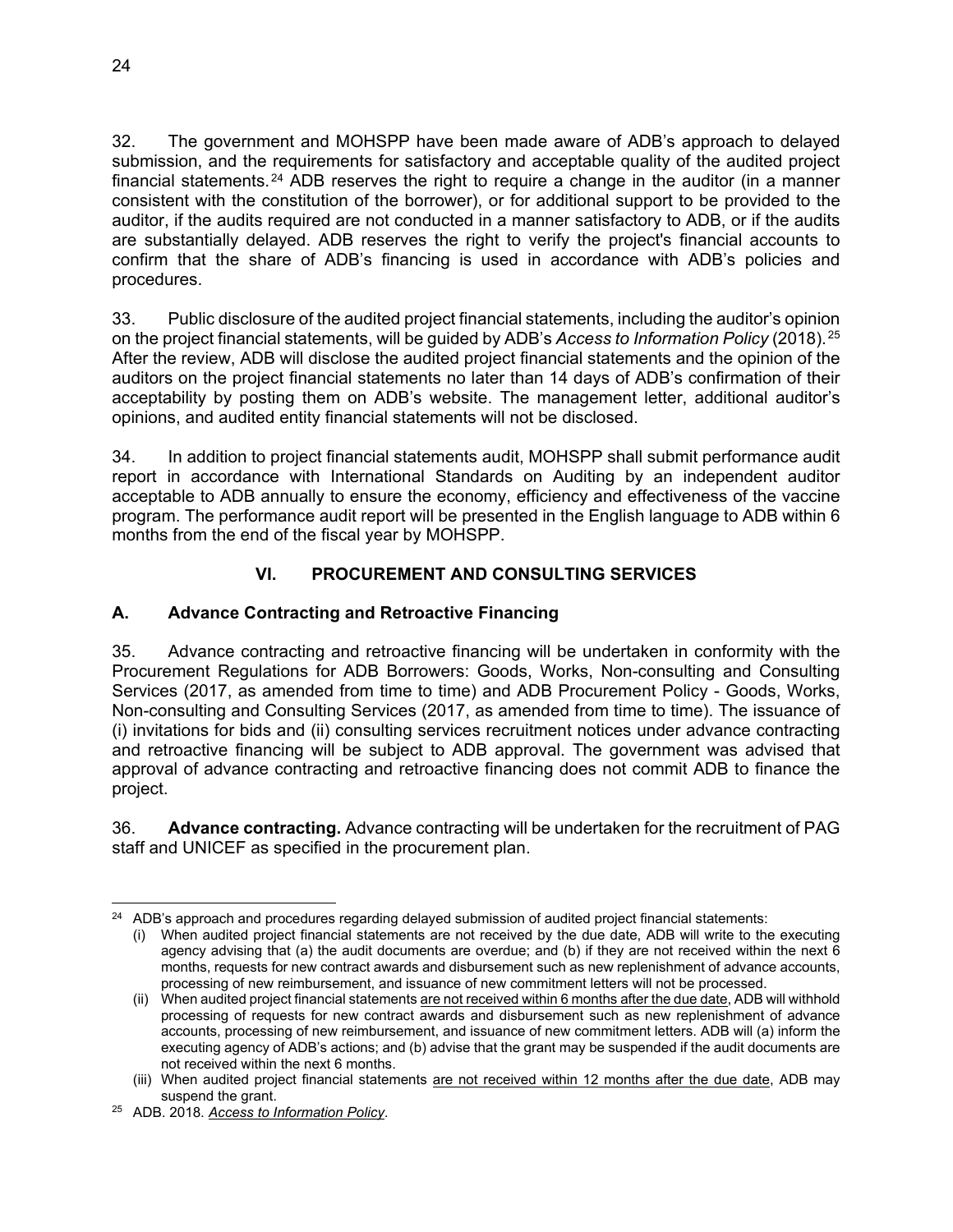37. **Retroactive financing.** Retroactive financing, if any, will only be up to 30% of the grant amount provided that the eligible expenditures have been incurred after the allocation by the Recipient of resources to respond to the COVID-19 pandemic<sup>[26](#page-30-1)</sup>, but not earlier than 12 months before the grant agreement is signed. Retroactive financing could be provided for eligible expenditures subject to complying with ADB's disbursement policy and guidelines.

### <span id="page-30-0"></span>**B. Procurement of Goods, Works, and Consulting Services**

38. All procurement of goods, works, non-consulting and consulting services will be undertaken in accordance with ADB Procurement Policy (2017, as amended from time to time) and Procurement Regulations for ADB Borrowers (2017, as amended from time to time). Following the APVAX policy (footnote 1), the ADB's member country procurement eligibility requirements are waived for goods (including vaccines and medical goods/equipment) and services.

39. Under Output 1, UNICEF will be engaged as the designated procurement coordinator and turnkey procurement agent through direct contracting with respect to vaccine procurement. The scope of services with UNICEF include: (i) sourcing vaccines from manufacturers eligible under APVAX financing; (ii) working with device manufacturers to plan availability of safe injection equipment; (iii) working with manufacturers on freight and logistics service providers to get vaccine doses to Tajikistan as quickly and safely as possible once they are allocated; and (iv) provision of ancillary goods (syringes and safety boxes) critical to the safe administration of vaccines. Procurement of goods and logistics services will be carried out in accordance with UNICEF's Supply Manual. [27](#page-30-2)

40. Value for money in procurement will be achieved through (i) selecting candidate vaccine types that are best suited to the domestic logistics supply chain and distribution mechanisms; (ii) identifying vaccines that will meet the project disbursement conditions; (iii) engaging a procurement agent who has direct contact with manufacturers who in turn have advantageous vaccine availability and delivery timelines, and (iv) entering into agreements on terms and conditions that are reasonable, noting the currently constrained global market for vaccines. ADB will provide financing for vaccine procurement only once the APVAX vaccine eligibility criteria have been met (footnote [7\)](#page-6-10).

41. Under output 2, additional procurement of goods includes office equipment and furniture for administration, which will be procured through request for quotation procedures be handled by the EA per the approved procurement plan. Output 2 also includes PAG staff and consulting services to augment skills of PAG team. These are in various expertise including coordination, disbursement/financial management, monitoring and evaluation, gender, waste management, and translation/interpretation. Three consulting firms shall be recruited to handle impact assessment survey (satisfaction survey among vaccine recipients)/third party monitoring, performance audit, and financial audit. The latter will be done through independent auditing firm under the block audit arrangement with the government for Tajikistan portfolio. The consulting

<span id="page-30-1"></span> $26$  On 30 March 2020, the national government approved the allocation of resources in support of the disaster response efforts to fight COVID-19 and indicated that external assistance was welcome.

<span id="page-30-2"></span><sup>27</sup> ADB. 2010. *Strengthening the partnership between the Asian Development Bank and the United Nations Children's Fund: Procurement Arrangements*. Manila. Under this Board-approved paper, ADB agrees to the use of UNICEF's Supply Manual and UNICEF's Human Resources Manual for the procurement of associated goods, equipment, and services (including consulting services); and the procurement of goods, equipment, and services in a nonmember country or the procurement of goods, equipment, and services produced in a nonmember country. Administrative arrangements, including on procurement, for ADB-UNICEF project cooperation are also spelled out in the Memorandum of Understanding between UNICEF and ADB dated October 2018.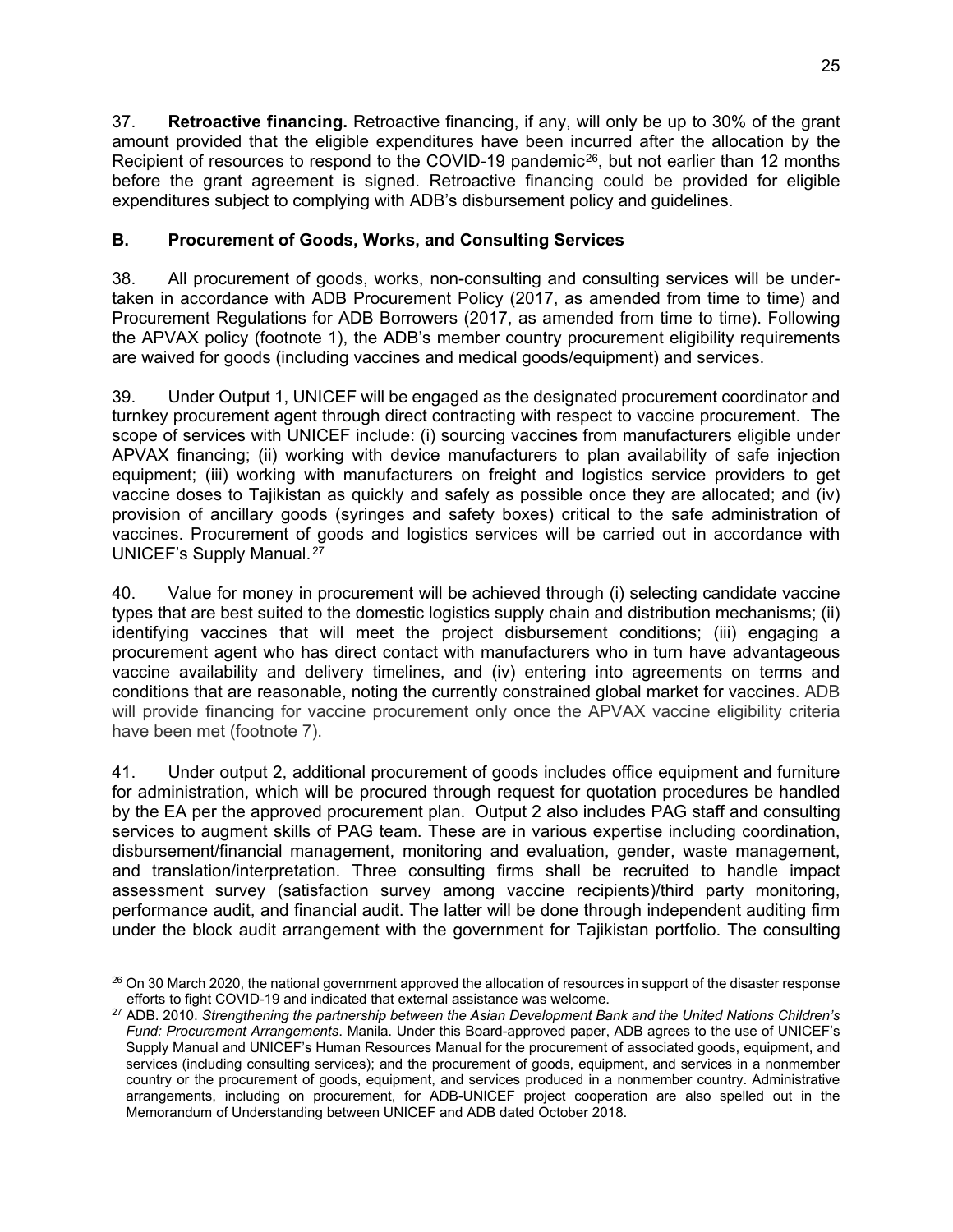firms for impact assessment / satisfaction survey among vaccine recipients and performance audit will be recruited through Consultants' Qualifications Selection; and the remaining firm for financial audit will be recruited through Least Cost Selection.

42. An 18-month procurement plan indicating method of procurement and type of review procedures, for goods and consulting services is appended in part C of this Section. The terms of reference for all consulting services are detailed in part D.

### <span id="page-31-0"></span>**C. Procurement Plan**

| <b>Basic Data</b>                                                                                  |                                        |                               |  |  |  |  |  |  |
|----------------------------------------------------------------------------------------------------|----------------------------------------|-------------------------------|--|--|--|--|--|--|
| Project Name: TAJ: COVID-19 Vaccine Support Project under the Asia-Pacific Vaccine Access Facility |                                        |                               |  |  |  |  |  |  |
| Project Number: 55078-001                                                                          | <b>Approval Number:</b>                |                               |  |  |  |  |  |  |
| <b>Country: Republic of Tajikistan</b>                                                             | <b>Executing</b>                       | Ministry of Health and Social |  |  |  |  |  |  |
|                                                                                                    | Agency:                                | Protection of the Population  |  |  |  |  |  |  |
|                                                                                                    |                                        |                               |  |  |  |  |  |  |
|                                                                                                    |                                        |                               |  |  |  |  |  |  |
|                                                                                                    | Implementing Agency:                   | Project Administration        |  |  |  |  |  |  |
| <b>Project Procurement Risk: High</b>                                                              | Group                                  |                               |  |  |  |  |  |  |
|                                                                                                    |                                        |                               |  |  |  |  |  |  |
| Project Financing Amount: US\$ 26,800,000                                                          | Project Closing Date: 31 December 2023 |                               |  |  |  |  |  |  |
| <b>ADB Financing: US\$ 25,000,000</b>                                                              |                                        |                               |  |  |  |  |  |  |
| <b>Cofinancing (ADB Administered): NA</b>                                                          |                                        |                               |  |  |  |  |  |  |
| Non-ADB Financing (Government):<br>US\$                                                            |                                        |                               |  |  |  |  |  |  |
| 1,800,000                                                                                          |                                        |                               |  |  |  |  |  |  |
| Date of First Procurement Plan: 28 April 2021                                                      | Date of this Procurement 28 April 2021 |                               |  |  |  |  |  |  |
|                                                                                                    | Plan:                                  |                               |  |  |  |  |  |  |
| <b>Procurement Plan Duration (in months): 18</b>                                                   | <b>Advance Contracting:</b>            | e-GP:                         |  |  |  |  |  |  |
|                                                                                                    | Yes                                    | No                            |  |  |  |  |  |  |

### **1. Methods, Review and Procurement Plan**

43. Except as the ADB may otherwise agree, the following methods shall apply to procurement of goods, works, and consulting services.

|                                             | <b>Procurement of Goods, Works and Nonconsulting Services</b>                                                |
|---------------------------------------------|--------------------------------------------------------------------------------------------------------------|
| <b>Method</b>                               | <b>Comments</b>                                                                                              |
| Open Competitive Bidding (OCB) for<br>Goods | International advertisement: \$2,000,000 and above;                                                          |
|                                             | National advertisement: Between \$100,001 and<br>\$1,999,999.                                                |
|                                             | All contracts OCB Goods (International and National) will<br>be reviewed using prior review procedure.       |
| <b>Request for Quotation for Goods</b>      | Up to \$100,000; Prior review.                                                                               |
| Open Competitive Bidding (OCB) for<br>Works | International advertisement: \$3,000,000 and above.                                                          |
|                                             | National Advertisement: Between \$100,001 and<br>\$2,999,999.                                                |
|                                             | All contracts OCB Works (International and National) works<br>will be reviewed using prior review procedure. |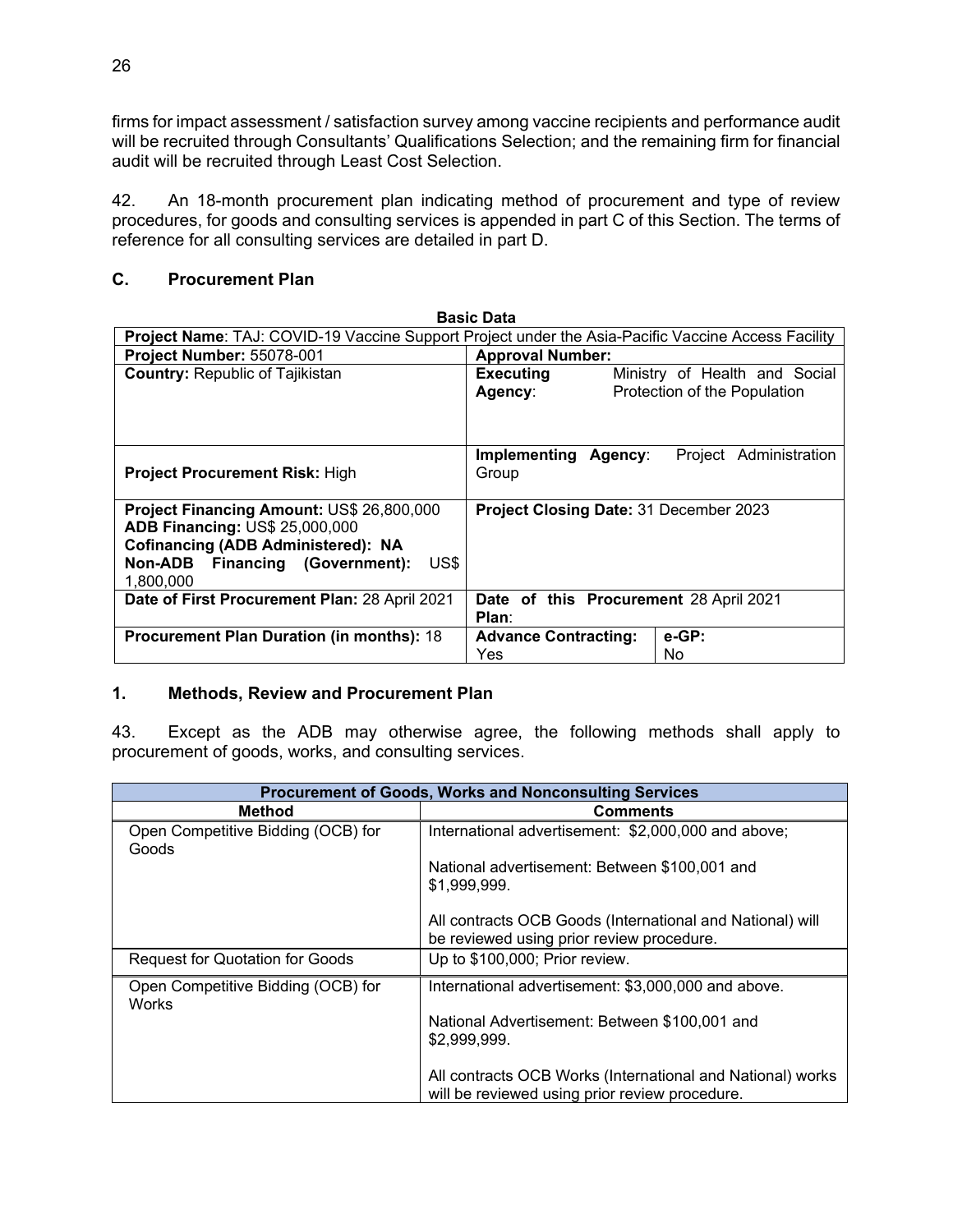| <b>Request for Quotation for Works</b> | Up to \$100,000; Prior review    |
|----------------------------------------|----------------------------------|
| <b>Direct Contracting for Goods</b>    | UNICEF (for vaccine procurement) |

| <b>Consulting Services</b>                   |                                                                                                                                                                                                                                                                                                                                                                                           |  |  |  |  |  |  |
|----------------------------------------------|-------------------------------------------------------------------------------------------------------------------------------------------------------------------------------------------------------------------------------------------------------------------------------------------------------------------------------------------------------------------------------------------|--|--|--|--|--|--|
| Method                                       | <b>Comments</b>                                                                                                                                                                                                                                                                                                                                                                           |  |  |  |  |  |  |
| Least-Cost Selection                         | <b>Financial Auditing Firm</b>                                                                                                                                                                                                                                                                                                                                                            |  |  |  |  |  |  |
| <b>Consultants' Qualifications Selection</b> | Firm for Impact Assessment or Third Party Monitoring<br>Performance Auditing Firm                                                                                                                                                                                                                                                                                                         |  |  |  |  |  |  |
| <b>Competitive for Individual Consultant</b> | Individual Consulting Recruitment (Project Administration<br>Group Staff)<br>National Coordinator<br>Local Coordinator or Vaccination Specialist (6 positions)<br><b>Financial Management or Disbursement Specialist</b><br><b>Procurement Specialist</b><br>Monitoring and Evaluation Specialist<br><b>Gender Specialist</b><br>Waste Management Specialist<br>Interpreter or Translator |  |  |  |  |  |  |

### 44. **Lists of Active Procurement Packages (Contracts)**

The following table lists goods, works, non-consulting and consulting services contracts for which the procurement activity is either ongoing or expected to commence within the procurement plan duration.

|                   | <b>Goods, Works, and Nonconsulting Services</b>            |                         |                                          |        |                      |                       |                                                                                                                                                          |  |  |  |
|-------------------|------------------------------------------------------------|-------------------------|------------------------------------------|--------|----------------------|-----------------------|----------------------------------------------------------------------------------------------------------------------------------------------------------|--|--|--|
| Package<br>Number | General<br>Description                                     | Estimated<br>Value (\$) | Procurement<br>Method                    | Review | Bidding<br>Procedure | Advertisement<br>Date | Comments                                                                                                                                                 |  |  |  |
| G01               | Office<br>Equipment and<br>Furniture for<br>Administration | 22,913.00               | <b>RFQ</b>                               | Prior  | Competitive          | Q2/2021               | No. of<br>Contracts: 1<br>At least 3<br>quotations<br>National<br>supplier                                                                               |  |  |  |
| G02               | Corona - VAC-<br>19                                        | 21,776,501.08           | <b>Direct</b><br>Contracting<br>(UNICEF) | Prior  |                      | Q2/2021               | Advertising<br>Type:<br>International<br>No. of<br>Contracts: 1<br>Prequalificati<br>on of<br>Bidders: No<br>Domestic<br>Preference<br>Applicable:<br>No |  |  |  |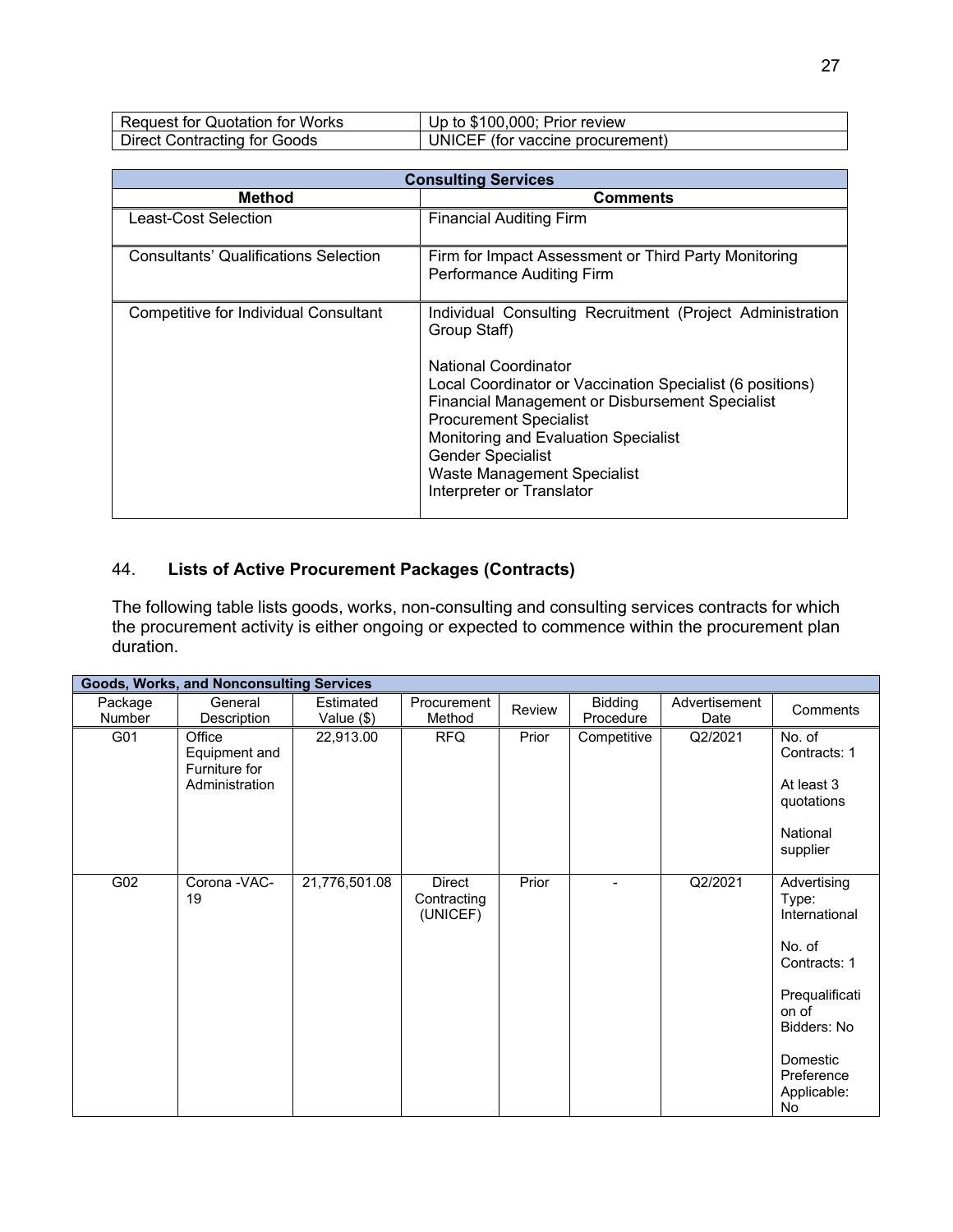|                          | <b>Goods, Works, and Nonconsulting Services</b> |                           |                       |        |                      |                       |                                                                                                                                                                                                  |
|--------------------------|-------------------------------------------------|---------------------------|-----------------------|--------|----------------------|-----------------------|--------------------------------------------------------------------------------------------------------------------------------------------------------------------------------------------------|
| Package<br><b>Number</b> | General<br>Description                          | Estimated<br>Value $(\$)$ | Procurement<br>Method | Review | Bidding<br>Procedure | Advertisement<br>Date | Comments                                                                                                                                                                                         |
|                          |                                                 |                           |                       |        |                      |                       | Bidding<br>Document:<br>Goods<br>Vaccines will<br>be delivered<br>in several<br>separate<br>shipments<br>since cold<br>chain<br>equipment<br>storage<br>capacity of<br>Tajikistan is<br>limited. |

| <b>Consulting Services</b> |                                        |                          |                     |        |                     |                       |                                        |
|----------------------------|----------------------------------------|--------------------------|---------------------|--------|---------------------|-----------------------|----------------------------------------|
| Package Number             | General<br>Description                 | Estimated<br>Value $($)$ | Selection<br>Method | Review | Type of<br>Proposal | Advertisement<br>Date | Comments                               |
| CS <sub>01</sub>           | National<br>Coordinator                | 28,800                   | Competitive         | Prior  | EOI/CV              | $Q\overline{2/2021}$  | Type:<br>Individual                    |
|                            |                                        |                          |                     |        |                     |                       | Assignment:<br>National /PAG<br>staff  |
|                            |                                        |                          |                     |        |                     |                       | Advance<br>Contracting:<br>Yes         |
|                            |                                        |                          |                     |        |                     |                       | Covid-19<br>Response? YES              |
|                            |                                        |                          |                     |        |                     |                       | Expertise:<br>Project<br>management    |
|                            |                                        |                          |                     |        |                     |                       | 24 person-<br>months                   |
|                            |                                        |                          |                     |        |                     |                       | To be recruited<br>as PAG staff        |
| $\overline{\text{CS}02}$   | Local<br>Coordinator or<br>Vaccination | 115,200                  | Competitive         | Prior  | EOI/CV              | Q2/2021               | Type:<br>Individual                    |
|                            | Specialist (6<br>positions)            |                          |                     |        |                     |                       | Assignment:<br>National / PAG<br>Staff |
|                            |                                        |                          |                     |        |                     |                       | Advance<br>Contracting:<br>Yes         |
|                            |                                        |                          |                     |        |                     |                       | Covid-19                               |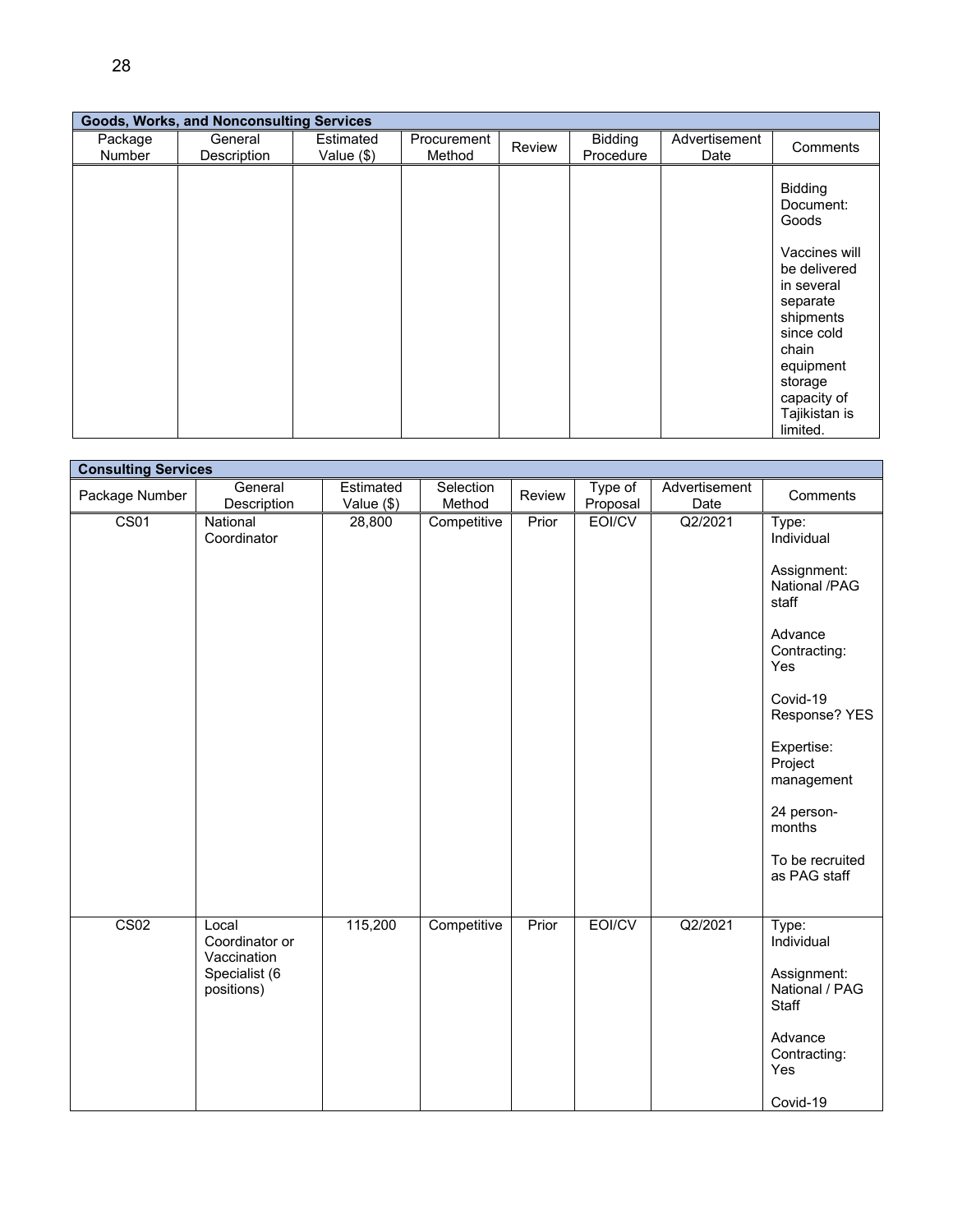| <b>Consulting Services</b> |                                                          |                         |                     |        |                     |                       |                                                                                                                                                                                                                                |
|----------------------------|----------------------------------------------------------|-------------------------|---------------------|--------|---------------------|-----------------------|--------------------------------------------------------------------------------------------------------------------------------------------------------------------------------------------------------------------------------|
| Package Number             | General<br>Description                                   | Estimated<br>Value (\$) | Selection<br>Method | Review | Type of<br>Proposal | Advertisement<br>Date | Comments                                                                                                                                                                                                                       |
|                            |                                                          |                         |                     |        |                     |                       | Response? YES<br>Expertise:<br>Project<br>Management<br>24 person-<br>months<br>To be recruited<br>as PAG staff<br>Comments: 6<br>positions; 24<br>person-months<br>each                                                       |
| CS <sub>03</sub>           | Financial<br>Management or<br>Disbursement<br>Specialist | 28,800                  | Competitive         | Prior  | EOI/CV              | Q2/2021               | Type:<br>Individual<br>Assignment:<br>National / PAG<br>staff<br>Advance<br>Contracting:<br>Yes<br>Covid-19<br>Response? YES<br>Expertise:<br>Project<br>Management<br>24 person-<br>months<br>To be recruited<br>as PAG staff |
| CS <sub>04</sub>           | Procurement<br>Specialist                                | 28,800                  | Competitive         | Prior  | EOI/CV              | Q2/2021               | Type:<br>Individual<br>Assignment:<br>National / PAG<br>staff<br>Advance<br>Contracting:<br>Yes<br>Covid-19<br>Response? YES<br>Expertise:<br>Project<br>Management                                                            |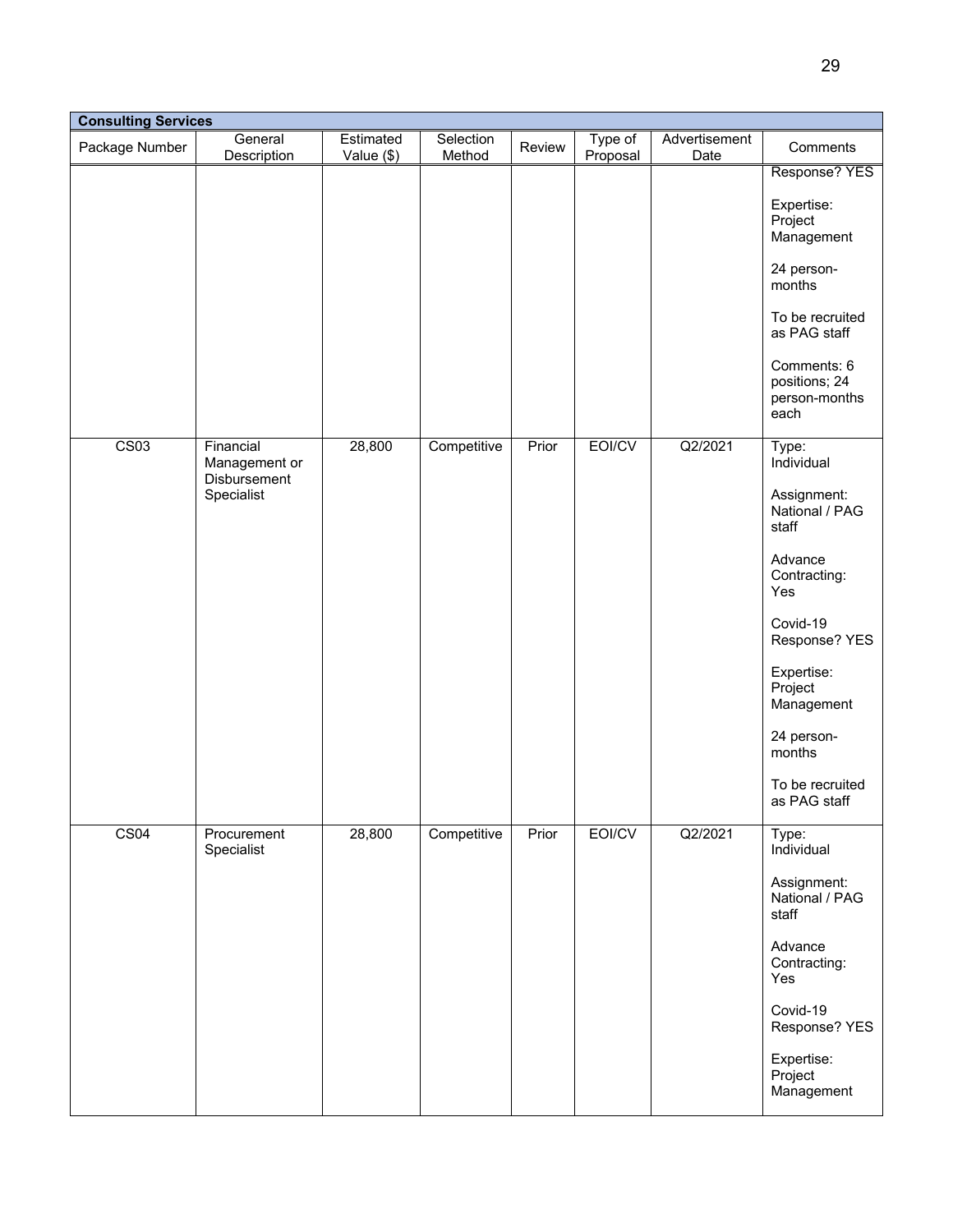| <b>Consulting Services</b> |                                            |                         |                     |        |                     |                       |                                                                                                                                                                                                                                              |
|----------------------------|--------------------------------------------|-------------------------|---------------------|--------|---------------------|-----------------------|----------------------------------------------------------------------------------------------------------------------------------------------------------------------------------------------------------------------------------------------|
| Package Number             | General<br>Description                     | Estimated<br>Value (\$) | Selection<br>Method | Review | Type of<br>Proposal | Advertisement<br>Date | Comments                                                                                                                                                                                                                                     |
|                            |                                            |                         |                     |        |                     |                       | 24 person-<br>months<br>To be recruited<br>as PAG staff                                                                                                                                                                                      |
| CS05                       | Monitoring and<br>Evaluation<br>Specialist | 19,200                  | Competitive         | Prior  | EOI/CV              | Q2/2021               | $\overline{Type}$ :<br>Individual<br>Assignment:<br>National / PAG<br>staff<br>Advance<br>Contracting:<br>Yes<br>Covid-19<br>Response? YES<br>Expertise:<br>Project<br>Management<br>24 person-<br>months<br>To be recruited<br>as PAG staff |
| CS06                       | Gender<br>Specialist                       | 19,200                  | Competitive         | Prior  | EOI/CV              | Q2/2021               | Type:<br>Individual<br>Assignment:<br>National / PAG<br>staff<br>Advance<br>Contracting:<br>Yes<br>Covid-19<br>Response? YES<br>Expertise:<br>Project<br>Management<br>24 person-<br>months<br>To be recruited<br>as PAG staff               |
| CS <sub>07</sub>           | Interpreter or<br>Translator               | 19,200                  | Competitive         | Prior  | EOI/CV              | Q2/2021               | Type:<br>Individual<br>Assignment:                                                                                                                                                                                                           |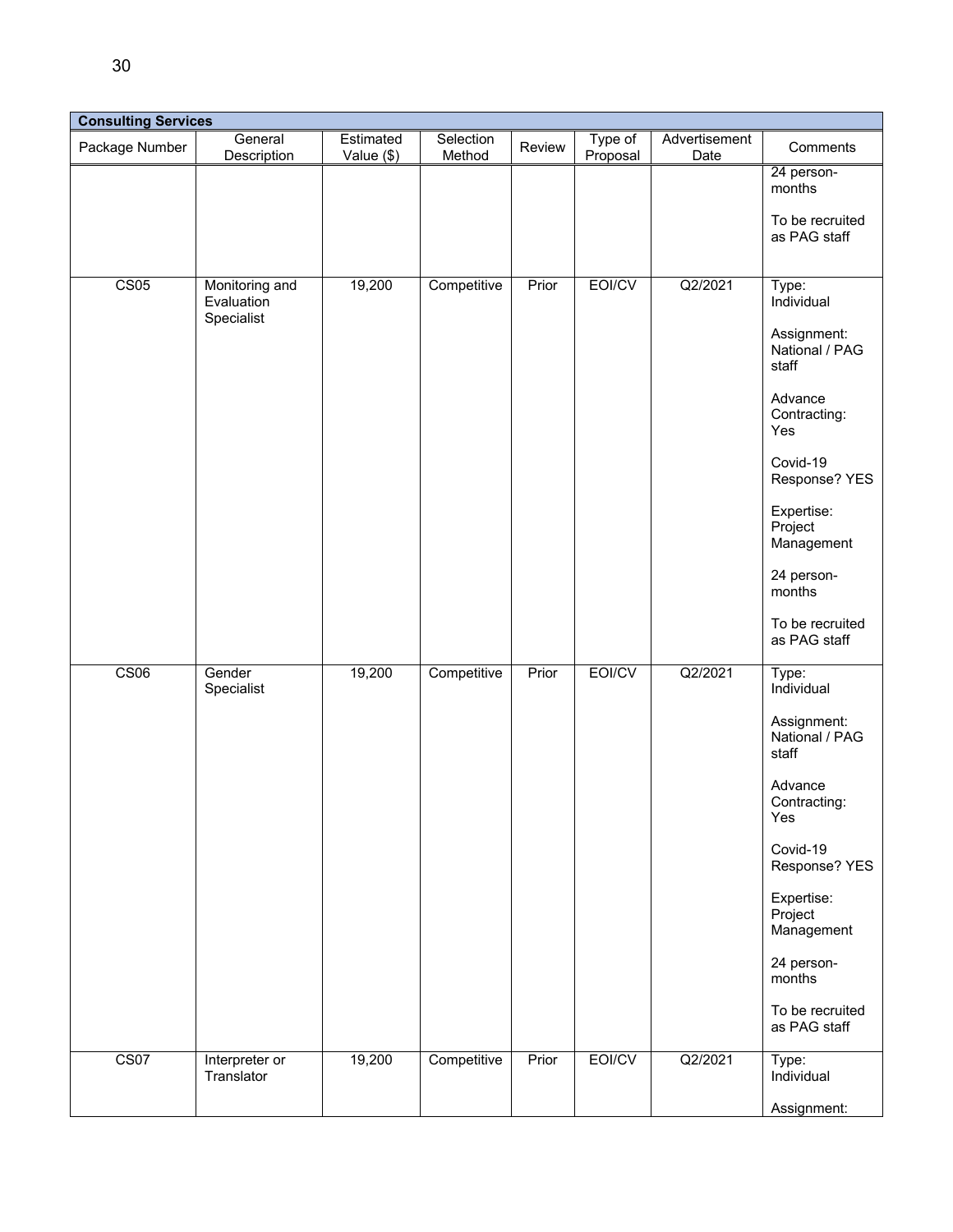| <b>Consulting Services</b> |                                                           |                         |                     |        |                     |                       |                                                                                                                                                                                                                                |  |
|----------------------------|-----------------------------------------------------------|-------------------------|---------------------|--------|---------------------|-----------------------|--------------------------------------------------------------------------------------------------------------------------------------------------------------------------------------------------------------------------------|--|
| Package Number             | General<br>Description                                    | Estimated<br>Value (\$) | Selection<br>Method | Review | Type of<br>Proposal | Advertisement<br>Date | Comments                                                                                                                                                                                                                       |  |
|                            |                                                           |                         |                     |        |                     |                       | National / PAG<br>staff<br>Advance<br>Contracting:<br>Yes<br>Covid-19<br>Response? YES<br>Expertise:<br>Project<br>Management<br>24 person-<br>months<br>To be recruited<br>as PAG staff                                       |  |
| CS <sub>08</sub>           | Waste<br>Management<br>Specialist                         | 19,200                  | Competitive         | Prior  | EOI/CV              | Q2/2021               | Type:<br>Individual<br>Assignment:<br>National / PAG<br>staff<br>Advance<br>Contracting:<br>Yes<br>Covid-19<br>Response? YES<br>Expertise:<br>Project<br>Management<br>24 person-<br>months<br>To be recruited<br>as PAG staff |  |
| CS09                       | Impact<br>Assessment or<br>Third party<br>monitoring firm | 38,800                  | $\overline{CQS}$    | Prior  | <b>BTP</b>          | <b>TBD</b>            | Non-<br>Consulting<br>Services: No<br>Type: Firm<br>Assignment:<br>National<br>Advance<br>Contracting:<br>No                                                                                                                   |  |
| CS <sub>10</sub>           | Performance<br><b>Auditor Firm</b>                        | 60,000                  | CQS                 | Prior  | <b>BTP</b>          | Q3/2021               | Non-<br>Consulting                                                                                                                                                                                                             |  |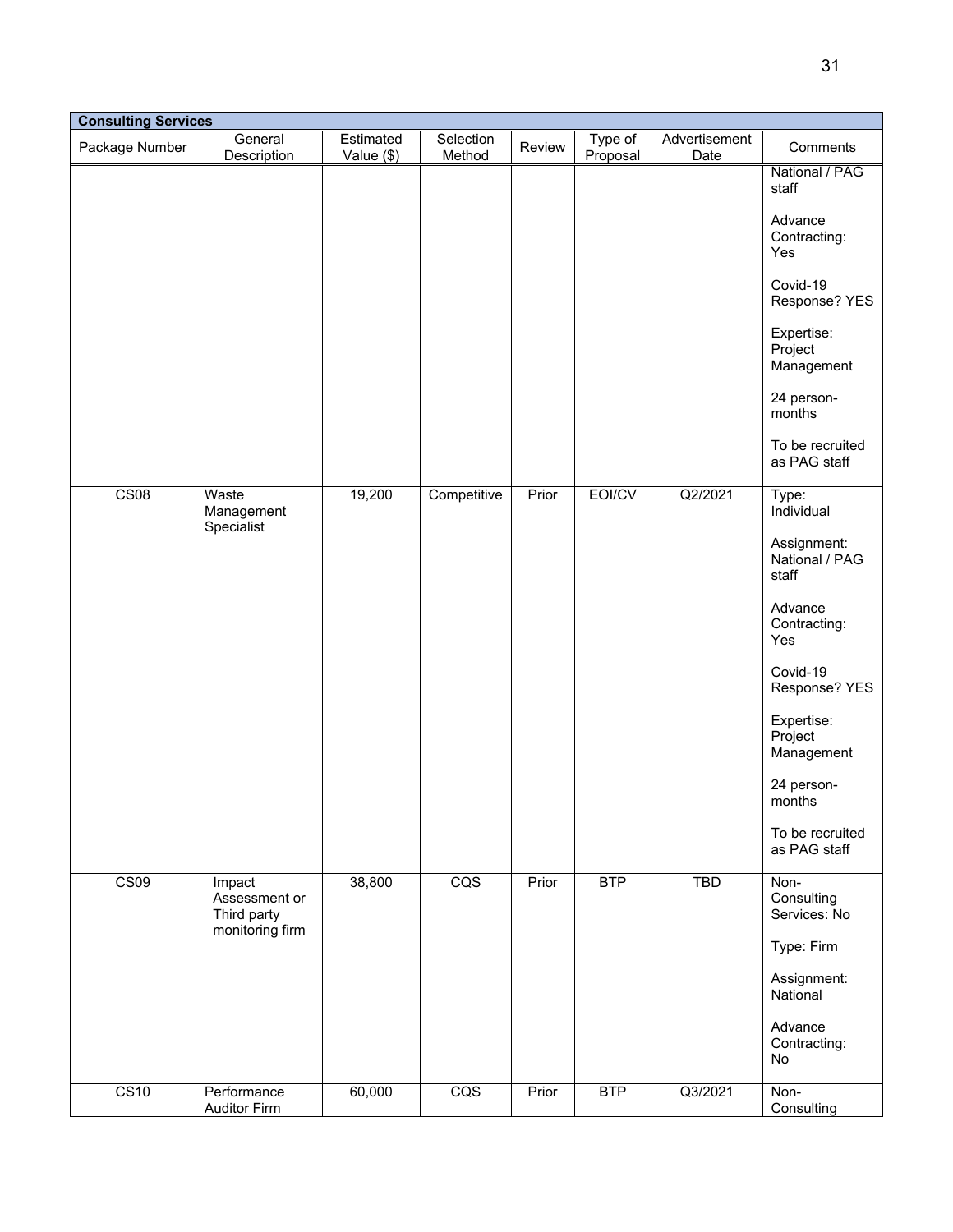|                  | <b>Consulting Services</b> |                         |                     |        |                     |                       |                                  |  |
|------------------|----------------------------|-------------------------|---------------------|--------|---------------------|-----------------------|----------------------------------|--|
| Package Number   | General<br>Description     | Estimated<br>Value (\$) | Selection<br>Method | Review | Type of<br>Proposal | Advertisement<br>Date | Comments                         |  |
|                  |                            |                         |                     |        |                     |                       | Services: No                     |  |
|                  |                            |                         |                     |        |                     |                       | Type: Firm                       |  |
|                  |                            |                         |                     |        |                     |                       | Assignment:<br>National          |  |
|                  |                            |                         |                     |        |                     |                       | Advance<br>Contracting:<br>No    |  |
|                  |                            |                         |                     |        |                     |                       | Covid-19<br>Response? No         |  |
|                  |                            |                         |                     |        |                     |                       | Comments:<br>2 person-<br>months |  |
| CS <sub>11</sub> | <b>Audit Firm</b>          | 20,000                  | LCS                 | Prior  | <b>BTP</b>          | <b>TBD</b>            | Non-                             |  |
|                  |                            |                         |                     |        |                     |                       | Consulting<br>Services: No       |  |
|                  |                            |                         |                     |        |                     |                       | Type: Firm                       |  |
|                  |                            |                         |                     |        |                     |                       | Assignment:<br>National          |  |
|                  |                            |                         |                     |        |                     |                       | Advance<br>Contracting:<br>No    |  |
|                  |                            |                         |                     |        |                     |                       | Covid-19<br>Response? No         |  |
|                  |                            |                         |                     |        |                     |                       | Comments:<br>2 person-<br>months |  |
|                  |                            |                         |                     |        |                     |                       |                                  |  |

### **2. List of Indicative Packages (Contracts) Required Under the Project**

45. The following table lists goods, works, non-consulting and consulting services contracts for which procurement activity is expected to commence beyond the procurement plan duration and over the life of the project (i.e., those expected beyond the current procurement plan duration).

| <b>Goods and Works</b>   |                               |                                     |                                         |               |                                    |                 |  |  |
|--------------------------|-------------------------------|-------------------------------------|-----------------------------------------|---------------|------------------------------------|-----------------|--|--|
| Package<br><b>Number</b> | General<br><b>Description</b> | <b>Estimated</b><br>Value (in US\$) | <b>Procureme</b><br>nt<br><b>Method</b> | <b>Review</b> | <b>Bidding</b><br><b>Procedure</b> | <b>Comments</b> |  |  |
| None                     |                               |                                     |                                         |               |                                    |                 |  |  |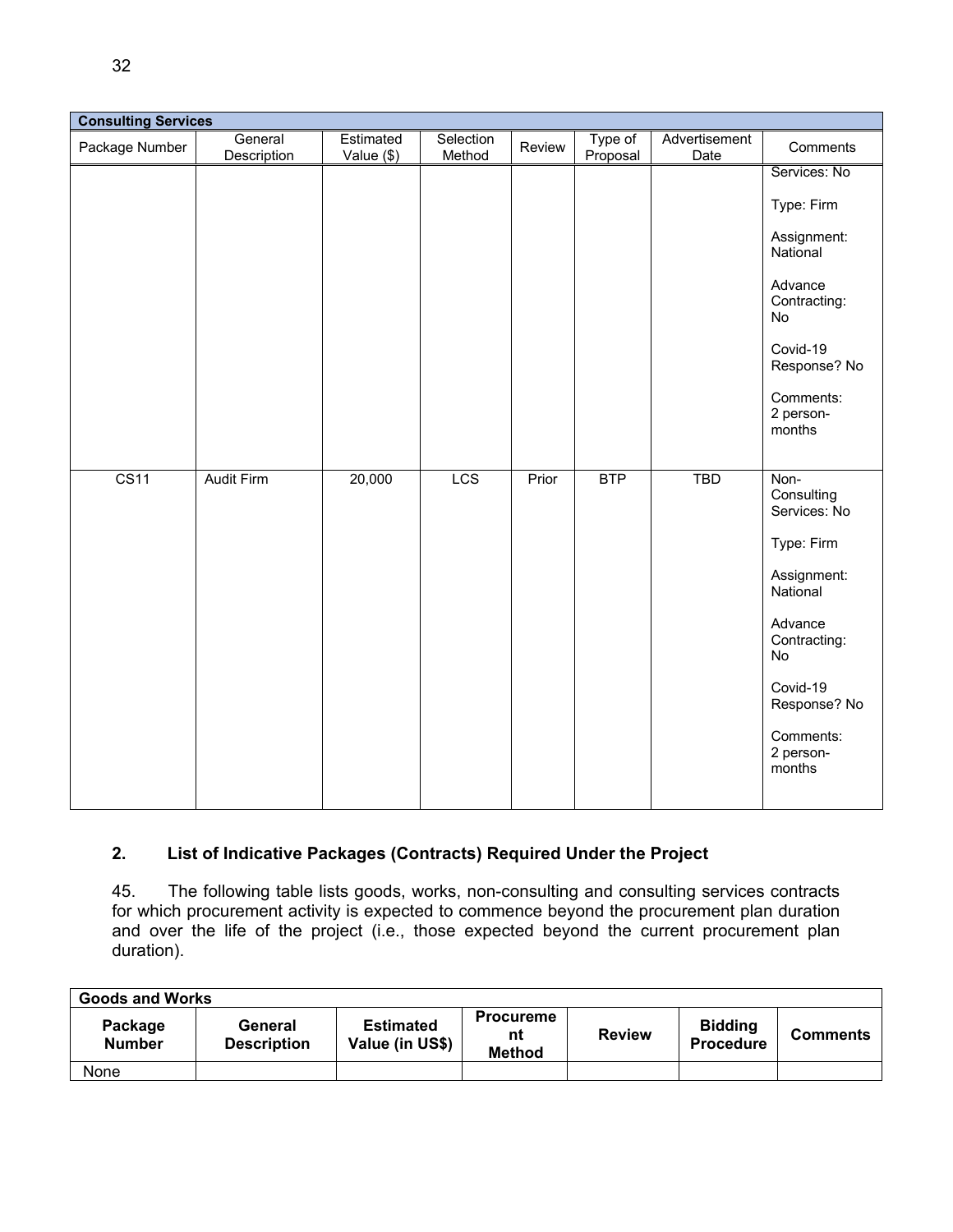| <b>Consulting Services</b> |                               |                                     |                                   |               |                            |                 |  |  |
|----------------------------|-------------------------------|-------------------------------------|-----------------------------------|---------------|----------------------------|-----------------|--|--|
| Package<br><b>Number</b>   | General<br><b>Description</b> | <b>Estimated</b><br>Value (in US\$) | <b>Selection</b><br><b>Method</b> | <b>Review</b> | Type of<br><b>Proposal</b> | <b>Comments</b> |  |  |
| None                       |                               |                                     |                                   |               |                            |                 |  |  |

### <span id="page-38-0"></span>**D. Consultant's Terms of Reference**

46. Consultant's terms of references are provided in the Appendix.

### **VII. Safeguards**

<span id="page-38-1"></span>47. In compliance with ADB's Safeguard Policy Statement (2009), the project's safeguard categories are as follows.[28](#page-38-2)

48. **Environmental Safeguards.** The proposed project will be limited to the procurement of ready-to-use COVID-19 vaccines, including delivery to designated points in the regions. No works will be required and/or supported under the project. The distribution and use of new vaccines will result in increased amounts of hazardous health care waste (HCW) at the point of use (i.e., local health centers and hospitals). This sudden increase in hazardous HCW can quickly overwhelm existing HCW management systems. However, minimal incremental risks related to immunization waste management were noted in case waste management system at point of vaccine use are not performing. Government of Tajikistan has a Sanitary rules and standards (SANPIN 2.1.7-020- 09) approved by Ministry of Health and Social Protection of Population of Tajikistan (MOHSPP) on 8 April 2009 "Rules for the collection, storage and disposal of waste from medical institutions". The Standard Operating Procedure (SOP) "The procedure for disposal of medical waste after vaccination against COVID-19" was developed with support of UNICEF in 2020 and approved by the MOHSPP on 6 March 2021. Monitoring of the management of incremental waste generated from this activity will be carried out to ensure proper implementation of the SOP. Furthermore, training of the healthcare staff involved in the vaccination program will also be carried out to further increase awareness about management of this type of waste and occupational health and safety. The Project is categorized as 'C' for environmental safeguards because the procurement of COVID-19 vaccines, including delivery to designated points, is not anticipated to result in any significant adverse environmental impacts or significant health and safety risks.

49. To ensure the proper implementation of the SOP, to further strengthen the healthcare waste management system, and to avoid or mitigate negative environmental impacts, MOHSPP committed to ensure the following:

- (i) At health facility level;
	- Designate a person to be responsible for healthcare waste management.
	- Ensure the residues after treatment are disposed of at appropriate waste pit in accordance with the relevant regulations.
- (ii) At district-level;
	- Set up a district-level healthcare waste working group.
	- Develop reliable database of waste generation points.
	- Ensure the proper management of incinerators and disposal sites.

<span id="page-38-2"></span><sup>28</sup> ADB. [Safeguard Categories.](https://www.adb.org/site/safeguards/safeguard-categories)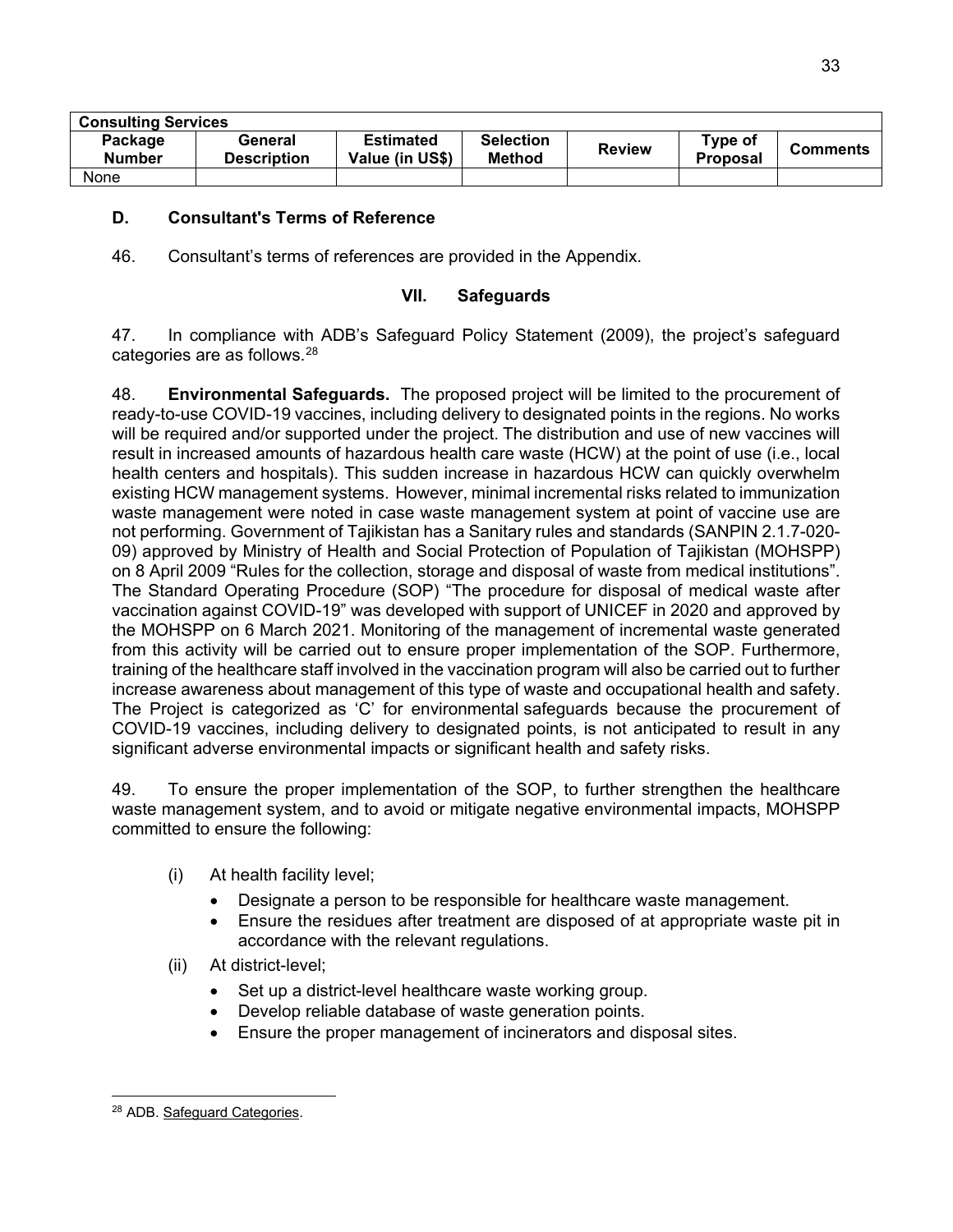50. Either at health facility level or district-level, it is recommended to add lime when burning waste at incinerators.<sup>[29](#page-39-1)</sup> A due diligence on hazardous health care waste management is one of the linked documents of the project.

51. **Involuntary resettlement.** The project only covers procurement of COVID-19 vaccines, including delivery to existing designated government owned points in the regions. The project will not include any components involving infrastructure development or any other activities that may cause adverse land acquisition and resettlement impact. Thus, the project is categorized as C for involuntary resettlement. Effective grievance redress mechanism is being established and continuous meaningful consultations is being conducted with project beneficiaries as per relevant guidance notes for project activities during COVID-19. EA/IA will be included in the safeguards capacity building training supported by ADB technical assistance.

52. **Indigenous peoples.** There are no indigenous people affected by the project as defined by the ADB Safeguard Policy Statement (2009), thus the project is initially categorized C for indigenous peoples.

53. **Prohibited investment activities.** Pursuant to Safeguards Policy Statement, ADB funds may not be applied to the activities described on the ADB Prohibited Investment Activities List set forth at Appendix 5 of the Safeguards Policy Statement.

### **VIII. GENDER AND SOCIAL DIMENSIONS**

<span id="page-39-0"></span>54. The project is categorized as Effective Gender Mainstreaming (EGM) for its potential to address gender gaps in access to health services, which women continue to face because of security concerns, prevailing gender norms, and limited number of female health workers. Gender specific actions have been integrated in the project design to address these constraints. The project will roll out a vaccination program targeting priority groups as per the National Vaccine Plan, and sex disaggregated data on the vaccinated population will be collected. The program prioritizes the elderly, and health workers and teachers, most of whom are women. The project will implement a capacity building program on effective procurement and delivery of the vaccines for RCIP and PAG staff and consultants and gender-sensitive administration of vaccines for health workers. They will be trained to communicate gender sensitive messages and clear information to vaccine recipients about the vaccines and on post-vaccine procedures including how to address symptoms that follow vaccination. Vaccination sites will include separate vaccination areas for women. Mobile teams will be deployed to reach women and men in remote communities to address issues related to mobility, decision making power, and financial constraints that women in remote and rural areas experience. The project will launch awareness raising community campaigns to promote the benefits of vaccination against COVID-19 and increase the demand vaccination. A sex-disaggregated database of the priority groups for vaccination will be developed and a satisfaction survey will be conducted among the vaccinated population to assess the effectiveness of gender sensitive approaches to vaccine administration.

55. The gender action plan (GAP) was developed to integrate gender targets in (i) documentation, monitoring, and reporting on priority groups and beneficiaries of the vaccination program; (ii) capacity building of health sector officials and workers on vaccine procurement and delivery; and (iii) approaches to COVID-19 vaccination service delivery.

<span id="page-39-1"></span><sup>29</sup> Chapter 2.3 Medical Waste Incineration of U.S. Environmental Protection Agency. 1993. [Emission Factor](https://www3.epa.gov/ttn/chief/ap42/ch02/bgdocs/b02s03.pdf)  [Documentation for AP-42 Section 2.6 Medical Waste Incineration.](https://www3.epa.gov/ttn/chief/ap42/ch02/bgdocs/b02s03.pdf) *Office of Air Quality Planning and Standards, Office of Air and Radiatio*n. July. North Carolina.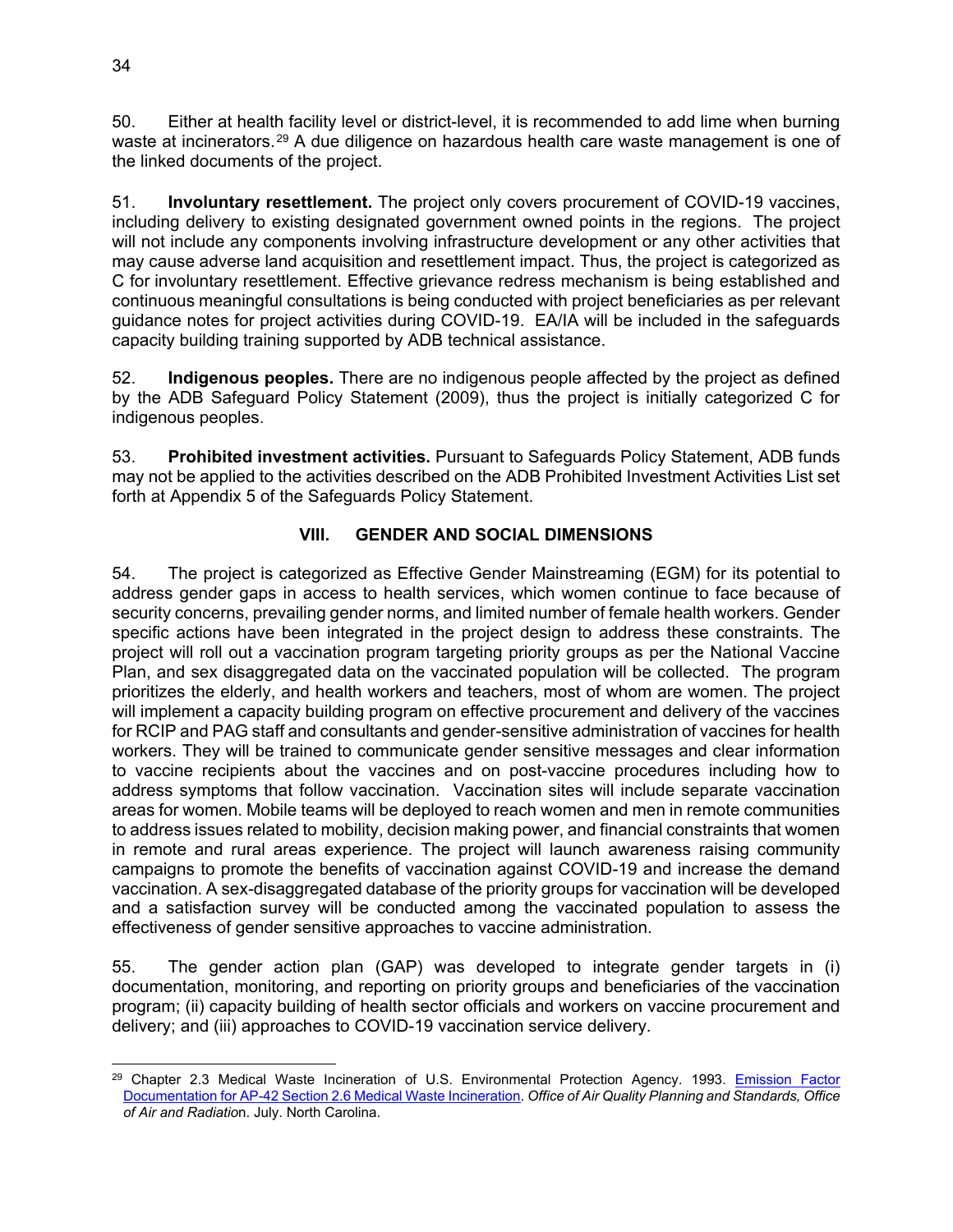56. The executing agency through the PAG will ensure that the project's gender targets are met during implementation, with resources allocated for gender activity monitoring and reporting. The PAG, through the gender specialist as project implementation consultant, is responsible for the achievement of GAP targets.

| <b>Activity</b>                                                                                                                                                                                                                                                                                                           | <b>Performance Targets/Indicators</b>                                                                                                                                                                                                                                                                                         | <b>Responsibility</b>                                                          | <b>Time Frame</b>                     |
|---------------------------------------------------------------------------------------------------------------------------------------------------------------------------------------------------------------------------------------------------------------------------------------------------------------------------|-------------------------------------------------------------------------------------------------------------------------------------------------------------------------------------------------------------------------------------------------------------------------------------------------------------------------------|--------------------------------------------------------------------------------|---------------------------------------|
|                                                                                                                                                                                                                                                                                                                           | <b>Outcome: Priority populations vaccinated against COVID-19</b>                                                                                                                                                                                                                                                              |                                                                                |                                       |
| a. Coordinate with<br>government agencies<br>in collecting sex-<br>disaggregated data for<br>implementation and<br>monitoring of the<br>vaccination plan                                                                                                                                                                  | a. Sex-disaggregated data on the<br>following population collected: (i)<br>health workers; (ii) 70 and above (iii)<br>people aged $60 - 69$ ; (iv) $20+$ with<br>certain pre-existing conditions; (v)<br>people aged 50-59; (vi) Workers of<br>the educational and science<br>settings/system; and (vii) people<br>aged 18-49 | <b>PAG Monitoring</b><br><b>Specialist with</b><br>Gender<br><b>Specialist</b> |                                       |
| b. Monitor extent of<br>vaccination against<br>COVID-19 among<br>priority population                                                                                                                                                                                                                                      | b. Sex-disaggregated database on<br>the targeted population groups<br>developed and regularly populated                                                                                                                                                                                                                       |                                                                                |                                       |
| c. Conduct a<br>satisfaction survey<br>among vaccine<br>recipients covering<br>issues such as<br>adequateness of<br>information on short-<br>term discomforts of<br>vaccination and how<br>to care for injection<br>sites, gender<br>sensitivity and cultural<br>appropriateness of<br>vaccination sites,<br>among others | c. At least 80% of male and 80% of<br>female vaccine recipients are<br>satisfied with the vaccination services                                                                                                                                                                                                                | Firm/NGO to be<br>engaged by<br><b>PAG</b>                                     | Last quarter<br>before project<br>end |
|                                                                                                                                                                                                                                                                                                                           | Output 2: Vaccine program implementation capacity strengthened                                                                                                                                                                                                                                                                |                                                                                |                                       |
| 2.1 Develop gender<br>sensitivity module for<br>a short session to be<br>included in all training<br>activities for RCIP and<br>PAG personnel, and<br>health workers (i.e.,<br>HR training, staff                                                                                                                         | 2.1.1 At least 80% of all RCIP and<br>PAG personnel (30% of whom are<br>women) demonstrate gender<br>sensitivity in implementing the<br>procurement and vaccine<br>administration components of the                                                                                                                           | <b>PAG Gender</b><br>Specialist<br><b>PAG</b> trainors                         |                                       |

| Table 13: Gender Action Plan <sup>30</sup> |  |  |
|--------------------------------------------|--|--|
|--------------------------------------------|--|--|

<span id="page-40-0"></span><sup>&</sup>lt;sup>30</sup> These are proposed targets and their corresponding activities. Finalization of these targets and activities is subject to the baseline data that will be collected by the gender specialist, and agreement of the government.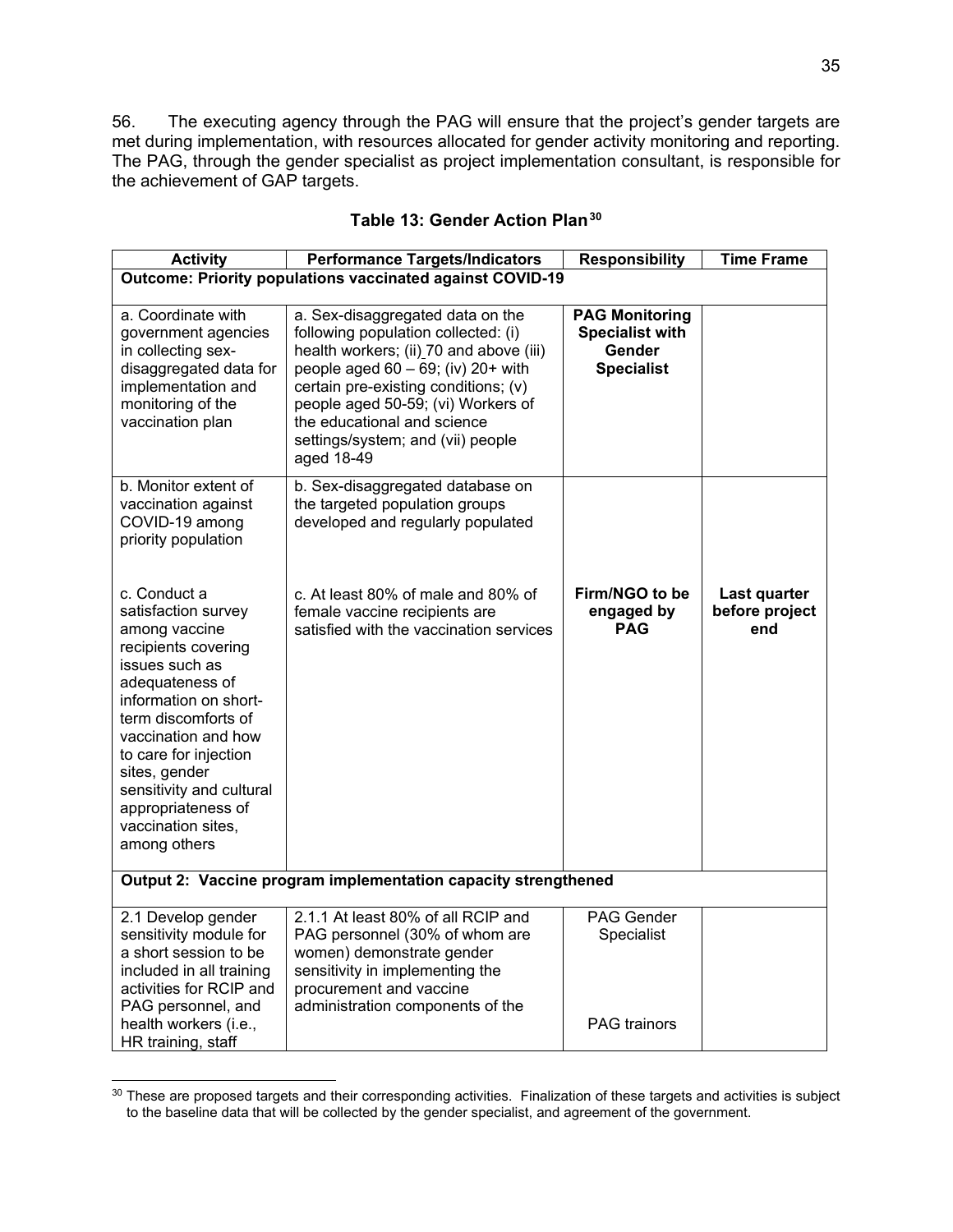| training, social<br>mobilization training,<br>interpersonal<br>communication<br>training)                      | vaccination program (2020 baseline =<br>$\left( 0\right)$<br>2.1.2 At least 80% of health workers<br>(70% of whom are women) $\rm^{b}$<br>demonstrate skills on gender-<br>sensitive administration of the<br>vaccine (2020 baseline = $0$ )                                                                                                                                                                                                                                                           |                                                    |  |
|----------------------------------------------------------------------------------------------------------------|--------------------------------------------------------------------------------------------------------------------------------------------------------------------------------------------------------------------------------------------------------------------------------------------------------------------------------------------------------------------------------------------------------------------------------------------------------------------------------------------------------|----------------------------------------------------|--|
| 2.2 Ensure women-<br>friendly access to<br>vaccinations                                                        | 2.2.1 196 mobile teams deployed to<br>administer vaccines to population in<br>remote areas, including all women<br>Women-friendly<br>2.2.2<br>vaccination<br>areas with safe spaces for women,<br>separate male and female toilets that<br>also accommodate the needs of<br>disabilities<br>people<br>with<br>(2021)<br>Baseline: 0)                                                                                                                                                                   |                                                    |  |
| 2.3 Formulate a<br>communication<br>strategy to increase<br>public acceptance and<br>demand for<br>vaccination | 2.3.1 At least 50% of targeted<br>vaccine recipients (50% of whom are<br>women) are aware of the benefits of<br>vaccination and post vaccine care<br>procedures (2020 baseline = $0$ )<br>2.3.2 Gender sensitive messages on<br>the benefits of COVID-19<br>vaccination, developed (2020<br>baseline = $0$ )<br>2.3.3 At least 50% of population<br>reached with COVID-19 information<br>campaigns that include gender<br>concerns <sup>c</sup> (radio, print, and social<br>media) (2020 baseline: 0) | PAG Specialists,<br>including Gender<br>Specialist |  |

COVID-19 = coronavirus disease, NDVP = National Deployment and Vaccination Plan, PAG = project administration group, RCIP = Republican Center for Immunoprophylaxis.

<sup>a</sup> Gender sensitivity in procurement means factoring in gender in decision-making processes and gender sensitivity in designing and implementing accountability mechanisms, for example, corruption reporting system.

<sup>b</sup> This is based on the proportion of female healthcare workers as stated in para. 7 of ADB. 2021. *Report and Recommendation of the President to the Board of Directors: Proposed Grant to the Republic of Tajikistan for the COVID-19 Vaccine Support Project under the Asia Pacific Vaccine Access Facility*. Manila.

c Examples of gender concerns are women's access to scientific information and real time updates on the vaccines' safety and efficacy, gender sensitive administration of vaccines especially to women beneficiaries, among others. Source: Asian Development Bank.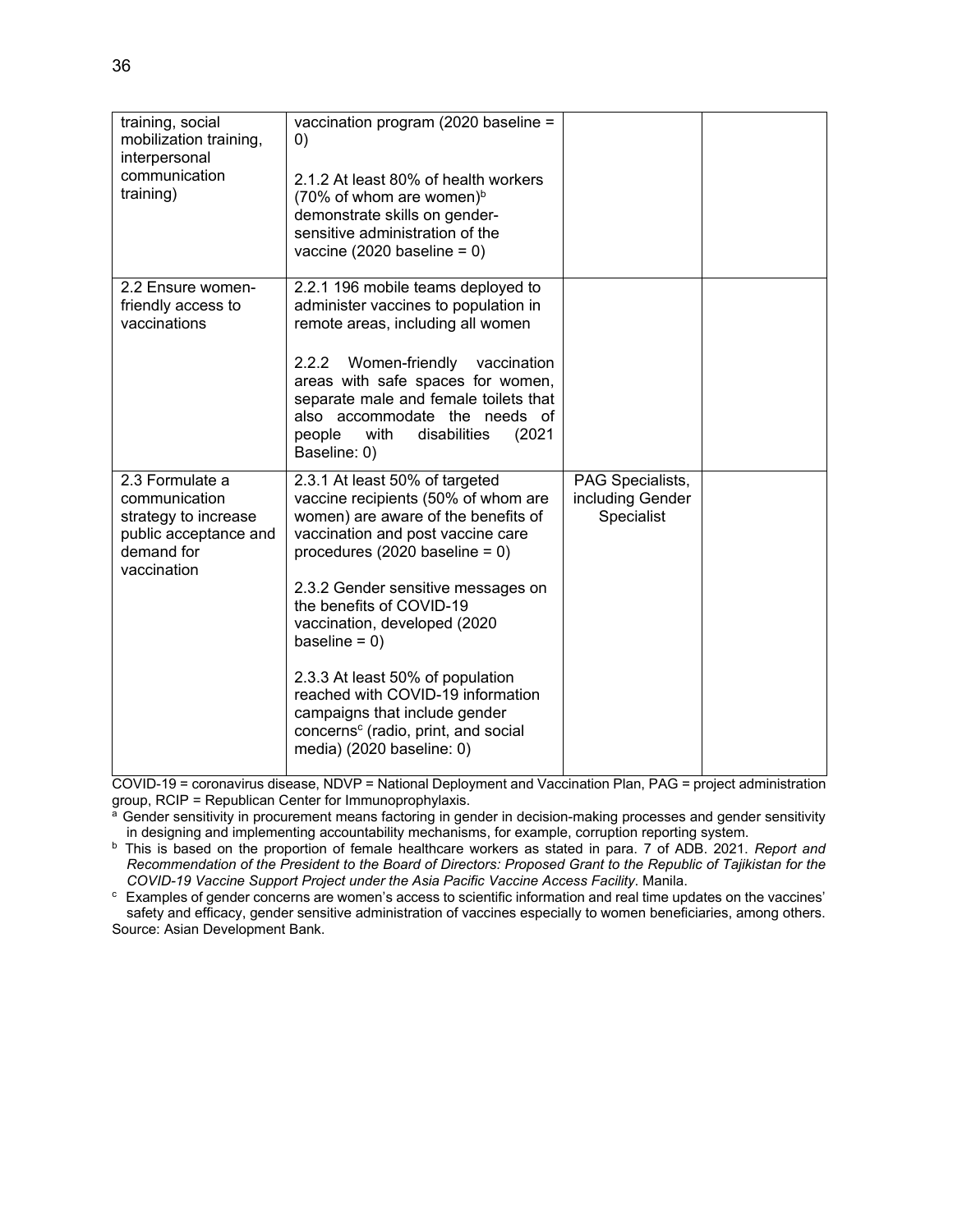#### <span id="page-42-0"></span>**IX. PERFORMANCE MONITORING, EVALUATION, REPORTING, AND COMMUNICATION**

#### **Table 14. Design and Monitoring Framework**

**Impacts the Project are Aligned with** Vulnerable groups protected from morbidity and mortality caused by COVID-19 (National Deployment and Vaccination Plan [NDVP] to introduce COVID-19 vaccines in Tajikistan, 2021). The spread of the SARS-CoV-2 virus reduced and confidence of citizens restored (ADB's Support to Enhance Access to COVID-19 Vaccine, 2020). **Results Chain Performance Indicators Data Sources and Reporting Mechanisms Risks and Critical Assumptions Outcome** By 2022: Priority populations vaccinated against COVID-19 About 1. 3 million people in priority groups, based on the NDVP, vaccinated (data disaggregated by sex) (2021 baseline: 0) (OP 1.1) a. Periodic progress reports prepared by the MOHSPP, WHO, and UNICEF A: Priority populations are willing to get vaccinated. A: Vaccines are utilized right away. A: Wastage rate is 15%. R: Vulnerable groups are not prioritized because of political pressures. R: Weaknesses in the subnational supply chain systems disrupt delivery of vaccines to health facilities, resulting in higher-thanacceptable closed-vial wastage rates. **Outputs** 1. COVID-19 vaccines procured and delivered to designated delivery points 2. Vaccine program implementation capacity strengthened By 2021: 1a. At least 3 million doses (2 per person) of COVID-19 vaccine (with syringes and safety boxes) delivered to designated delivery points (2021 baseline: 0)  $(OP 1.1.2)$ By 2022: 2a. At least 80% of vaccinated women and men find the vaccination Periodic progress reports prepared by the MOHSPP, WHO, and UNICEF 2a and 2c. Satisfaction survey for vaccine recipients; social media analytics A: Timely approval of vaccines by the national regulatory authority R: Delays in procurement because of supply chain constraints. R: Price and exchange rate fluctuations beyond project projections may raise costs.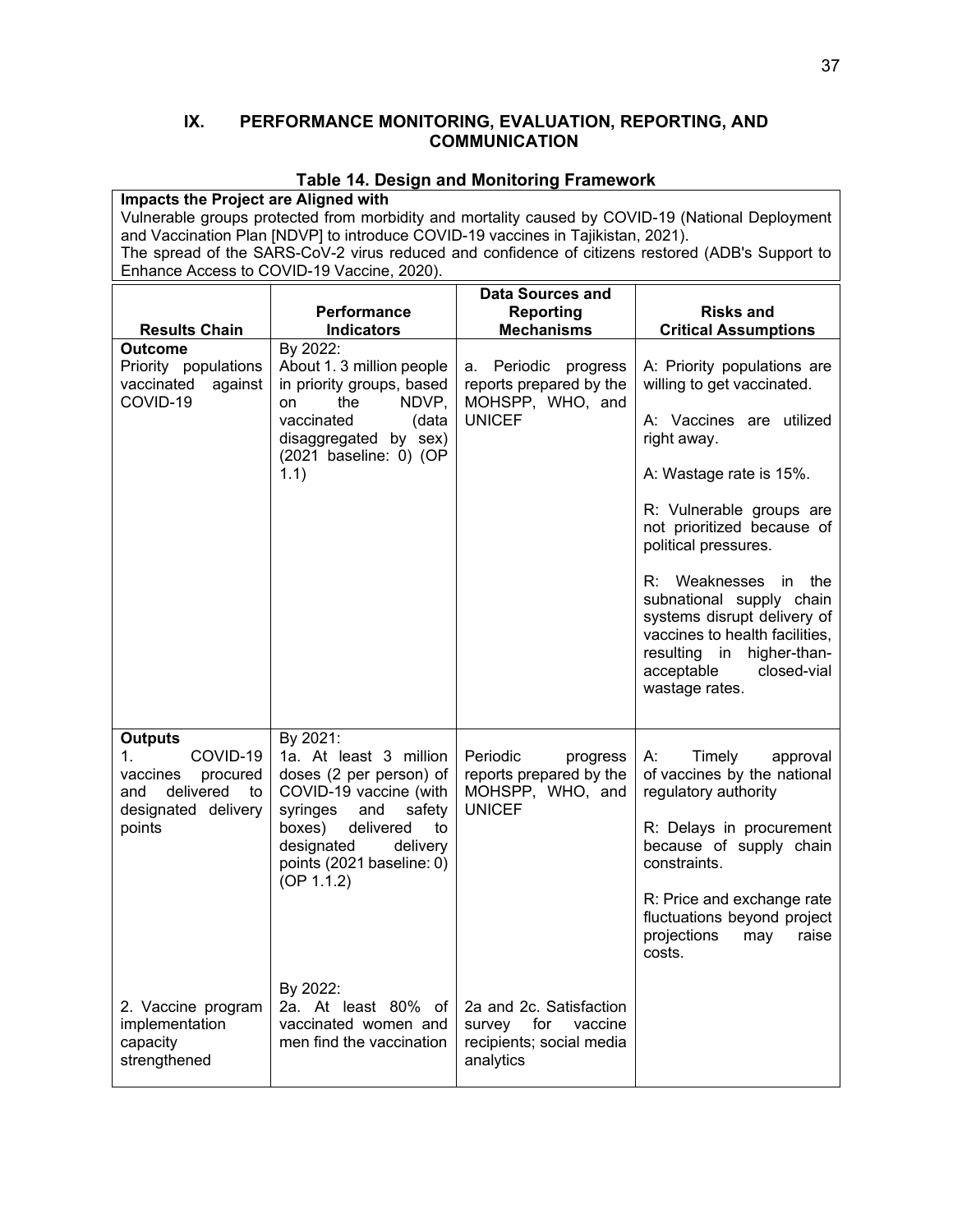|                                                                                                                                                                                                                                                                                                                                                                                                                                                                                                                                                                                                                                                                                                                                                                                                                                                                                                                           | Performance                                                                                                                                                                                                                                                                                 | <b>Data Sources and</b><br><b>Reporting</b>                       | <b>Risks and</b>                                                                                                                                                                                                                                                                                                                                                                                            |  |  |  |  |
|---------------------------------------------------------------------------------------------------------------------------------------------------------------------------------------------------------------------------------------------------------------------------------------------------------------------------------------------------------------------------------------------------------------------------------------------------------------------------------------------------------------------------------------------------------------------------------------------------------------------------------------------------------------------------------------------------------------------------------------------------------------------------------------------------------------------------------------------------------------------------------------------------------------------------|---------------------------------------------------------------------------------------------------------------------------------------------------------------------------------------------------------------------------------------------------------------------------------------------|-------------------------------------------------------------------|-------------------------------------------------------------------------------------------------------------------------------------------------------------------------------------------------------------------------------------------------------------------------------------------------------------------------------------------------------------------------------------------------------------|--|--|--|--|
| <b>Results Chain</b>                                                                                                                                                                                                                                                                                                                                                                                                                                                                                                                                                                                                                                                                                                                                                                                                                                                                                                      | <b>Indicators</b>                                                                                                                                                                                                                                                                           | <b>Mechanisms</b>                                                 | <b>Critical Assumptions</b>                                                                                                                                                                                                                                                                                                                                                                                 |  |  |  |  |
|                                                                                                                                                                                                                                                                                                                                                                                                                                                                                                                                                                                                                                                                                                                                                                                                                                                                                                                           |                                                                                                                                                                                                                                                                                             | Data<br><b>Sources</b><br>and                                     |                                                                                                                                                                                                                                                                                                                                                                                                             |  |  |  |  |
|                                                                                                                                                                                                                                                                                                                                                                                                                                                                                                                                                                                                                                                                                                                                                                                                                                                                                                                           | Performance                                                                                                                                                                                                                                                                                 | <b>Reporting</b>                                                  | <b>Risks and</b>                                                                                                                                                                                                                                                                                                                                                                                            |  |  |  |  |
| <b>Results Chain</b>                                                                                                                                                                                                                                                                                                                                                                                                                                                                                                                                                                                                                                                                                                                                                                                                                                                                                                      | <b>Indicators</b>                                                                                                                                                                                                                                                                           | <b>Mechanisms</b>                                                 | <b>Critical Assumptions</b>                                                                                                                                                                                                                                                                                                                                                                                 |  |  |  |  |
|                                                                                                                                                                                                                                                                                                                                                                                                                                                                                                                                                                                                                                                                                                                                                                                                                                                                                                                           | services<br>and<br>post-<br>vaccination information<br>satisfactory,<br>including<br>respectful<br>and<br>the<br>positive<br>way<br>their<br>concerns are dealt with<br>$(2020 \text{ baseline} = \text{N/A})$<br>(OP 2)                                                                    |                                                                   |                                                                                                                                                                                                                                                                                                                                                                                                             |  |  |  |  |
|                                                                                                                                                                                                                                                                                                                                                                                                                                                                                                                                                                                                                                                                                                                                                                                                                                                                                                                           | 2b. 196 mobile teams<br>deployed to administer<br>vaccines<br>to<br>the<br>population in remote and<br>rural areas, including all<br>women<br>$(2020 \text{ baseline} = 0)$ (OP<br>2)<br>2c. At least 50% of the<br>population reached by<br>COVID-19 information<br>campaigns that include | 2b. Periodic progress<br>reports prepared by the<br><b>MOHSPP</b> |                                                                                                                                                                                                                                                                                                                                                                                                             |  |  |  |  |
|                                                                                                                                                                                                                                                                                                                                                                                                                                                                                                                                                                                                                                                                                                                                                                                                                                                                                                                           | gender concerns <sup>a</sup> (radio,<br>print, and social media)<br>(2020 baseline: 0) (OP<br>2)                                                                                                                                                                                            |                                                                   |                                                                                                                                                                                                                                                                                                                                                                                                             |  |  |  |  |
| <b>Key Activities with Milestones</b><br>COVID-19 vaccine procured and deployed to designated points<br>1.<br>1.1 The MOHSPP prepares the TOR and drafts the contract to engage UNICEF (Q2 2021).<br>1.2 The MOHSPP signs and/or awards the contract with UNICEF (Q3 2021).<br>1.3 UNICEF procures and delivers vaccines to designated points (Q3 2021–Q2 2022).<br>1.4 The MOHSPP closely supervises and monitors the vaccine rollout in coordination with development<br>partners, including ADB (Q4 2021-Q4 2022).<br>Vaccination program implementation capacity strengthened<br>2.<br>The MOHSPP prepares the TOR and engages and signs contracts with consultants (Q2-Q3 2021).<br>Individual consultants (including PAG staff) and firms commence work to help the MOHSPP<br>implement the project (Q3-Q4 2021).<br>Capacity-building programs are developed and delivered to the relevant MOHSPP and PAG staff to |                                                                                                                                                                                                                                                                                             |                                                                   |                                                                                                                                                                                                                                                                                                                                                                                                             |  |  |  |  |
| 2022).<br>3.                                                                                                                                                                                                                                                                                                                                                                                                                                                                                                                                                                                                                                                                                                                                                                                                                                                                                                              | deliver the vaccination program (Q3 2021-Q3 2022).<br>outreach programs for target groups (Q3 2021-Q4 2022).<br><b>Project management activities</b><br>3.1 Recruit the PAG and consultants (Q2-Q3 2021).<br>Action Plan (Q3 2021-Q4 2022).                                                 |                                                                   | Develop materials for and undertake information, education, and communication campaigns and<br>Conduct an impact assessment, including a satisfaction survey, for vaccine recipients (Q1-Q4<br>3.2 Establish and use data collection systems to report on DMF indicators, including collection of sex-<br>disaggregated and gender-related information relevant to the Gender Equality and Social Inclusion |  |  |  |  |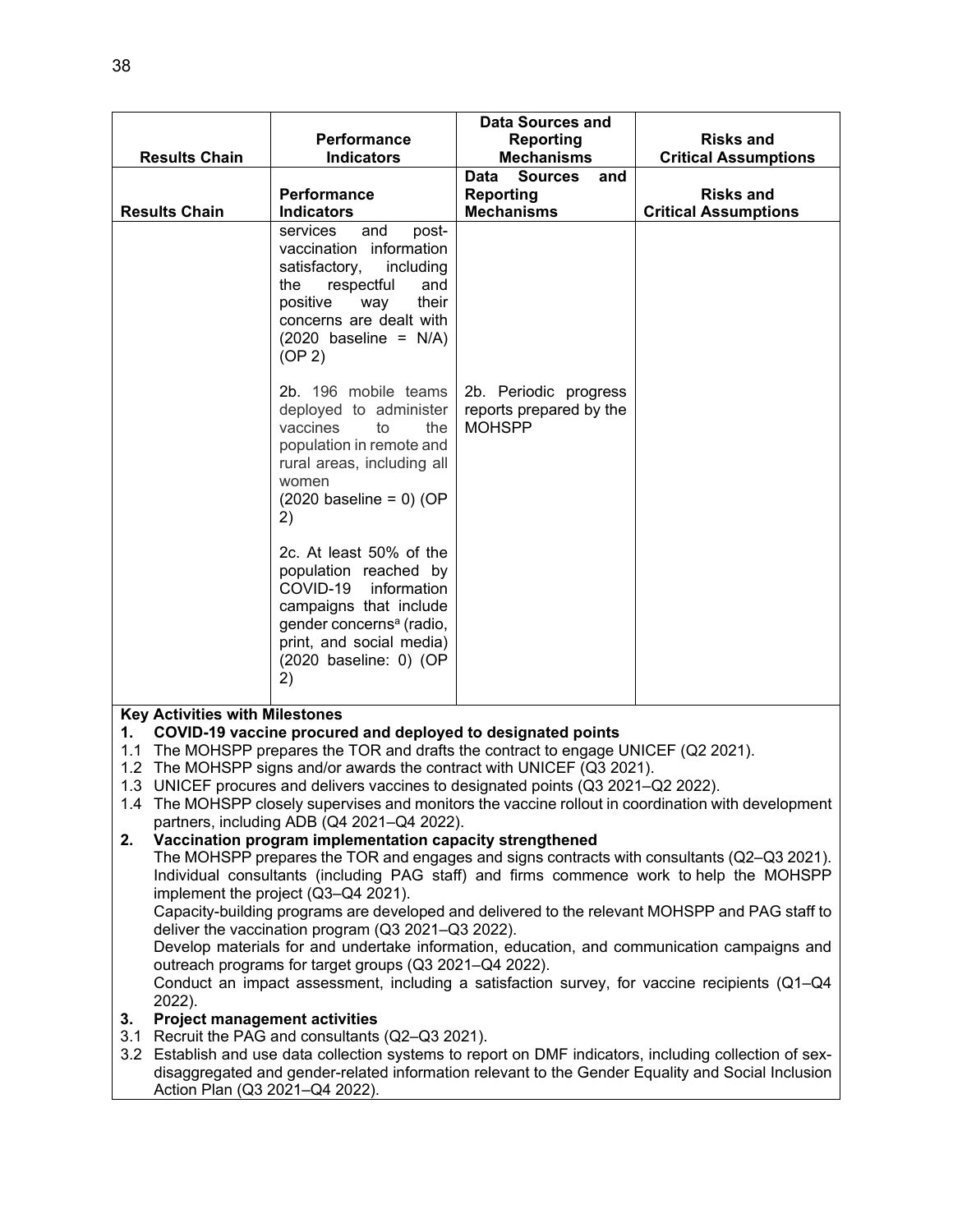|                                         |                                                               | Data Sources and  |                                                                                                   |
|-----------------------------------------|---------------------------------------------------------------|-------------------|---------------------------------------------------------------------------------------------------|
|                                         | <b>Performance</b>                                            | Reporting         | <b>Risks and</b>                                                                                  |
| <b>Results Chain</b>                    | <b>Indicators</b>                                             | <b>Mechanisms</b> | <b>Critical Assumptions</b>                                                                       |
|                                         |                                                               |                   | 3.3 Monitor implementation of the standard operating procedure on disposal of medical waste after |
|                                         | vaccination against COVID-19 (Q4 2021-Q4 2022).               |                   |                                                                                                   |
|                                         |                                                               |                   | 3.4 Prepare annual audits (financial and performance) and quarterly progress reports (Q3 2021–Q4  |
| 2022).                                  |                                                               |                   |                                                                                                   |
| <b>Key Activities with Milestones</b>   |                                                               |                   |                                                                                                   |
| 3.5 Conduct a midterm review (Q2 2022). |                                                               |                   |                                                                                                   |
|                                         | 3.6 Prepare a project government completion report (Q2 2023). |                   |                                                                                                   |
| <b>Inputs</b>                           |                                                               |                   |                                                                                                   |
| ADB: \$25,000,000 (ADF grant and DRF+)  |                                                               |                   |                                                                                                   |
| Government: \$1,800,000 (in-kind)       |                                                               |                   |                                                                                                   |

A = assumption, ADB = Asian Development Bank, ADF = Asian Development Fund, COVID-19 = coronavirus disease, DMF = design and monitoring framework, DRF+ = Expanded Disaster and Pandemic Response Facility, MOHSPP = Ministry of Health and Social Protection of the Population, N/A = not applicable, NDVP = National Deployment and Vaccination Plan, OP = operational priority, PAG = project administration group, Q = quarter, R = risk, RCIP = Republican Center for Immunoprophylaxis, SARS-CoV-2 = severe acute respiratory syndrome coronavirus 2, TOR = terms of reference, UNICEF = United Nations Children's Fund, WHO = World Health Organization.

<sup>a</sup> Examples of gender concerns are women's access to scientific information and real-time updates on the vaccines' safety and efficacy, and gender-sensitive administration of vaccines, especially to women, among others.

#### **Contribution to Strategy 2030 Operational Priorities**

Expected values and methodological details for all OP indicators to which this project will contribute results are detailed in Contribution to Strategy 2030 Operational Priorities (accessible from the list of linked documents in Appendix 2). In addition to the OP indicators tagged in the DMF, this project will contribute results for OP 7.3.3 measures to improve regional public health and education services supported in implementation. Source: Asian Development Bank.

#### <span id="page-44-0"></span>**A. Monitoring**

57. **Project performance monitoring.** Project performance will be monitored based on the quarterly consolidated report provided by the MOHSPP. These reports will include: (i) progress achieved by activities as measured against the implementation schedule (Section II A), (ii) key implementation issues and solutions, (iii) updated procurement plan, and (iv) updated implementation plan. To ensure the grant funds are spent on eligible items, grant financial statements, together with the associated auditor's report, should be adequately reviewed. Disaggregated baseline data for output and outcome indicators gathered during project processing will be updated and reported quarterly through MOHSPP quarterly progress reports and after each ADB review mission. These quarterly reports will provide information necessary to update ADB's project performance reporting system. [31](#page-44-1)

58. **Compliance monitoring.** Compliance with legal, financial, economic, environmental, social and other covenants contained in the grant agreement will be monitored by the project implementation unit. Grant covenants will be regularly monitored through various reports (monthly progress reports, quarterly progress reports and annual reports), and discussion during project review missions and tripartite review meetings.

59. **Gender and social dimensions monitoring.** MOHSPP, through the PAG will report on the progress of implementation of the GAP, in its quarterly progress reports. Gender targets at the outcome level and in Output 2 will be monitored using ADB's GAP Monitoring Framework and informed through regular collection of data disaggregated by sex, age, and where possible, disability, relevant to the indicators and targets in the GAP and DMF. The gender specialist will

<span id="page-44-1"></span><sup>31</sup> ADB's project performance reporting system. ADB. 2018. [Project Performance Report.](https://www.adb.org/sites/default/files/institutional-document/33431/pai-6-05.pdf) *Project Administration Instructions*. PAI 6.05. Manila.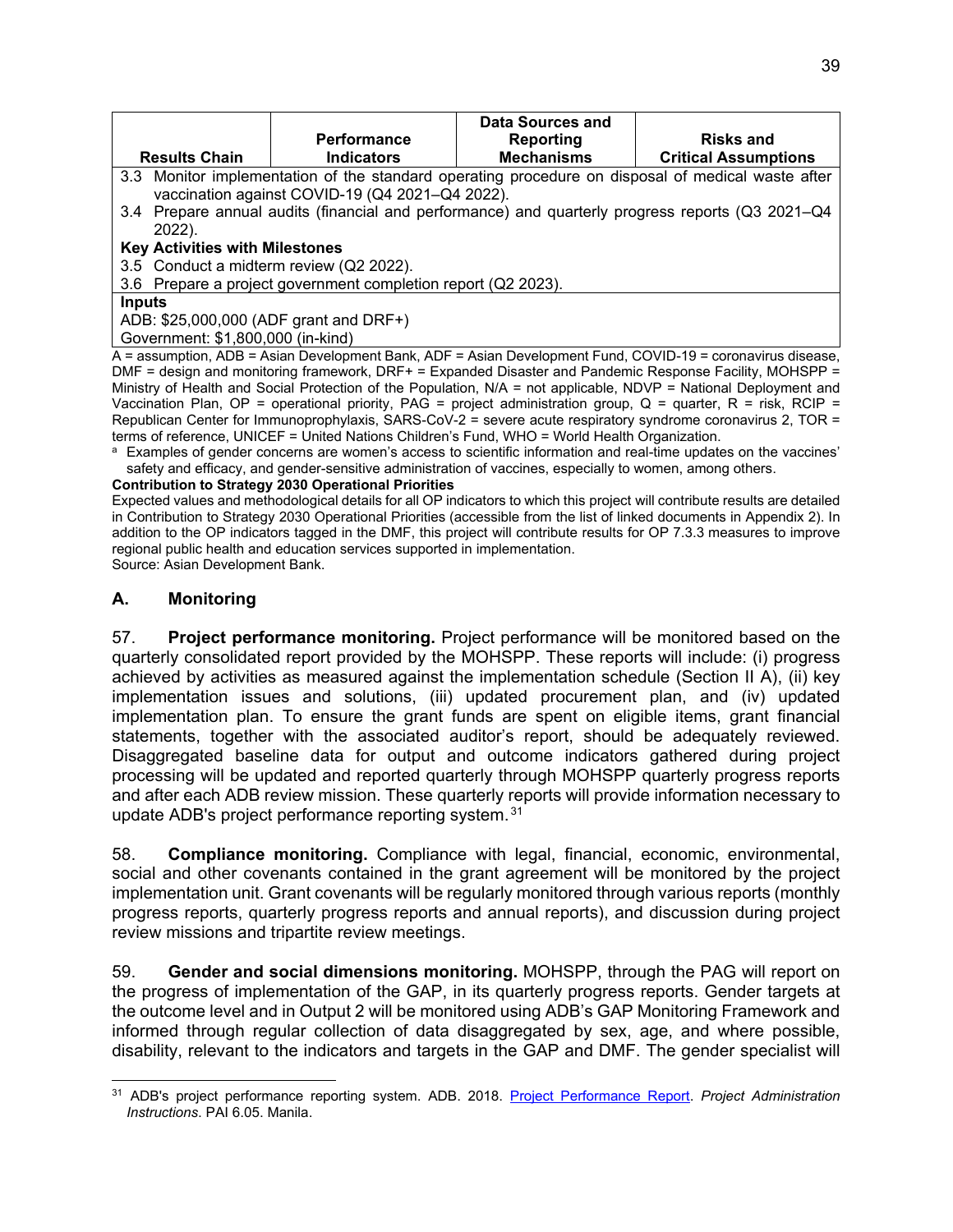also participate in review missions, including the mid-term review mission and project completion mission.

### <span id="page-45-0"></span>**B. Evaluation**

60. Within 6 months of physical completion of the project, MOHSPP will submit a project completion report to ADB. [32](#page-45-3)

### <span id="page-45-1"></span>**C. Reporting**

61. The MOHSPP will provide ADB with quarterly progress reports to be submitted a month after each quarter in a format consistent with ADB's project performance reporting system describing (i) project implementation progress; (ii) progress achieved by output as measured through the indicator's performance targets, (iii) key implementation issues and solutions, (iv) updated procurement plan, and (v) updated implementation plan for the next 12 months. The PAG will also provide consolidated annual reports including a project completion report (PCR) within 6 months of physical completion of the project. To ensure that projects will continue to be both viable and sustainable, project accounts and the executing agency audited financial statements together with the associated auditor's report, should be adequately reviewed.

### <span id="page-45-2"></span>**D. Stakeholder Communication Strategy**

62. MOHSPP and ADB will maintain and regularly update its website with information on the project, and regularly consult with the public, civil societies, and development partners in respect of each of the preceding matters.

| Table 15. Stakenbluer Communication Strategy |                       |                    |                              |                |  |  |  |
|----------------------------------------------|-----------------------|--------------------|------------------------------|----------------|--|--|--|
| Project                                      | Means of              | <b>Responsible</b> |                              |                |  |  |  |
| <b>Document</b>                              | Communication         | Party              | <b>Frequency</b>             | Audience(s)    |  |  |  |
| Project                                      | ADB's website         | ADB                | Initial PID no later than 30 | General        |  |  |  |
| information                                  |                       |                    | days of approval and         | public         |  |  |  |
| document (PID)                               |                       |                    | quarterly afterwards         |                |  |  |  |
| Report and                                   | ADB's website         | ADB                | No later than 14 days of     | General        |  |  |  |
| recommendation                               |                       |                    | Board approval of the        | public         |  |  |  |
| of the President                             |                       |                    | <b>Project Grant</b>         |                |  |  |  |
| (RRP)                                        |                       |                    |                              |                |  |  |  |
| Project grant                                | ADB and               | ADB and            | No later than 14 days of     | General        |  |  |  |
| Agreement                                    | <b>MOHSPP</b> website | <b>MOHSPP</b>      | Board approval of the        | public         |  |  |  |
|                                              |                       |                    | project                      |                |  |  |  |
| Project                                      | ADB and               | ADB and            | No later than 14 days of     | General        |  |  |  |
| administration                               | <b>MOHSPP</b>         | <b>MOHSPP</b>      | Board approval of the        | public,        |  |  |  |
| manual (PAM)                                 | websites              |                    | project, always available    | suppliers, and |  |  |  |
|                                              |                       |                    | after update                 | contractors    |  |  |  |
| Quarterly                                    | <b>MOHSPP</b> website | <b>MOHSPP</b>      | A month after each quarter   | General        |  |  |  |
| progress reports                             | and ADB internal      |                    |                              | public         |  |  |  |
|                                              | reporting             |                    |                              |                |  |  |  |

ADB = Asian Development Bank, MOHSPP = Ministry of Health and Social Protection of the Population. Source: Asian Development Bank.

<span id="page-45-3"></span><sup>32</sup> Project completion report format is available at ADB. 2019. [Project Completion Report for Sovereign Operations.](https://www.adb.org/sites/default/files/institutional-document/33431/pai-6-07a.pdf) *Project Administration Instructions*. PAI 6.07A. Manila.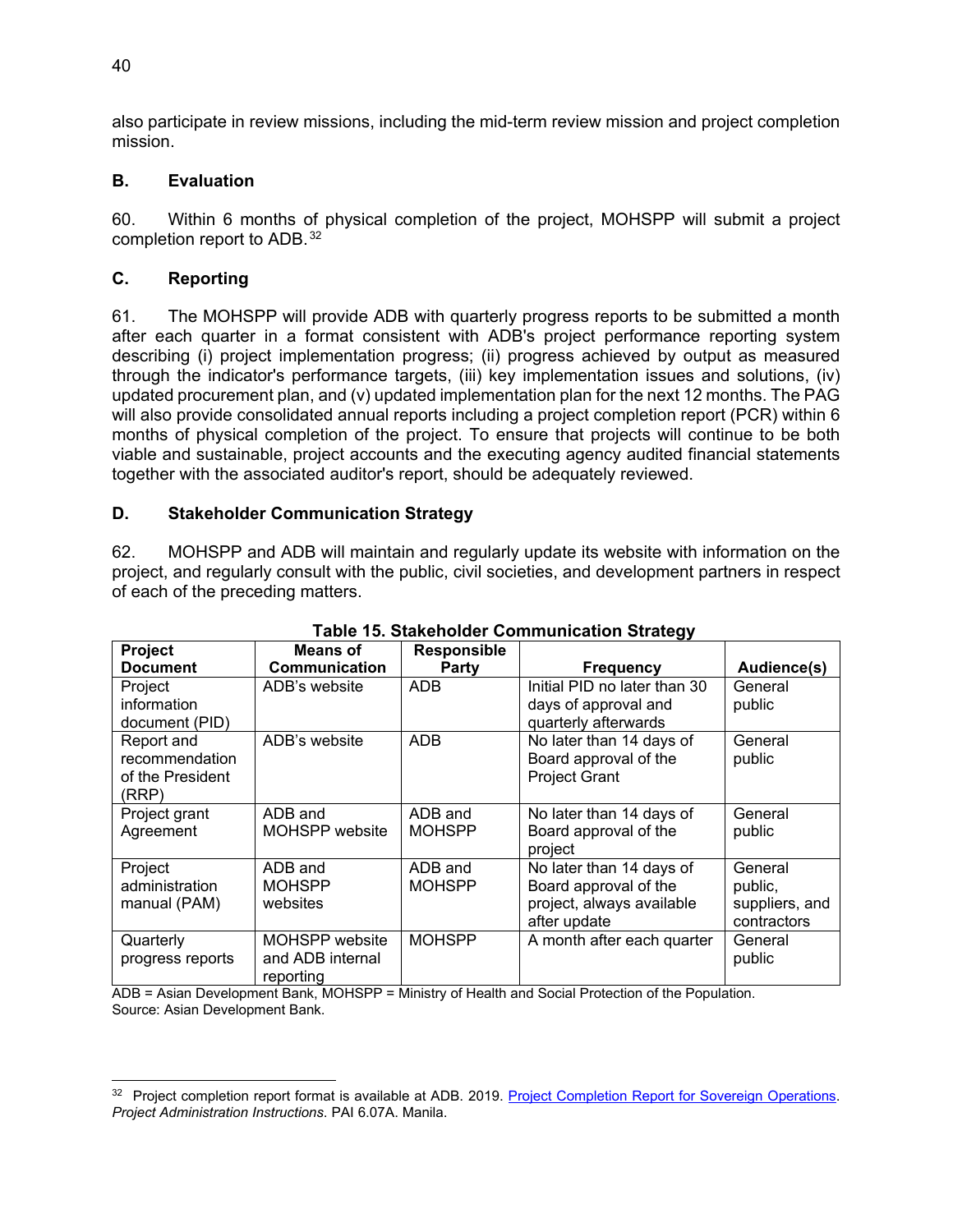<span id="page-46-0"></span>63. ADB reserves the right to investigate, directly or through its agents, any violations of the ADB Anticorruption Policy (1998, as amended to date) relating to the project.<sup>[33](#page-46-2)</sup> All contracts financed by ADB shall include provisions specifying the right of ADB to audit and examine the records and accounts of the executing agency and all project contractors, suppliers, consultants, and other service providers. Individuals and/or entities on ADB's anticorruption debarment list are ineligible to participate in ADB-financed administered or supported activity and may not be awarded any contracts under the project. [34](#page-46-3)

64. To support these efforts, relevant provisions are included in the grant agreement and the bidding documents for the project. ADB's Anticorruption Policy was explained to and discussed with the government and MOHSPP. Under output 2 and in the areas of financial management and procurement, a number of steps are being taken to ensure sufficient governance of the project. In addition, integrity and anticorruption risks and corresponding mitigating measures are included in the project's risk assessment and risk management plan.

65. As the risk of corruption and poor governance was assessed as significant the following measures should prevent and mitigate the risks: (i) Procedures for importation, customs clearance, storage, distribution, documentation, inventory, monitoring and surveillance are in place following established routine immunization program; (ii) MOHSPP ensures that Agency for State Financial Control and Fight against Corruption, and National Anticorruption Council chaired by Prime Minister are engaged in anticorruption activities; (iii) Regular DCC meetings would be a forum to share implementation issues for joint discussion with government on appropriate mitigating measures; (iv) Performance and financial auditors and third-party monitoring firm will be engaged under the project to provide fiduciary checks and assurances; and (v) ADB provides training and knowledge sessions on ADB's Anticorruption Policy and Integrity Principles Guidelines.

66. The following measures should mitigate the significant risk of vaccination theft and misappropriation: (i) NDVP implementation is closely monitored by independent bodies, including by a third-party monitoring firm engaged under the project; (ii) MOHSPP develops and implements internal control systems with adequate accountability, transparency and monitoring measures; (iii) Performance audit and/or third-party monitoring firm detect red flags and recommend risk prevention measures; and (iv) Ensure product remains in custody and control of procurement agent for as far as possible in supply chain.

### **XI. ACCOUNTABILITY MECHANISM**

<span id="page-46-1"></span>67. People who are, or may in the future be, adversely affected by the project may submit complaints to ADB's Accountability Mechanism. Before submitting a complaint to the Accountability Mechanism, affected people should make an effort in good faith to solve their problems by working with the concerned ADB operations department. Only after doing that, and if they are still dissatisfied, should they approach the Accountability Mechanism. [35](#page-46-4)

<span id="page-46-2"></span><sup>33</sup> ADB. 1998. *Anticorruption Policy*. Manila. 34 ADB. *[Anticorruption and Integrity.](http://www.adb.org/integrity)* 

<span id="page-46-4"></span><span id="page-46-3"></span><sup>35</sup> ADB. *[Accountability Mechanism](https://www.adb.org/who-we-are/accountability-mechanism/main)*.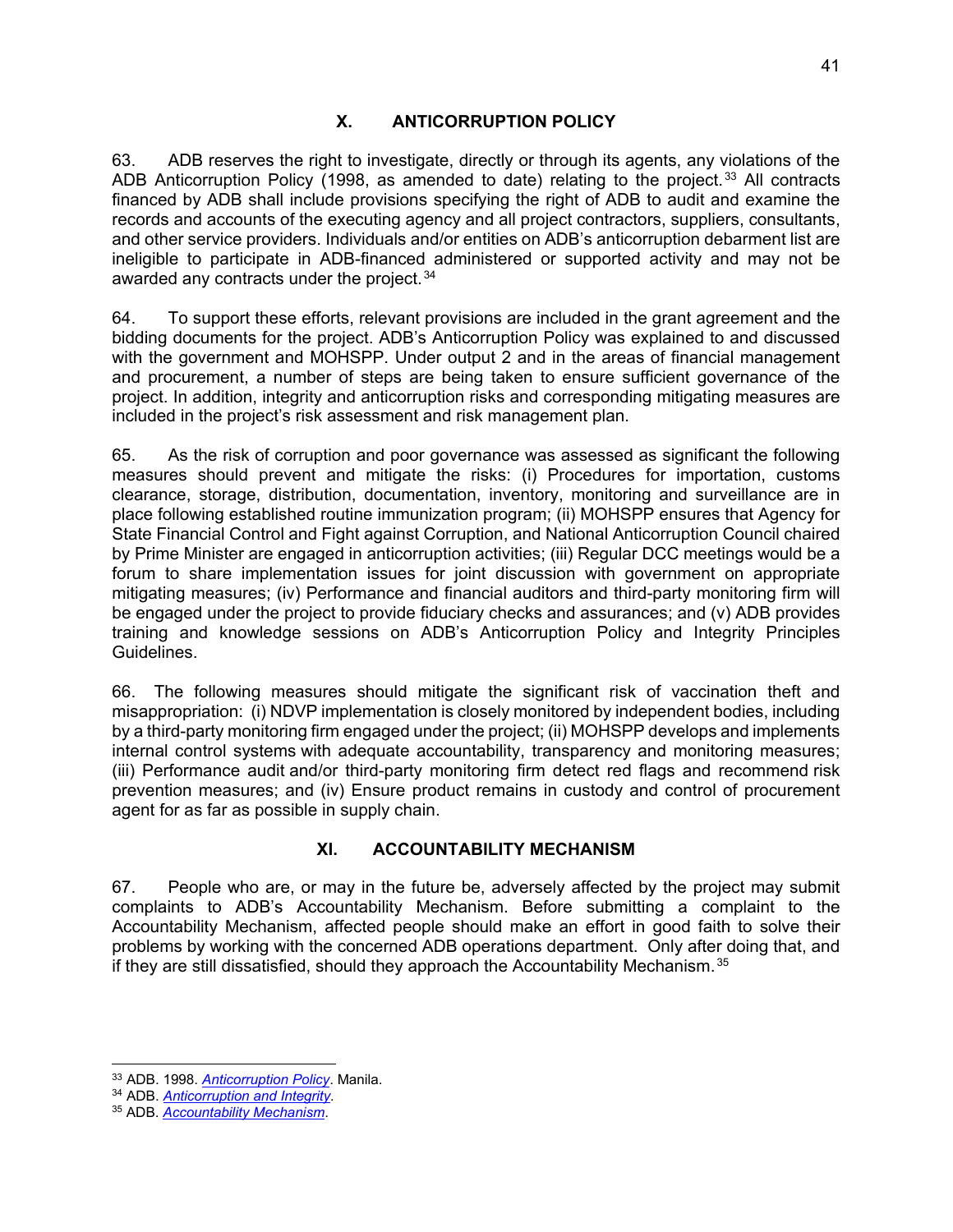### <span id="page-47-0"></span>**XII. RECORD OF CHANGES TO THE PROJECT ADMINISTRATION MANUAL**

68. All revisions and/or updates during the course of implementation should be retained in this section to provide a chronological history of changes to implementation arrangements recorded in the PAM, including revision to contract awards and disbursement s-curves.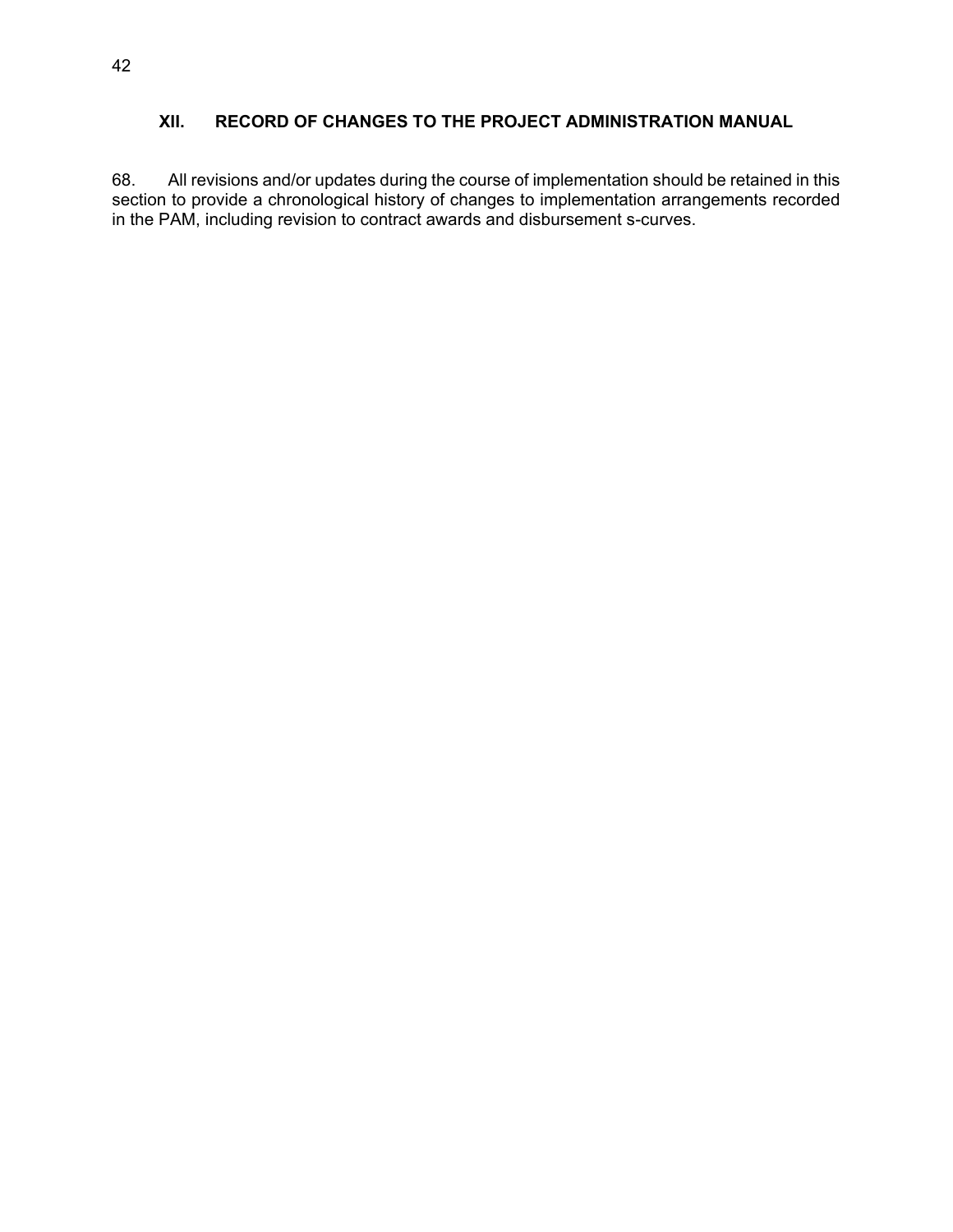### **TERMS OF REFERENCE**

### <span id="page-48-0"></span>**A. Project Administration Group**

**1. National Coordinator (national, 24 person-months each).** To manage all tasks related to the implementation of the Project with MOHSPP, ADB and other Ministries and Agencies involved. To ensure that the accountability measures are respected by the EA/IA during grant implementation, including update of operational and yearly budget plans, review of all reports before submission, and contractual management. Responsible for overall financial management and for timely reporting to the EA and ADB.

**2. Financial and Disbursement Specialist (national, 24 person-months).** The specialist will be working in close co-operation with, MOHSPP, and other PAG staff to:

- (i) manage operating expenditures for the project;
- (ii) report bank statements; issue certificates required for customs or tax clearance;
- (iii) maintain the Financial Management Information System;
- (iv) prepare budget reviews and monthly financial reports;
- (v) prepare the documents related to payments of contracts and withdrawal applications;
- (vi) manage the advance account replenishment and financial status of the project;
- (vii) manage all audit-related tasks;
- (viii) manage operating expenditures and payments orders;
- (ix) maintain the bookkeeping system for all Project operating costs and keep record of all petty cash disbursed;
- (x) manage and review bank operations for Project contract payments.
- (xi) process the advance account replenishment and financial status of the project; and
- (xii) manage and prepare bank operations for PAG contracts payments.

**3. Monitoring and Evaluation Specialist (national, 24 person-months)**. The specialist will have at least a bachelor's degree or equivalent in economics, business administration, development management, or related field. A minimum of 7 years of relevant experience in monitoring and evaluation system is required. Prior working experience with development organizations and the government in with similar TORs will be an advantage. The specialist should have a demonstrated track record of timely delivery of high-quality outputs, excellent interpersonal skills, and good command of spoken and written English. The specific tasks are:

- (i) design and manage the project monitoring and evaluation system, including (a) identifying data to be collected regularly for the project based on the DMF and GAP requirements; (b) in coordinating with the Gender Specialist to identify gender indicators and other relevant data to be included in data collection, monitoring, and reporting; (c) developing a gender sensitive methodology for data collection, tracking of progress, and reporting on project results;
- (ii) coordinate with government agencies in collecting sex-disaggregated data relevant to implementation and monitoring of the vaccination plan;
- (iii) advise the gender team at PAG in developing monitoring and reporting mechanisms aligned with GAP indicators and targets;
- (iv) provide guidance to government agencies on the use of data collection and reporting templates;
- (v) conduct regular field visits to monitor project activities and collect sex-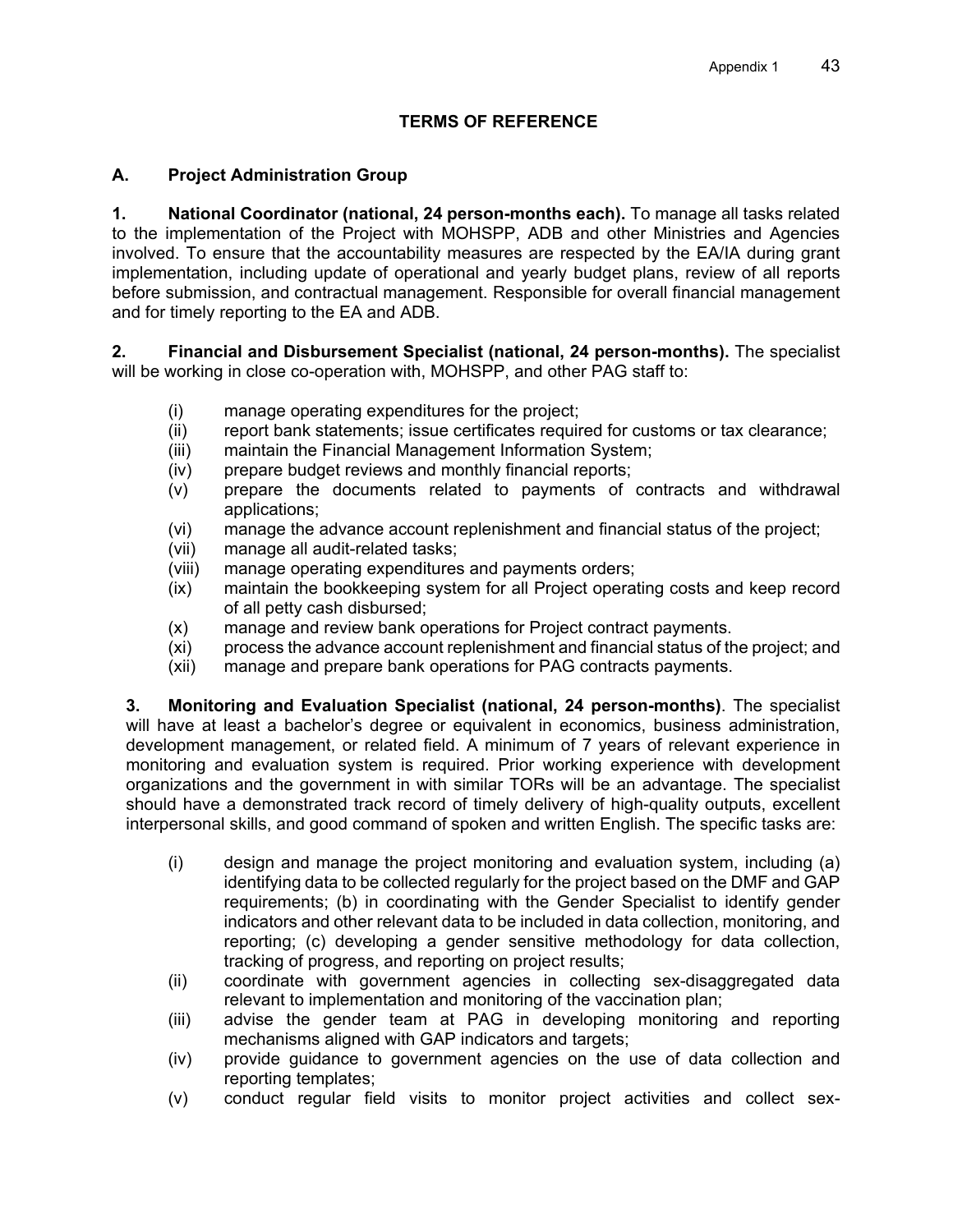disaggregated data related to project implementation;

- (vi) input data into the monitoring and evaluation database and review the quality of data to be included in the database;
- (vii) prepare quarterly monitoring reports documenting project progress, identifying potential implementation risks and gaps, and recommending mitigation measures for submission to relevant government agencies and ADB;
- (viii) support the preparation of other project reports and documents by ensuring compliance to reporting guidelines and templates prior to submission to government and ADB;
- (ix) coordinate with the Gender Specialist in monitoring progress on key dimensions of projects such as GAP, environment impact, and other related social indicators as identified by the DMF;
- (x) conduct mid-term and end of project evaluation of progress and achievements of the project and identify areas and/or project activities that need to be improved, strengthened, including strategies to address problems and issues during the remaining period of project implementation;
- (xi) work in close cooperation with MOHSPP and Immunization center to set-up the M&E reporting system; prepare and submit to MOHSPP and ADB all required reports, GAP monitoring, and project evaluation reports; finetune the project performance management and reporting systems; monitor and evaluate achievements during project implementation; and review data collection plan to ensure all data and targets of the design and monitoring framework are available; and
- (xii) perform any other tasks as may be reasonably requested by relevant government agencies and ADB.

**4. Gender Specialist (national, 24 person-months)**. The specialist should have an advanced degree in gender studies, public health, public administration, development studies, social sciences, or related field, with short courses on gender. The specialist should have at least 5 years' experience on mainstreaming gender in project management, capacity building activities, and knowledge management in internationally funded and/or government-managed development projects, preferably in the field of public health. The specialist should have at least 2 years' experience in designing and conducting gender training. The specialist should have a demonstrated track record of timely delivery of high-quality outputs, excellent interpersonal skills, and good command of spoken and written English. The specific tasks are:

- (i) design and conduct gender orientation/training for NII and PAG staff to enhance their capacity in integrating gender in data collection, and project planning, monitoring, and reporting;
- (ii) develop a gender sensitivity module to be included as a session in all training activities for NII and PAG personnel, and health workers (i.e., HR training, staff training, social mobilization training, interpersonal communication training);
- (iii) advise on the integration of gender indicators in the project monitoring and evaluation system and regularly provide updated sex-disaggregated data to inform project reporting;
- (iv) collect sex-disaggregated data, as feasible, on the progress of implementation of each gender action and target in the GAP to inform project progress reports;
- (v) coordinate with government agencies in collecting sex-disaggregated data for implementation and monitoring of the vaccination plan;
- (vi) lead the implementation of the GAP, ensuring accurate and timely data collection and proper documentation of results;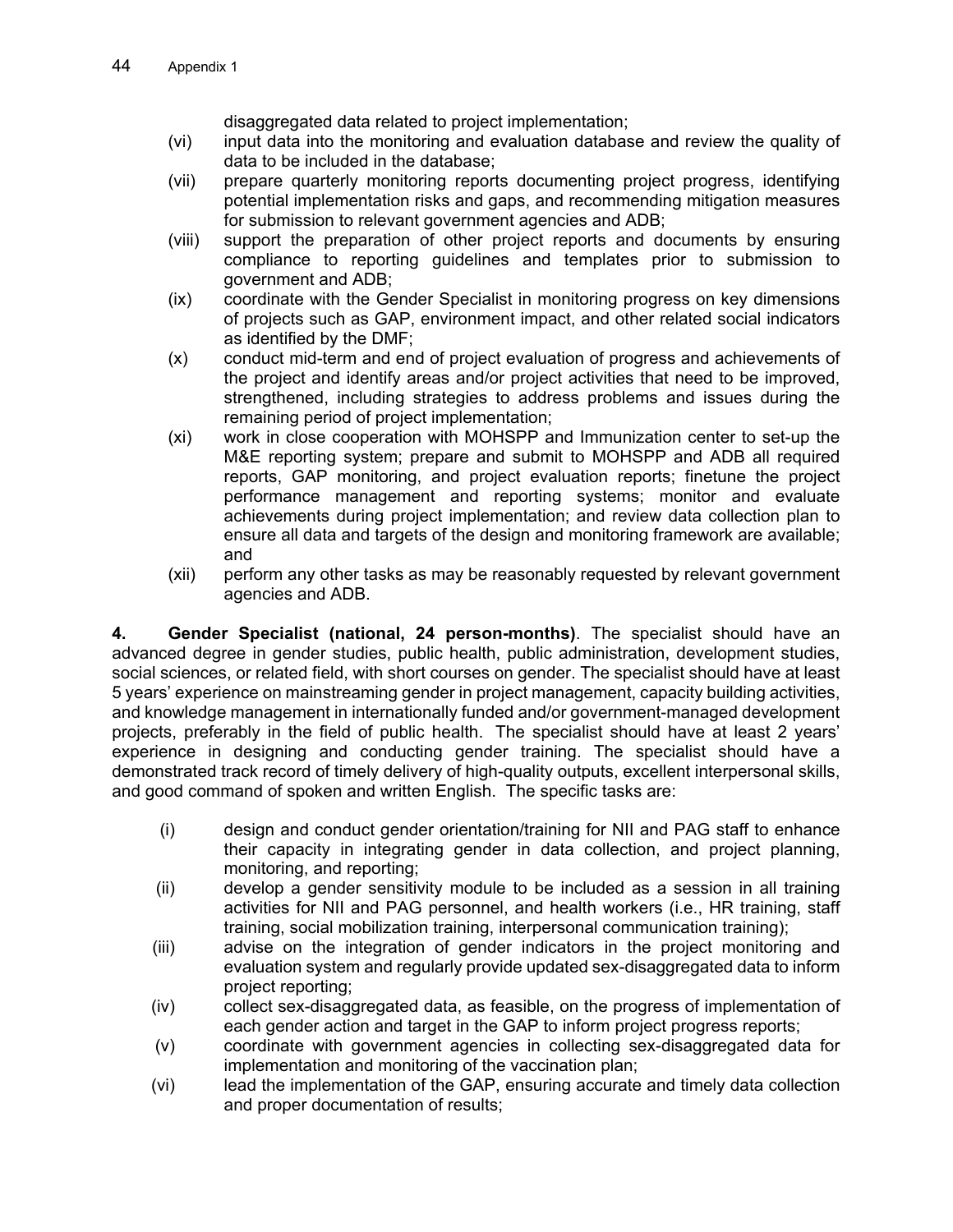- (vii) provide guidance to PAG staff on the collection, consolidation, and analysis of sexdisaggregated data;
- (viii) conduct regular monitoring of the project's gender targets, including conducting field visits, as necessary;
- (ix) lead the report preparation on gender equality results at every project progress review;
- (x) participate, as needed, in project review missions, including but not limited to midterm review mission and project completion mission;
- (xi) consolidate GAP updates of the project and submit quarterly reports to the PAG using ADB's GAP Monitoring Framework;
- (xii) coordinate closely with relevant project experts and development partners to ensure gender representation in project related activities, gender sensitive messaging in training modules and knowledge products, and effective delivery of gender session in all training activities;
- (xiii) respond to request from gender focals of Tajikistan Resident Mission and ADB on any inquiries and request for additional data, as needed;
- (xiv) monitor extent of vaccination against COVID-19 among priority population;
- (xv) support formulation of a communication strategy to increase public acceptance and demand for vaccination; and
- (xvi) engage consultants in the PAG, including other specialists, to capacitate PAG personnel on gender mainstreaming in the project-sensitive.

### **5. Waste Management Specialist (national, 24 person-months). The specific tasks are:**

- (i) Review and regularly follow up on the Medical Waste Management Project by United Nations Development Programme (UNDP);
- (ii) Review the implementation of training on injection safety and waste management conducted under the NDVP;
- (iii) Provide training to the healthcare staff involved in the vaccination program to further increase awareness about management of hazardous health care waste and occupational health and safety;
- (iv) Establish the monitoring system on the implementation of the Standard Operating Procedure (SOP) "The procedure for disposal of medical waste after vaccination against COVID-19";
- (v) Conduct monitoring of the SOP implementation;
- (vi) Propose corrective action in case of any environmental non-compliances recorded during the monitoring; and
- (vii) Provide inputs to the periodic progress reports in terms of hazardous health care waste management.

### **6. Interpreter/Translator (national, 24 person-months)**

- (i) Provide oral translation during meetings, training sessions and other events from English into Russian/Tajik and vice versa, as required.
- (ii) Provide written translation of all documents, letters, correspondence, reports and presentations from English into Russian/Tajik and vice versa, as required.

# **7. Local Coordinator / Vaccination Specialist (6 positions, 24 person-months each)**

The local coordinators will support the national coordinator in the management of all tasks at the local level related to the implementation of the Project with MOHSPP, other Ministries and Agencies involved and the ADB. The specialists will ensure that planned activities are properly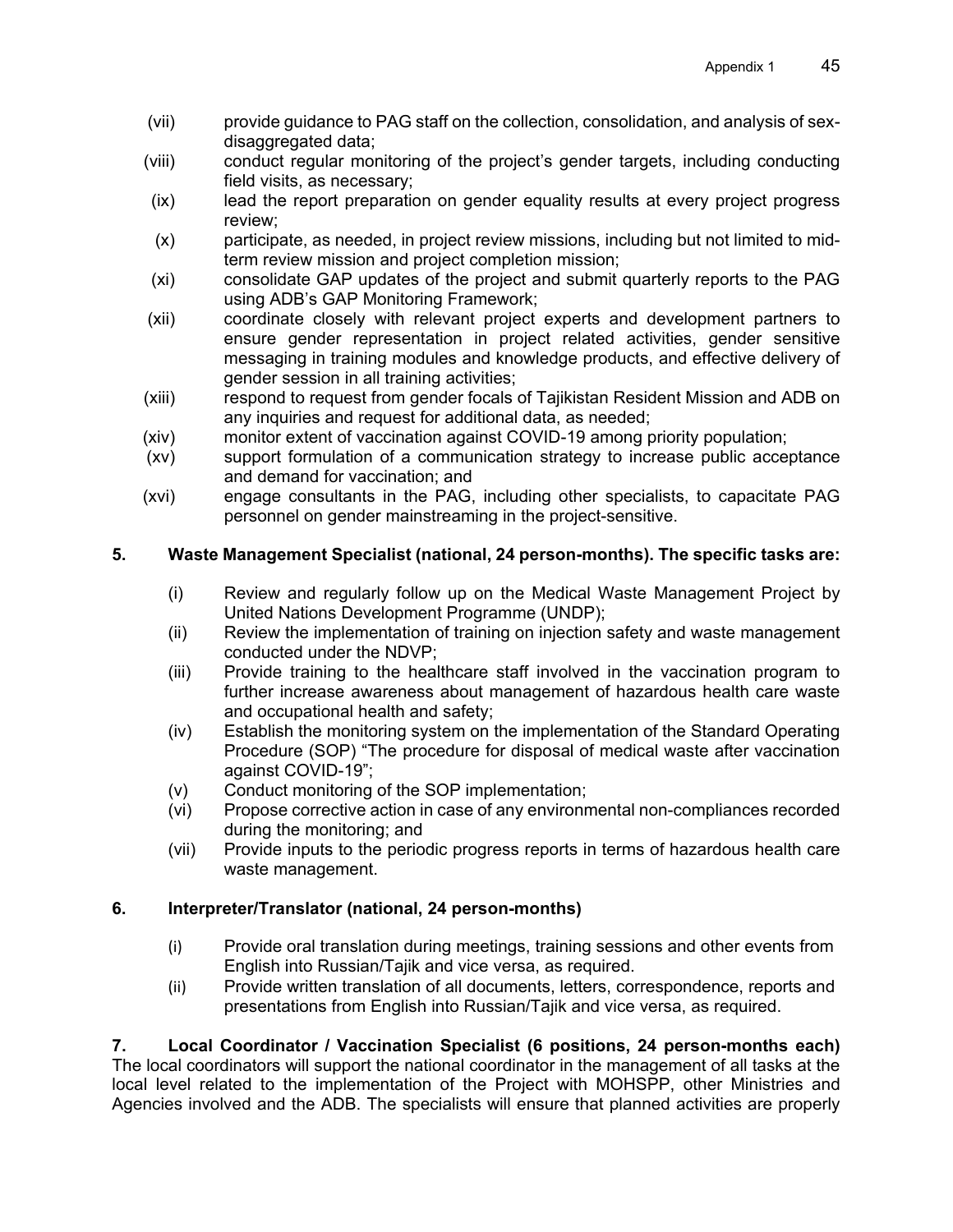coordinated and implemented, providing timely feedback and reporting to the national coordinator. The specialists will provide inputs in the preparation of required reports and will work closely with the other specialists in the project administration group towards ensuring that project outputs are adequately delivered, and any issues are addressed accordingly.

#### **8. Procurement Specialist (24 person-months). The procurement specialist will perform the following tasks:**

- (i) Coordinate procurement activities for goods, works and services as specified in the procurement plan in accordance with ADB Guidelines and procurement laws of the country.
- (ii) Coordinate the development of technical specifications by industry representatives.
- (iii) Establish and maintain a procurement database including letters of interest received from suppliers of services for purpose of their possible inclusion on future shortlists or for future reference and consultation.
- (iv) Prepare detailed schedules for procurement of goods, services, and works throughout the project implementation period.
- (v) Prepare procurement documents including requests for quotation, request for proposals, bidding documents, and bid evaluation reports.
- (vi) Assist tender committees in preparing documents for bidding of procurement packages under various procurement methods (ICB, NCB, CQS, ICS, etc.) and various types of procurement (civil works, goods, and services).
- (vii) Develop a reverse-clock for planning of procurement activities.
- (viii) Monitor receipt of proposals and bids to ensure their safekeeping until public opening.
- (ix) Provide support to the tender committees in carrying out public bid openings and draft minutes of these openings.
- (x) Ensure preparation of comprehensive evaluation reports according to ADB Guidelines and timely transmission of evaluation reports to ADB for review.
- (xi) Ensure that procurement tracking information is well-coordinated with other project planning, project budgeting and other project financial reporting information.
- (xii) Timely notification of winning bidders.
- (xiii) Prepare draft contracts for review and approval by the EA and ADB.
- (xiv) Perform other duties and tasks to support project implementation, as needed.

### **B. Consulting Firms**

**9. Impact Assessment Survey Firm and Third Party Monitoring Firm (national).** The Impact Assessment and TPM consultancy firm should employ the necessary number of qualified staff to cover the implementation of the National Deployment and Vaccination Plan (NDVP) for introduction of COVID-19 Vaccines in the Republic of Tajikistan. The TPM firm will need to prepare an inception report and share findings of each site visit through progress reports with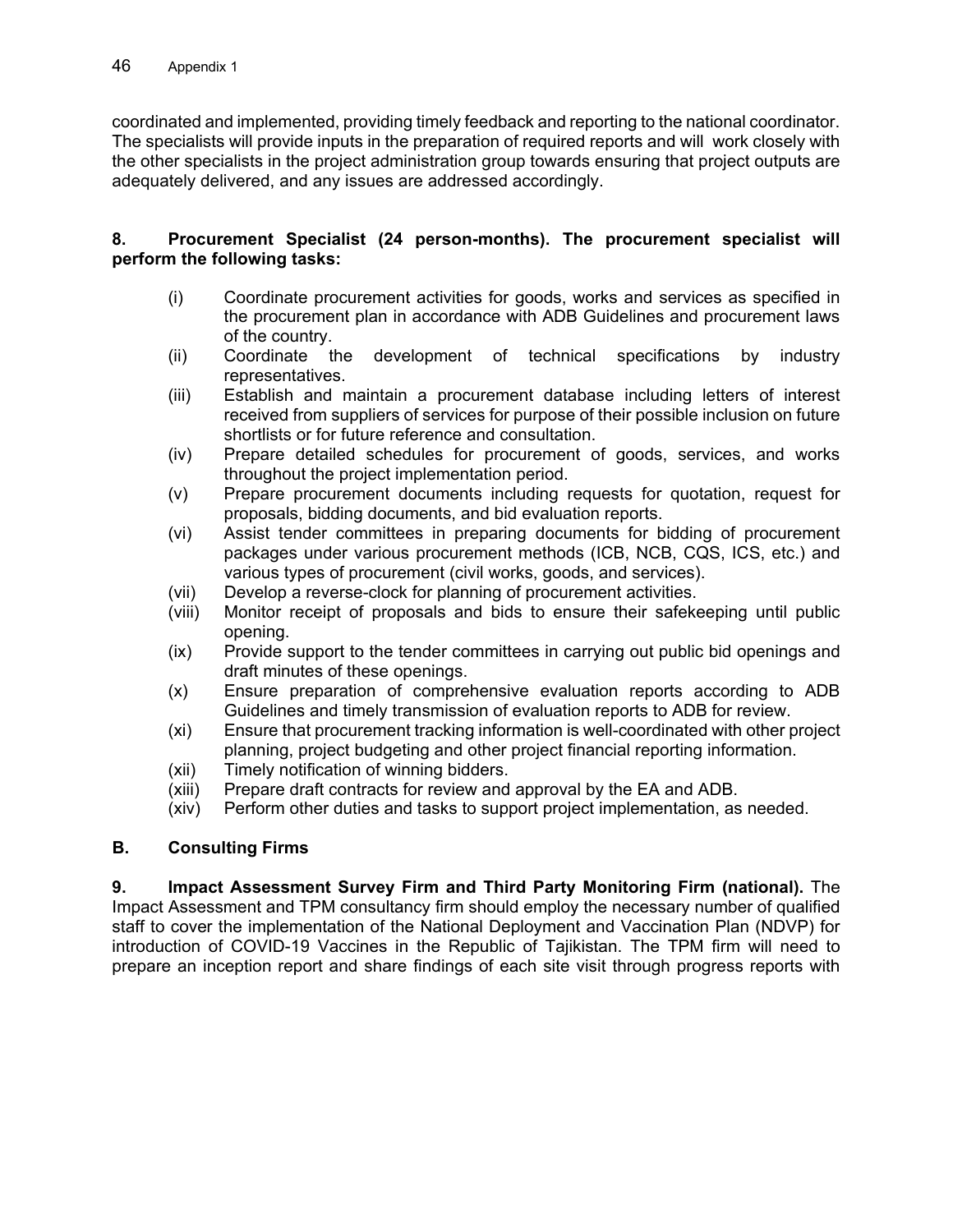ADB and MOHSPP. At the end of the assignment, the firm will need to present its findings and recommendations through a presentation and a final report.

**10.** This TOR is output-based. The consulting assignment (24 months) will have the following outputs:

- (i) **Inception report:** This should include amongst others, the data collection and analysis methodologies, M&E tools proposed, and the respective timeline to achieve the objectives. Inception report must be approved by ADB before payment and proceeding to the net outputs and include details of proposed sample design and size and focus on how TPM consultancy firm will address potential: (i) coverage error; (ii) non-response error; and (iii) measurement error.
- (ii) **Progress report:** This should be issued after completion of each project/site visits. The reports should outline the findings of the third party monitoring including all identified issues in the project areas and recommendations to resolve those issues.
- (iii) **Presentation:** After completion of all project/site visits and before issuing the final report, the consultant should present all its findings via a presentation to ADB and MOHSPP.
- (iv) **Final report:** The report should outline all results of the third party monitoring including project's related issues and recommendations on improving them.

### **11. Detailed Tasks on the Monitoring of Projects:**

The TPM is expected to carry the assignment directly and independently, ADB will provide guidance as required. The following tasks are expected to be delivered but not limited to:

- Develop an operational plan with proposed parameters for monitoring the project
- Work closely with ADB and the Monitoring & Evaluation (M&E) focal points of MOHSPP during the planning, design of the methodology; and agree on the M&E tools that will be used
- Prepare a deviation tracker, which would include the defects noticed at various sites, the strategy to repair these and monitoring of corrective actions during subsequent visits
- Monitor project design and validate the findings against the implementation of NDVP
- Verify the up-to-date progress of the project against the anticipated targets/plans in NVDP
- Assess compliance to all relevant ADB's policies and guidelines in particular to environmental, gender and social safeguard compliance
- Assess if project resources are efficiently and effectively used
- Carry an independent satisfaction survey of the targeted populations to find their satisfaction with the progress and results of project.
- Identify implementation challenges/gaps and bottlenecks and suggest recommendations

**12.** TPM will provide critical data regarding contract management, supply chain management, etc. In addition, the TPM firm will provide government with an example of project monitoring and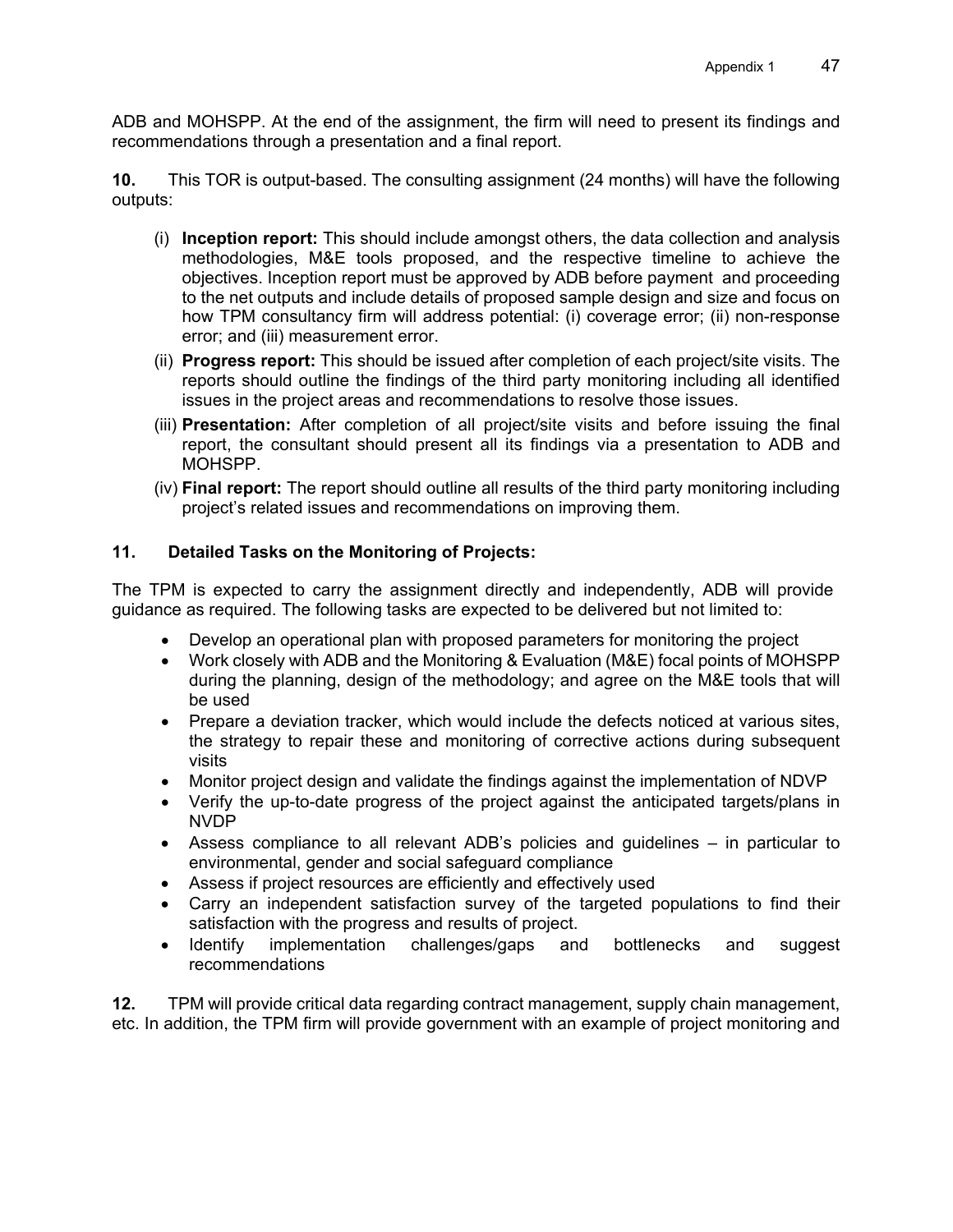data collection and showcase how such practices could improve project performance and results, thereby helping to strengthen line ministries' own monitoring programs.

### **13. SELECTION OF IA/TPM FIRM AND STAFF REQUIREMENTS**

The firm will be selected in using consultant qualification selection (CQS) recruitment method in accordance with ADB's Guidelines on the use of consultant by Asian Development Bank and its Borrowers.

**14. Auditing Firm (Performance Auditor).** Though ADB's role in the vaccination plan is only up to the procurement of vaccine and transport to delivery points, the primary objective of this assignment is to monitor the performance of the program from procurement to distribution of the COVID-19 Vaccine in accordance with the country's NDVP.

**15. Objective of the assignment.** To conduct a performance audit on an annual basis. The performance audit is an evaluation of governance, financial accountability, and transparency, hereafter referred to as a "performance audit". This performance audit is required for a more comprehensive fiduciary assurance to ADB. The main objective of performance auditing is constructively to promote economical, effective and efficient governance. It also contributes to accountability and transparency. The principles of economy, efficiency and effectiveness can be defined as follows [36](#page-53-0):

- (i) The principle of economy means minimizing the costs of resources. The resources used should be available in due time, in and of appropriate quantity and quality and at the best price.
- (ii) The principle of efficiency means getting the most from the available resources. It is concerned with the relationship between resources employed and outputs delivered in terms of quantity, quality and timing.
- (iii) The principle of effectiveness concerns meeting the objectives set and achieving the intended results.

**16.** Performance auditing promotes accountability by assisting those with governance and oversight responsibilities to improve performance.

**17.** Performance auditing promotes transparency by affording parliament, taxpayers, and other sources of finance, those targeted by government policies and the media an insight into the management and outcomes of different government activities.

**18. Scope of work.** The auditor's examination should include an evaluation of the systems and overall operating procedures. An analysis of explanations submitted to the auditor and all information necessary to support the auditor's opinion and to construct the report of the auditor, shall be provided by responsible implementing agencies. The auditor assessment shall include, but not limited to, are as follows:

(i) Economy. Whether the vaccine available in due time, in and of appropriate quantity and quality and at the best price.

<span id="page-53-0"></span><sup>36</sup> ISSAI 3000: Fundamental Principles of Performance Auditing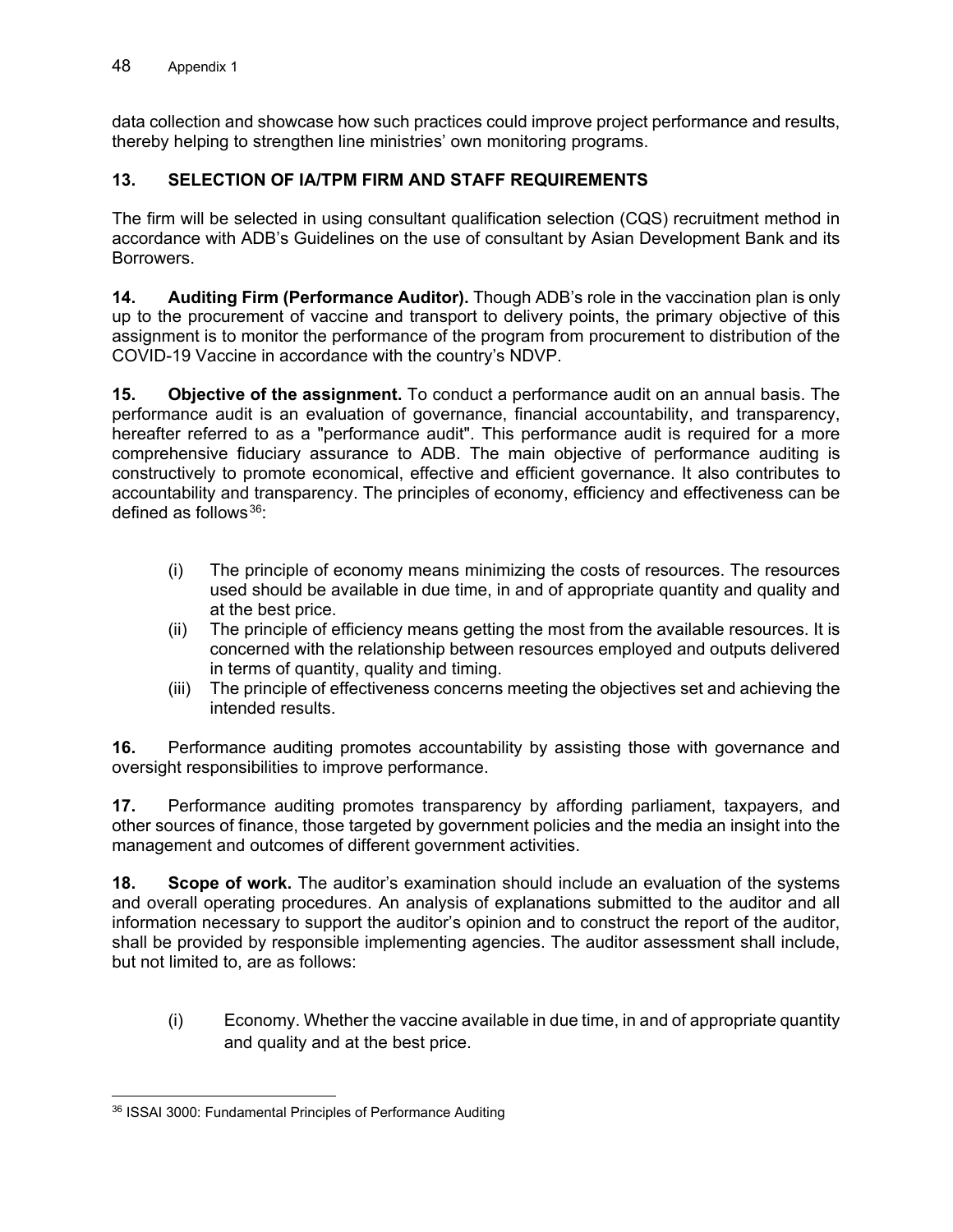- (ii) Efficiency. Whether all best available resources have been fully utilized and delivered to appropriate recipients.
- (iii) Effectiveness. Whether the targeted groups to receive the vaccine were completed and in a timely manner.

**19. In undertaking the audit, the audit** shall review the following documents<sup>[37](#page-54-0)</sup> (including any update to such documents)

- (i) Project documents;
- (ii) Financial Management and Analysis of Projects of ADB for the Borrower;
- (iii) Legal Agreements (Grant agreements);
- (iv) Loan Disbursement Handbook, June 2017;
- (v) Monthly or quarterly activity reports (programmatic as well as financial);
- (vi) Important correspondence pertaining to implementation matters;
- (vii) Internal audit reports relevant to the expenditures or any systems, governance or other issue which impinges on the project/program;
- (viii) ADB Procurement Policy and Regulations; and
- (ix) National Deployment and Vaccination Plan for the Introduction of COVID-19 Vaccine in Tajikistan.

**20. Documentation and reporting.** All reports must be presented in the English language within 6 months following the end of the fiscal year. The auditors are expected to produce a report which should contain, at the minimum, the following information:

- (i) Background Covering the objective, scope and history of the Project, the legal and governmental framework, information on cash and in-kind donations, including bank account details where transfers of donations were made from overseas and details on its use.
- (ii) Roles and Responsibilities -For maintaining records, preparing the financial statements, auditing the financial statements, etc.
- (iii) Audit objectives and Methodology used Informing the type of work, agencies/institutions audited, type of transactions verified, procedures tested, etc.
- (iv) Findings This part should cover the main findings and responses obtained.
- (v) Conclusion This should contain the professional opinions based on the objectives and results of the audits, following applicable international auditing standards.
- (vi) Recommendations This part should provide the recommended measures to help manage the Project.

**21. Staffing inputs.** The consultancy contract will be lump sum service delivery-based. The following experts are expected to be staffed: 1 lead auditor and 2 auditors.

#### **22. Auditing Firm (Project Financial Statement Auditor)**

Purpose of the assignment. To produce audited project financial statements (APFSs) for the ADB's Tajikistan COVID-19 Vaccine Support under the Asia-Pacific Vaccine Access Facility for fiscal years 2021, 2022, and 2023 and up to end of winding-up period. The audit services will be contracted by the PAG.

<span id="page-54-0"></span><sup>37</sup> Project documents are available in this [ADB link.](https://www.adb.org/projects/documents) ADB's guidelines are available at *[Publications and Documents](https://www.adb.org/publications/guides)*.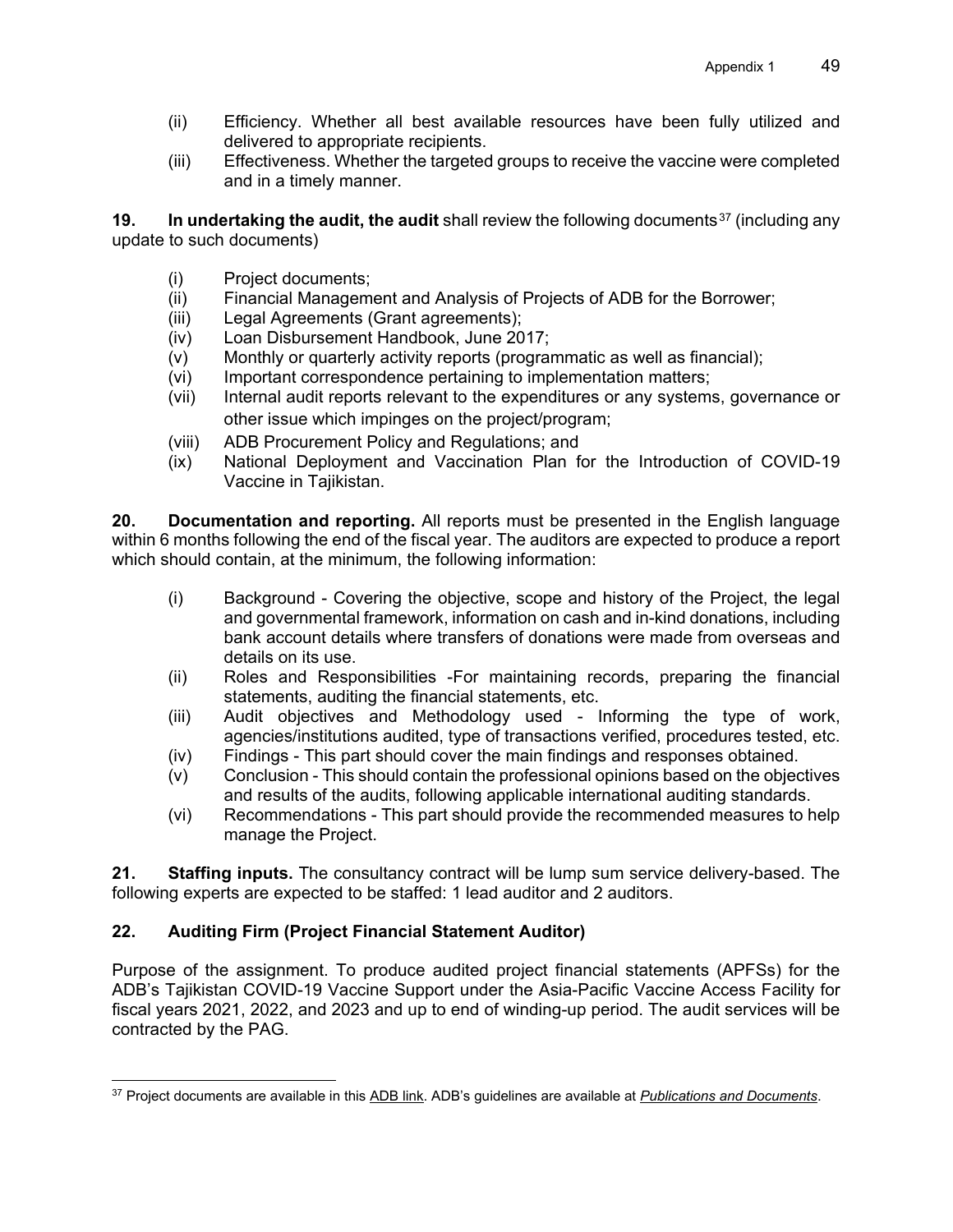### **23. Management Responsibility for Preparing Project Financial Statements**

Management is responsible for preparing and fairly presenting the project financial statements, and for maintaining sufficient internal controls to ensure that the financial statements are free from material misstatement, whether due to fraud or error. In addition, management is responsible for ensuring that funds were used only for the purpose(s) of the project, for compliance with financial covenants (where applicable), and for ensuring that effective internal controls, including over the procurement process, are maintained. In this regard, management must:

- (i) Prepare and sign the Audited Project Financial Statements
- Prepare and sign a Statement of Compliance

### **24. Management must include the following in the Statement of Compliance:**

- (i) That project financial statements are free from material misstatements including omissions and errors, and are fairly presented;
- (ii) That the borrower or executing agency has utilized the proceeds of the grant only for the purpose(s) of the project;
- (iii) That the borrower or executing agency was in compliance with the financial covenants of the legal agreement(s) (where applicable);
- (iv) That the advance fund procedure, where applicable, has been operated in accordance with the ADB's Loan Disbursement Handbook;
- (v) That adequate supporting documentation has been maintained to authenticate claims stated on the statement of expenditures (SOE), where applicable, for reimbursement of eligible expenditures incurred and liquidation of advances provided to the advance account; and
- (vi) That effective internal control, including over the procurement process, was maintained.

**25. Objectives of the audit of the project financial statements.** To enable the auditor to (i) express an independent and objective opinion as to whether the project financial statements present fairly, in all material respects, or give a true and fair view of the project's financial position, its financial performance and cash flows, and (ii) provide a reasonable assurance opinion over certain specific representations made in the Statement of Compliance.

#### **26. Auditing Standards**

The audit is required to be conducted in accordance with International Standards on Auditing (ISA). These standards require that the auditor comply with ethical requirements and plan and perform the audit to obtain reasonable assurance about whether the project financial statements are free from material misstatement. An audit involves performing procedures to obtain audit evidence about the amounts and disclosures in the project financial statements. The procedures selected depend on the auditor's judgment, including the assessment of the risks of material misstatement of the project financial statements whether due to fraud or error. In making those risk assessments, the auditor considers the internal control relevant to the entity's preparation and fair presentation of the project financial statements in order to design audit procedures that are appropriate in the circumstances, but not for the purpose of expressing an opinion on the effectiveness of the entity's internal control. An audit also includes evaluating the appropriateness of accounting policies used and the reasonableness of accounting estimates made by management, as well as evaluating the overall presentation of the project financial statements.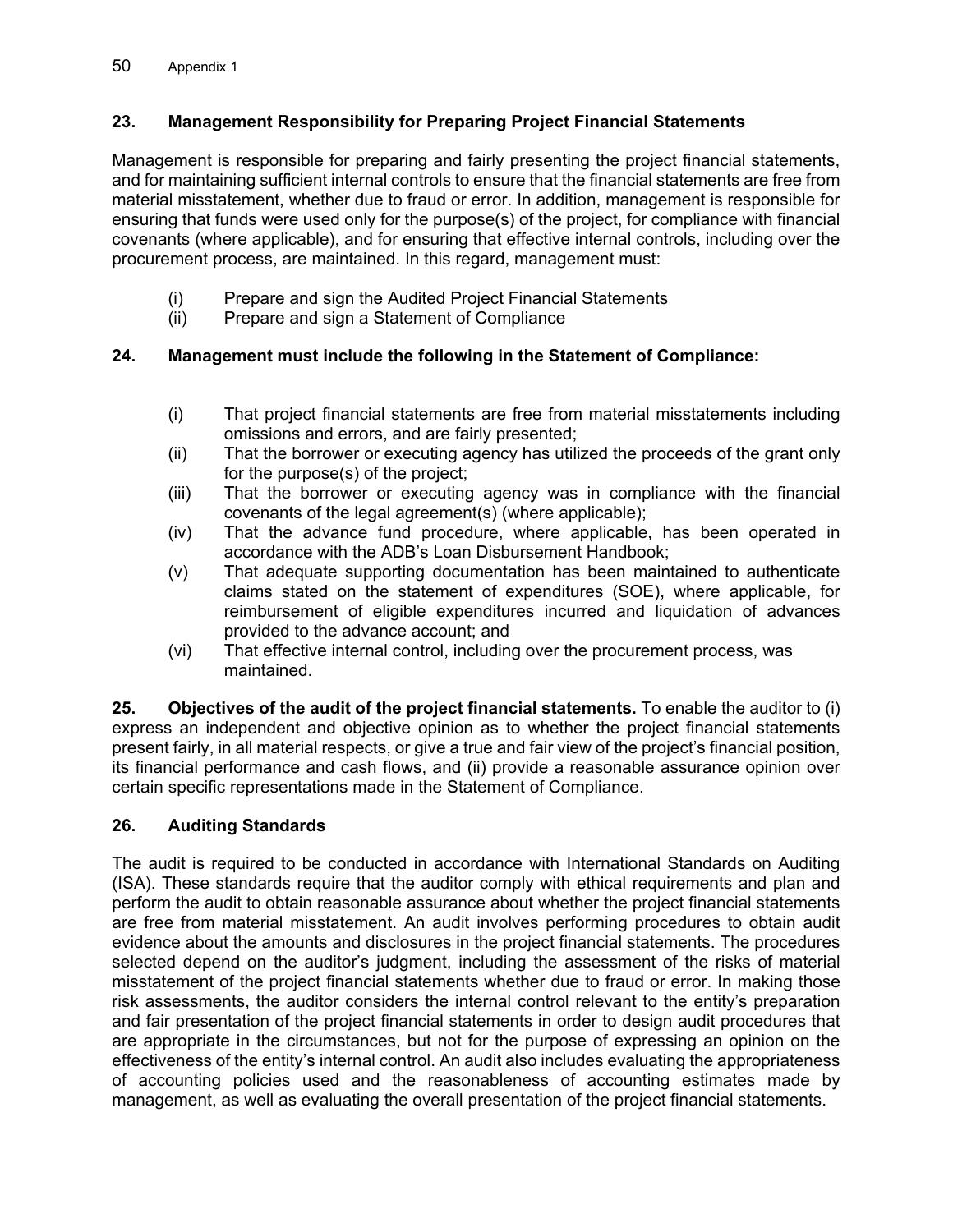**27.** The standards to be applied will be documented in the project/loan documents, and will include:

- (i) International Standards on Auditing (ISA); and
- (ii) International Standards on Assurance Engagements (ISAE).
- **28.** In complying with ISA, the auditor will pay particular attention to the following standards:
	- (i) ISA 800 Special Considerations Audits of Financial Statements Prepared in Accordance with Special Purpose Frameworks.
	- (ii) ISA 240 The Auditor's Responsibilities Relating to Fraud in an Audit of Financial Statements.
	- (iii) ISA 250 Consideration of Laws and Regulations in an Audit of Financial Statements.
	- (iv) ISA 260 Communication with Those Charged with Governance.
	- (v) ISA 265 Communicating Deficiencies in Internal Control to Those Charged with Governance and Management.
	- (vi) ISA 330 The Auditor's Responses to Assessed Risks

### **29. Project Financial Reporting Framework**

The auditor will verify that the project financial statements have been prepared in accordance with International Public Sector Accounting Standards (IPSAS) promulgated by the International Public Sector Accounting Standards Board (IPSASB). The executing agency and/or implementing agency are responsible for preparing the project financial statements, not the auditor.

#### **30. Audit Deliverables**

#### **Audited Project Financial Statements**

An auditor's opinion providing reasonable assurance over the project financial statements, and project financial statements comprising the following:

- (i) A statement of cash receipts and payments;
- (ii) A statement of budgeted versus actual expenditures;
- (iii) A summary Statement of Expenditures;
- (iv) A statement of advance account;
- (v) Significant accounting policies and explanatory notes to the Financial Statements; and
- (vi) Other Information and supplementary statement that would be useful for users or enhanced user understanding of the statement of Cash Receipt and payments, including, in particular, a reconciliation between the amounts shown as "received from ADB" and the actual expenditures incurred.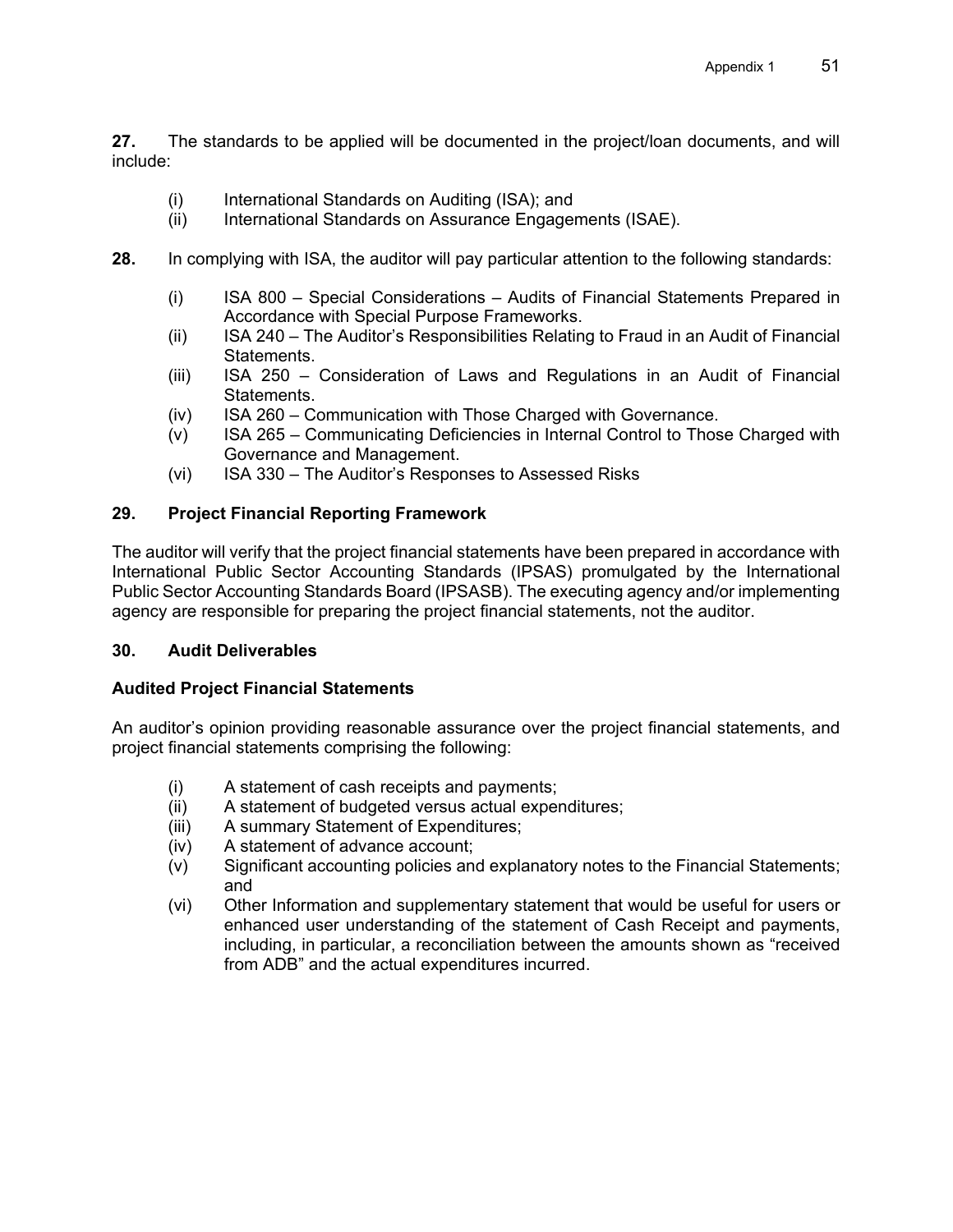### **31. Reasonable Assurance Opinion over the Use of Grant Proceeds and Compliance with Financial Covenants**

The auditor will provide a reasonable assurance opinion following ISAE 3000 "Assurance Engagements other than Audits or Reviews of Historical Financial Information" for the following confirmations provided by Management in the Statement of Compliance:

- (i) That the proceeds of the grant were used only for the purpose(s) of the project; and
- (ii) That the borrower or executing agency was in compliance with the financial covenants of the legal agreement(s), where applicable.

**32.** The auditor will outline the degree of compliance for each of the financial covenants in the grant agreement.

#### **33. Management Letter**

The auditor will provide a management letter containing, at a minimum, the following:

- (i) Any weaknesses in the accounting and internal control systems that were identified during the audit, including any irregularity in the use of the advance fund and statement of expenditures (SOE) procedures (where applicable);
- (ii) Any identified internal control weaknesses related to the procurement process such as, over the bidding, evaluation, and contract management domains;
- (iii) Recommendations to rectify identified weaknesses;
- (iv) Management's comments on the audit recommendations along with the timeframe for implementation;
- (v) The status of significant matters raised in previous management letters;
- (vi) Any other matters that the auditor considers should be brought to the attention of the project's management;
- (vii) Details of any ineligible expenditure<sup>[38](#page-57-0)</sup> identified during the audit. Expenditure is considered ineligible if it refers to (i) expenditures incurred for purposes other than the ones intended under the legal agreement(s); (ii) expenditures not allowed under the terms of the legal/financing agreements; and (iii) expenditures incurred in violation of applicable government regulations;
- (viii) Matters that have come to the auditor's attention during the course of the audit which have a significant impact on project implementation; and
- (ix) Significant matters that the auditor considers should be brought to ADB's attention.

#### **34. Specific Considerations**

The auditor will, during the course of the audit, pay particular attention to the following:

- (i) The use of external funds in accordance with the relevant legal and financing agreements;
- (ii) The provision of counterpart funds in accordance with the relevant agreements and their use only for the purposes intended;
- (iii) The maintenance of proper books and records;

<span id="page-57-0"></span><sup>38</sup> If the auditor reports any ineligible expenditure in the management letter, the details of the findings should include the funding source to which the observation relates.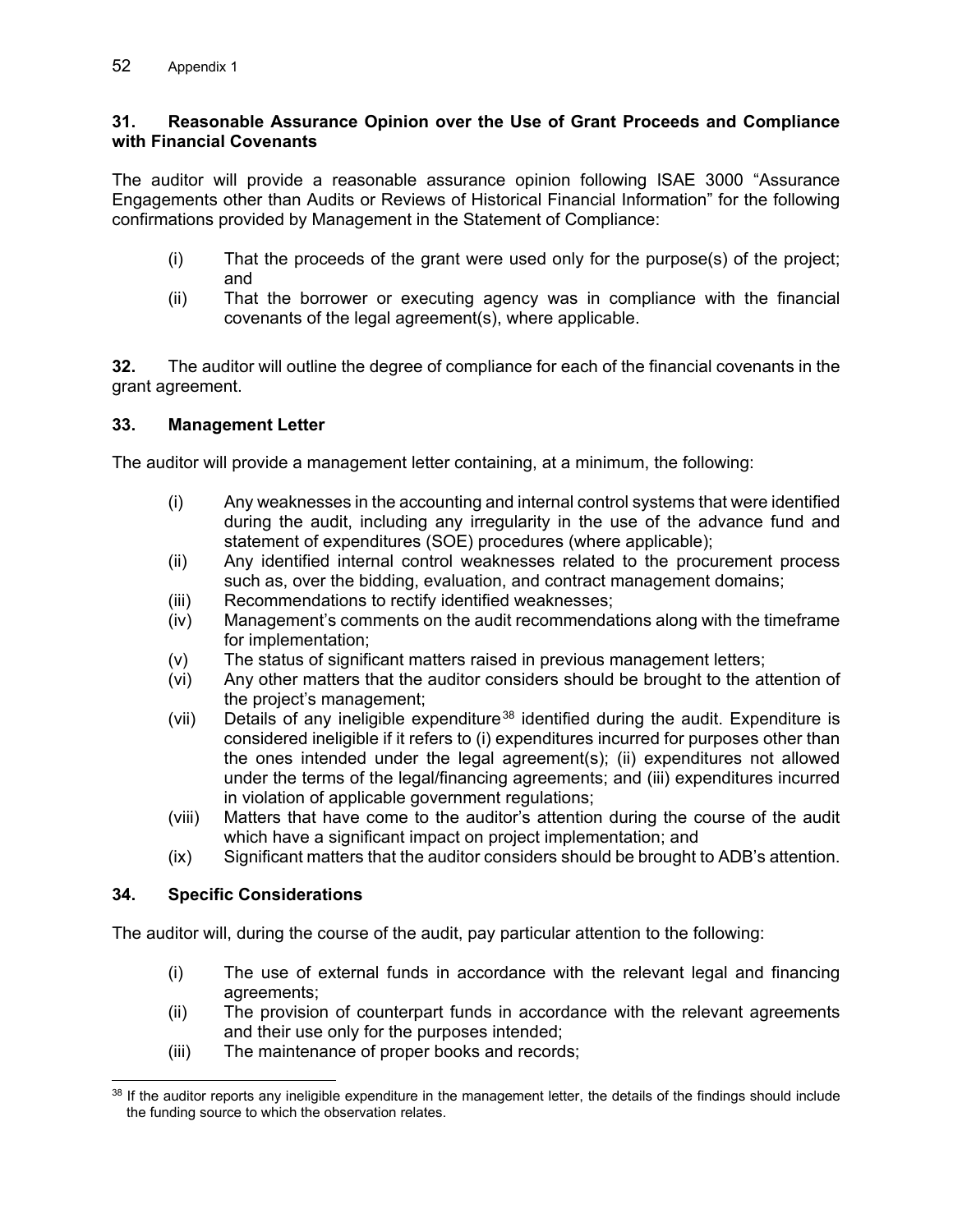- (iv) The existence of project fixed assets and internal controls related thereto, if any;
- (v) Where the audit report has been issued under ISA 800 or ISSAI 1800, it shall include the mandatory Emphasis of Matter paragraph alerting users of the audit report that the project financial statements are prepared in accordance with a special purpose framework and that, as a result, the project financial statements may not be suitable for another purpose. The auditor shall include this paragraph under an appropriate heading;
- (vi) Where reasonable assurance has been provided using ISAE 3000, the assurance report must contain, among others:
	- A statement that the engagement was performed in accordance with ISAE 3000;
	- Subject matter;
	- Criteria for measurement;
	- A summary of the work performed; and
	- The auditor's conclusion.
- (vii) The auditor should comment on the project's accounting policies and confirm the extent to which the agreed project accounting policies have been applied. In particular, the auditor should note the impact on the APFS arising from any material deviations from the agreed accounting standards. The auditor should also comment on any accounting policy changes, either during a fiscal year, or from one year to another;
- (viii) On the advance account procedure (where applicable), audit procedures are planned and performed to ensure (a) the advance account (and any sub-accounts) has been managed in accordance with ADB's Loan Disbursement Handbook, (b) the cash balance of the advance account (and any sub-accounts) is supported by evidence, (c) the expenditures paid from the advance account (and any subaccounts) comply with the approved project purpose and cost categories stipulated in the grant agreement, and (d) the amount of expenditures paid from the advance account (and any sub-accounts) comply with disbursement percentages stipulated in the grant agreement. The auditor must form an opinion on whether the Advance Account was used in compliance with required ADB procedures (e.g., those of ADB), and the fairness of the presentation of Advance Account activity and the year-end balance;
- (ix) Adequate supporting documentation has been maintained to authenticate claims stated in the SOE for reimbursement of eligible expenditures incurred and liquidation of advances provided to the advance account (where applicable);
- (x) On the SOE procedure (where applicable), audit procedures are planned and performed to ensure that (a) the SOEs have been prepared in accordance with ADB's Loan Disbursement Handbook, (b) the individual payments for expenditures stated in the SOE are supported by evidence, (c) the expenditures stated in the SOEs comply with the approved project purpose and cost categories stipulated in grant agreement, and (d) the amount of expenditures stated in the SOEs comply with disbursement percentages stipulated in the grant agreement. The annual audit report should include a separate paragraph commenting on the accuracy and propriety of expenditures withdrawn under SOE procedures, and the extent to which ADB can rely on those SOEs as a basis for credit disbursement;
- (xi) On record keeping, whether all necessary supporting documents, records, and accounts have been kept in respect of all project activities, with clear linkages between the accounting records and the APFS. This will include: (i) computation and recalculation, including checking the mathematical accuracy of estimates, accounts, or records; (ii) reconciliation, including reconciling related accounts to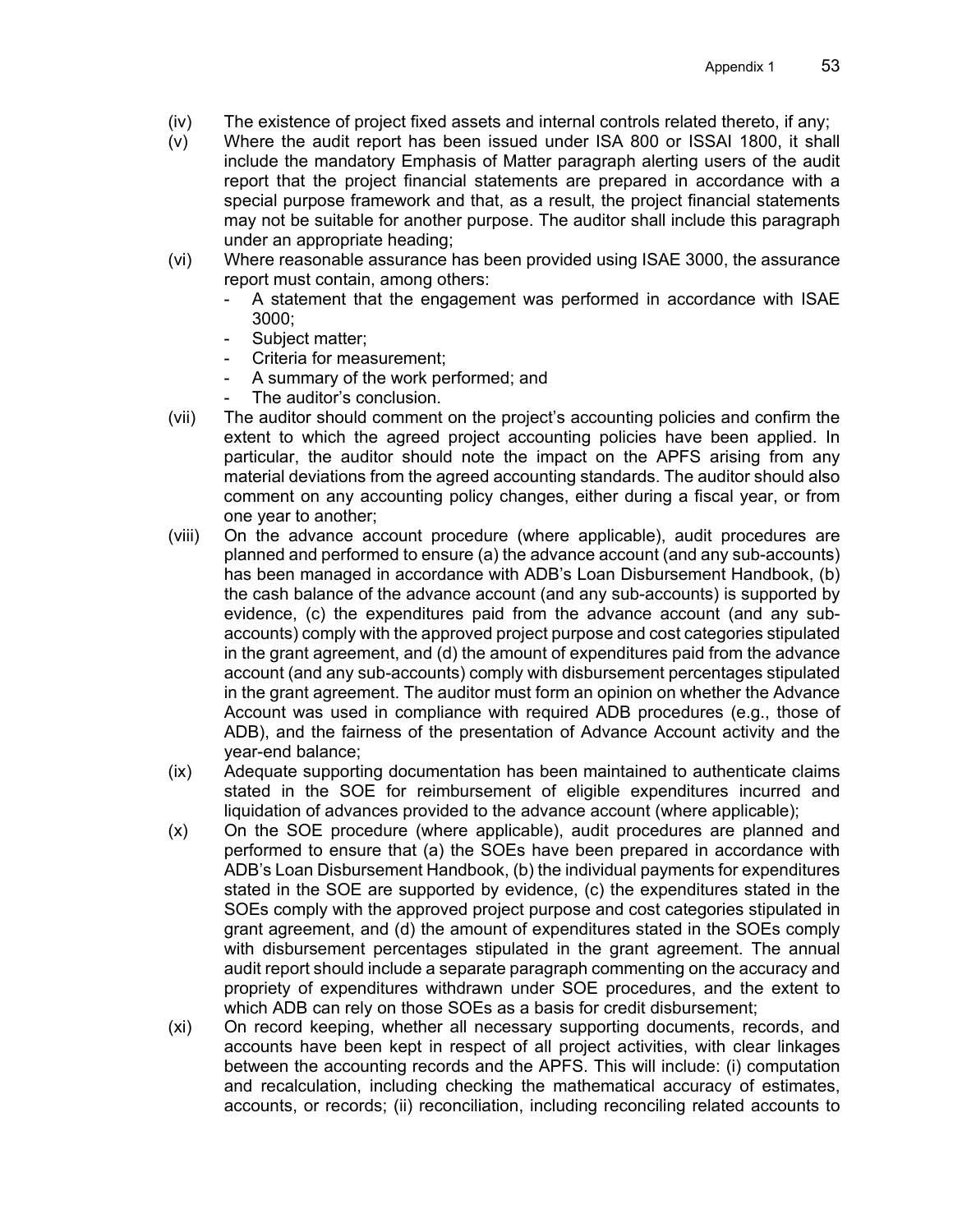each other, subsidiary records to primary records and internal records to external documents; and (iii) tracing, including tracing journal postings, subsidiary ledger balances, and other details to corresponding general ledger accounts or trial balances;

- (xii) On internal control system, assessment on the adequacy of the project financial management systems, including internal controls, including whether: (i) proper authorizations are obtained and documented before transactions are entered into; (ii) accuracy and consistency are achieved in recording, classifying, summarizing and reporting transactions; (iii) reconciliations with internal and external evidence are performed on a timely basis by the appropriate level of management; (iv) balances can be confirmed with external parties; (v) adequate documentation and an audit trail is retained to support transactions; (vi) transactions are allowable under the agreements governing the project; (vii) errors and omissions are detected and corrected by project personnel in the normal course of their duties, and management is informed of recurring problems or weaknesses; (viii) management does not override the normal procedures and the internal control structure; and (ix) assets are property accounted for, safeguarded and can be physically inspected; and
- (xiii) Any weaknesses in internal controls over the procurement process.

**35.** All reports must be presented in the English language within 6 months following the end of the fiscal year.

**36.** Public disclosure of the project financial statements, including the auditor's opinion on the audited project financial statements, will be guided by ADB's Access to Information Policy (2018). After review, ADB will disclose the audited project financial statements and the opinion of the auditor on the audited project financial statements no later than 14 calendar days of ADB's confirmation of their acceptability by posting them on ADB's website. The management letter and the additional auditor's opinions will not be disclosed.[39](#page-59-0)

**37. Staffing inputs**. The consultancy contract will be lump sum service delivery-based. The following experts are expected to be staffed: 1 lead auditor and 2 auditors.

#### **38. Other Matters**

#### **39. Statement of Access**

The auditor will have full and complete access, at all reasonable times, to all records and documents including books of account, legal agreement(s), bank records, invoices and any other information associated with the project and deemed necessary by the auditor.

The auditor will be provided with full cooperation by all employees of MOHSPP and PAG, whose activities involve, or may be reflected in, the annual project financial statements. The auditor will be assured rights of access to banks and depositories, consultants, contractors and other persons or firms hired by the employer.

<span id="page-59-0"></span><sup>&</sup>lt;sup>39</sup> This type of information would generally fall under public communications policy exceptions to disclosure. ADB. 2018. *[Access to Information Policy](https://www.adb.org/documents/access-information-policy)*.